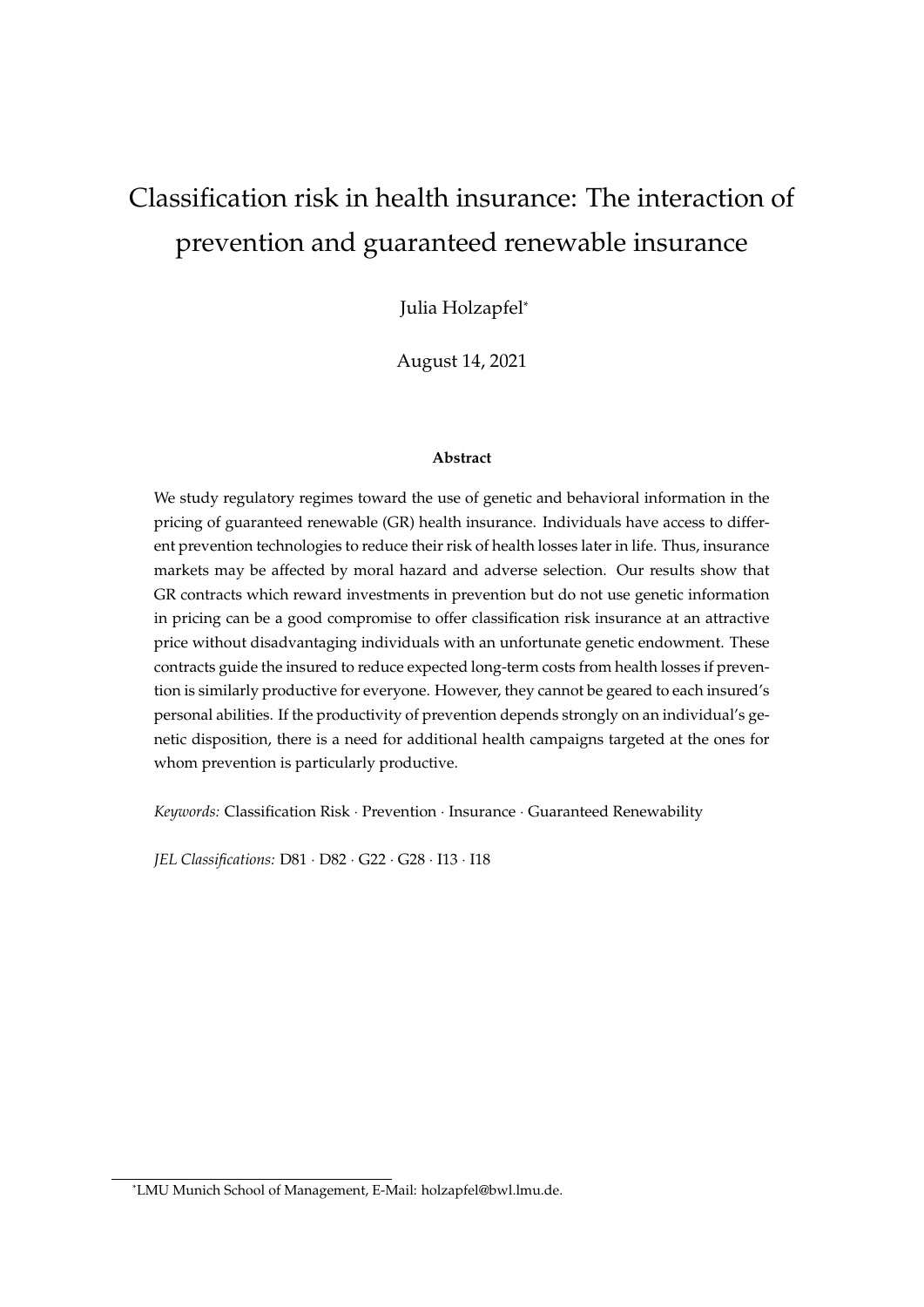# **1 Introduction**

Modifiable risk factors like a high body-mass index or tobacco smoke account for more than a quarter of total healthcare spending in the U.S. [\(Bolnick et al.,](#page-44-0) [2020\)](#page-44-0). That is, more than USD 700 billion per year are spent on health losses that could have been prevented. Chronic diseases classify individuals as being at high risk for health losses. For example, people with high blood pressure or diabetes are at an increased risk for cardiovascular and renal disease. To cover the treatment costs of health losses, individuals may purchase health insurance. If the price of insurance is adjusted as new information about the insured's risk type is revealed, the diagnosis of a chronic disease may lead to a substantial jump in insurance premiums. In contrast, guaranteed renewable (GR) contracts promise a premium stream that is independent of the insured's future health condition. Therefore, GR contracts may be a means to insure chronic diseases like diabetes or high blood pressure.

If a young person is genetically predisposed or leads an unhealthy lifestyle, it is quite likely that she will develop a chronic disease one day. Over the past years, the technological and scientific progress has significantly extended insurers' possibilities to gather and analyze large amounts of data which can be used to assess a customer's health risk. Genetic tests enable insurers to precisely determine a person's genetic disposition. Wearable devices can be used to track a customer's physical activity. The aim of this paper is to analyze whether genetic and behavioral information should be used in the pricing of GR health insurance. For this purpose, we investigate how restrictions on the use of information affect the insured's behavior and the attractiveness of GR insurance. Our results show that GR contracts which reward investments in prevention but do not use genetic information in pricing can be a good compromise to offer comprehensive health insurance coverage at an attractive price without disadvantaging individuals with an unfortunate genetic endowment. Moreover, these contracts guide the insured to reduce expected long-term costs from health losses if prevention is similarly productive for everyone.

Although chronic diseases mostly appear at an older age, the factors which determine the probability of their onset are at least imperfectly known early in life. When individuals are young, they have an idea about their genetic disposition because they know their family history. Based on this knowledge, they can influence their probability of becoming a high-risk type by investing in a healthy lifestyle or by undertaking preventive medical examinations. To get an initial understanding of the drivers of the prevention decision, we conduct several comparative statics in the absence of insurance and when health insurance is only available as a short-term contract whose price depends on the insured's risk type. In these settings, individuals face a classification risk since high-risk types are worse off than low-risk types. One might conjecture that individuals feel more comfortable and hence exert less effort if they can insure their health risk later in life. However, the effect of insurance on optimal prevention is ambiguous. On the one hand, insurance reduces the size of the potential loss to the difference between the high- and the low-risk premium. On the other hand, prevention becomes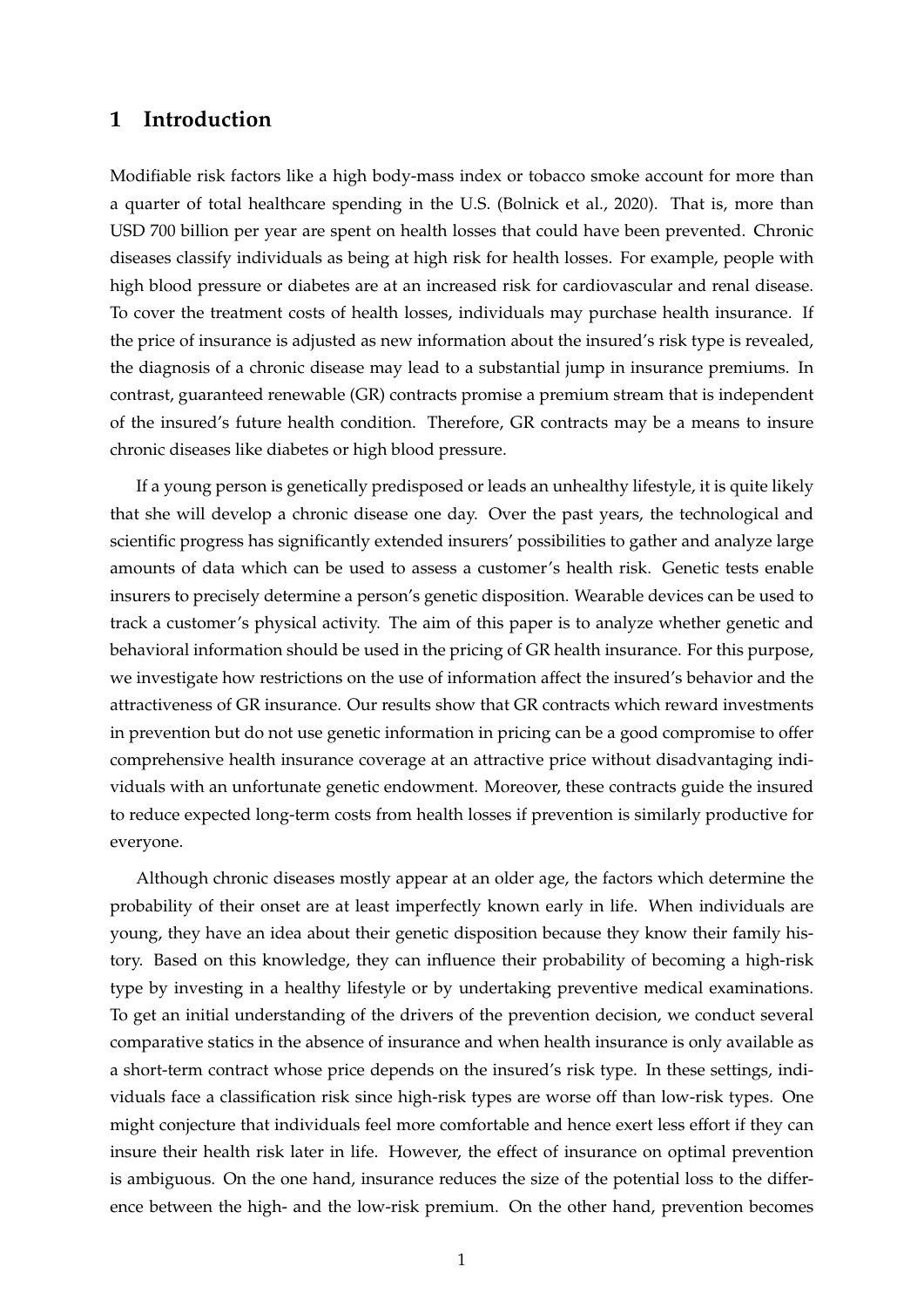more effective because preventing against becoming a high-risk type is equivalent to preventing against a monetary loss if insurance is available. In their seminal paper, [Ehrlich and Becker](#page-44-1) [\(1972\)](#page-44-1) analyze the interaction of prevention and insurance when both act on the same contemporaneous monetary loss risk. We add to the understanding of this interaction by considering a setting in which the risks affected by prevention and insurance are only indirectly related by the classification of risk types over time.

GR contracts may be offered as a means to insure the classification risk. In such a longterm contract, individuals make a prepayment when they are young which enables them to insure their risk later in life at a premium that does not depend on their risk type. We study regulatory regimes toward the use of genetic and behavioral information in the pricing of GR insurance. The traditional assumption that individuals have an informational advantage compared to their insurer may no longer hold if the insurer collects and evaluates enough healthrelated data. Hence, symmetric information between insurers and their customers is a realistic assumption if there are no restrictions on the use of information by insurers. In a symmetric information setting, GR insurance is in demand by all individuals and the insured exert the effort in prevention which minimizes their expected lifetime health expenditures. Since large amounts of healthcare spending form an enormous burden for the diseased and also for the health system as a whole, it is desirable that health expenditures are minimized.

However, individuals with an unfortunate genetic endowment face a price disadvantage due to reasons beyond their control under symmetric information. Moreover, the monitoring of prevention activities may be considered an invasion of privacy. Therefore, regulatory restrictions might limit or ban individual underwriting in health insurance, thereby creating information asymmetries between insurers and their customers. If insurance companies must neither use information about the insured's genetic disposition nor about their engagement in prevention in insurance pricing, we find that GR contracts may only attract a small group of purchasers. Better risk types in the pool of insured have to subsidize worse risk types if all customers are offered the same contract. Consequently, only individuals who consider themselves sufficiently likely to become a high-risk type purchase a GR contract. Moreover, GR insurance discourages investments in prevention if its price does not depend on the effort exerted in prevention. Medical studies suggest that prevention against diabetes or high blood pressure is most effective for individuals whose family history indicates that they are likely to come down with these diseases one day. Hence, it is particularly unpleasant that these individuals, who form the group of GR purchasers, do not exert any effort in prevention if individual underwriting is banned.

The issues under a ban of individual underwriting are not present in the symmetric information setting. It is typically believed that when purchasing insurance, individuals should not face a price disadvantage for reasons beyond their control. Consequently, regulation should ban insurance pricing based on genetics. On the other hand, pricing insurance based on one's behavior such as smoking or exercising habits is less of a concern. Therefore, we consider a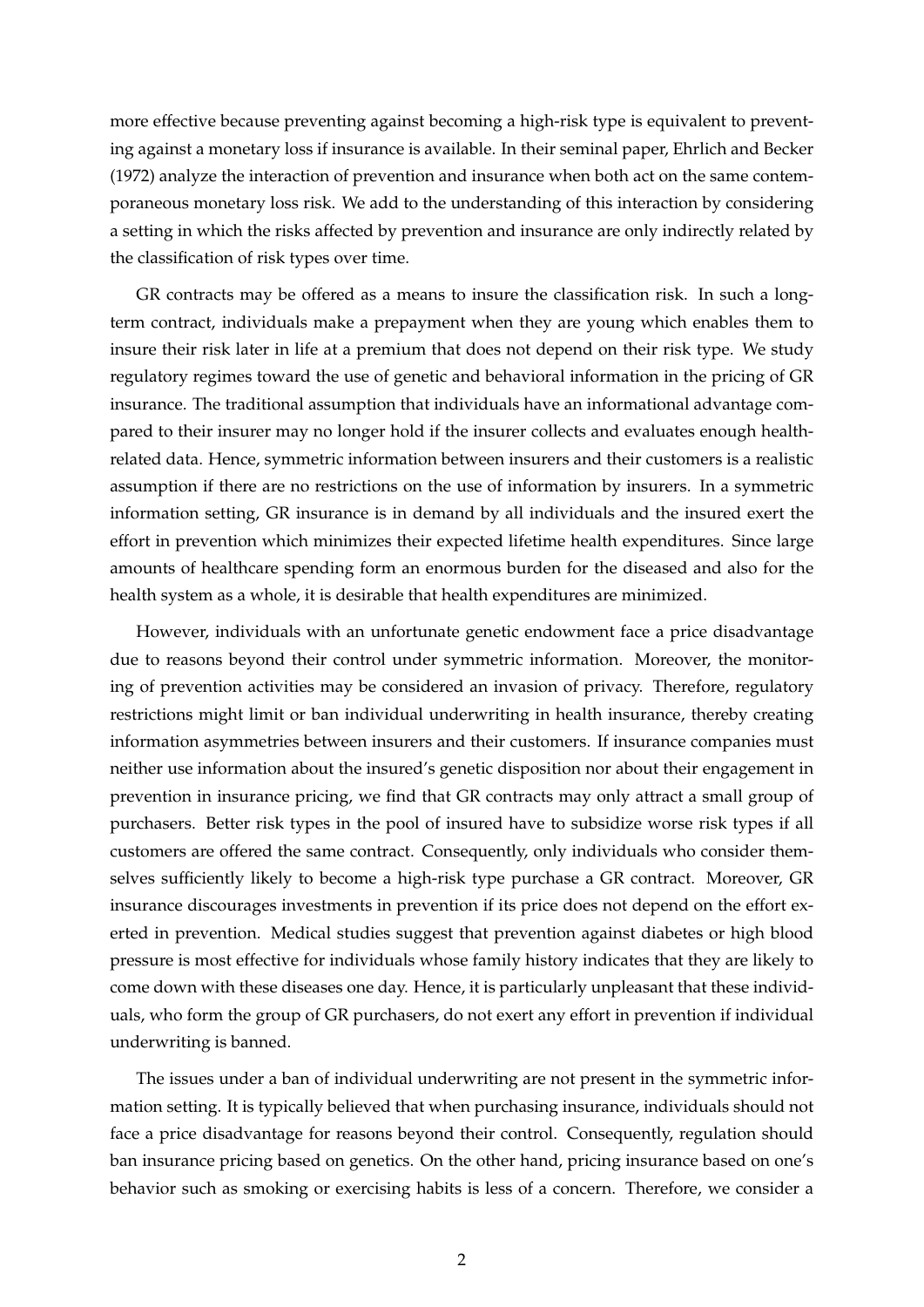third informational setting in which the price of insurance depends on the effort exerted in prevention but not on the customer's personal genetic endowment. In this setting, all GR purchasers choose the effort level which minimizes the expected lifetime health expenditures of an average purchaser. This effort in prevention can decrease total expected costs from health losses significantly if prevention is similarly productive for all GR purchasers. If the productivity of prevention differs between individuals, however, the ones with the most productive prevention technologies do not exploit their potential. Since prevention activities reduce the insured's expected health losses, effort-dependent contracts are cheaper than the ones without any individual underwriting. Therefore, GR contracts which reward prevention activities attract a larger group of purchasers than contracts which neglect individuals' effort in prevention. That is, the monitoring of prevention does not only eliminate moral hazard but it also mitigates adverse selection. This results in a Pareto improvement compared to a total ban of individual underwriting.

We add to the literature on GR insurance by introducing prevention activities which allow individuals to improve their future health prospects. [Pauly et al.](#page-44-2) [\(1995\)](#page-44-2) show that GR insurance fully eliminates premium risk in an ideal setting. However, dropping some of the assumptions for an ideal insurance market results in incomplete premium risk protection. [Frick](#page-44-3) [\(1998\)](#page-44-3) shows that capital market imperfections may render GR insurance unattractive due to borrowing constraints. [Peter et al.](#page-44-4) [\(2016\)](#page-44-4) demonstrate that GR insurance is no more in demand by all individuals if they have some private information about their future risk type. [Hoy](#page-44-5) [et al.](#page-44-5) [\(2021\)](#page-44-5) investigate market inefficiencies when individuals' future demand for insurance is uncertain. All these models assume that the probability of becoming a high-risk type is exogenously given. In real life, however, the probability that someone contracts a chronic disease like diabetes or high blood pressure, which characterizes her as being at high risk for health losses, depends on both her genetic disposition and her lifestyle choices. Therefore, we analyze the market for GR health insurance when individuals can invest in prevention to reduce their probability of becoming a high-risk type. We extend the model of [Peter et al.](#page-44-4) [\(2016\)](#page-44-4) by disentangling genetic and behavioral factors and analyze how modern technology may help insurers to overcome information asymmetries.

By discussing the pros and cons of the use of genetic and behavioral information in insurance pricing, this paper also contributes to the risk classification literature. The early literature on risk classification focused on easily observable but immutable characteristics like age, race, or gender [\(Hoy,](#page-44-6) [1982;](#page-44-6) [Crocker and Snow,](#page-44-7) [1986\)](#page-44-7). Since genetic tests became more available, there has been an ongoing debate about the use of genetic information in insurance pricing [\(Hoy and Ruse,](#page-44-8) [2005\)](#page-44-8). Several papers compare regulatory regimes toward the use of genetic information in pricing when prevention is possible. [Barigozzi and Henriet](#page-44-9) [\(2011\)](#page-44-9) as well as [Crainich](#page-44-10) [\(2017\)](#page-44-10) assume that insurers observe preventive activities such as medical checkups whereas [Peter et al.](#page-44-11) [\(2017\)](#page-44-11) assume that prevention is not observable which would be the case for lifestyle factors. So far, only few contributions explicitly discuss the use of behavioral information in insurance pricing [\(Bond and Crocker,](#page-44-12) [1991;](#page-44-12) [Polborn,](#page-44-13) [2008\)](#page-44-13). In recent years, advances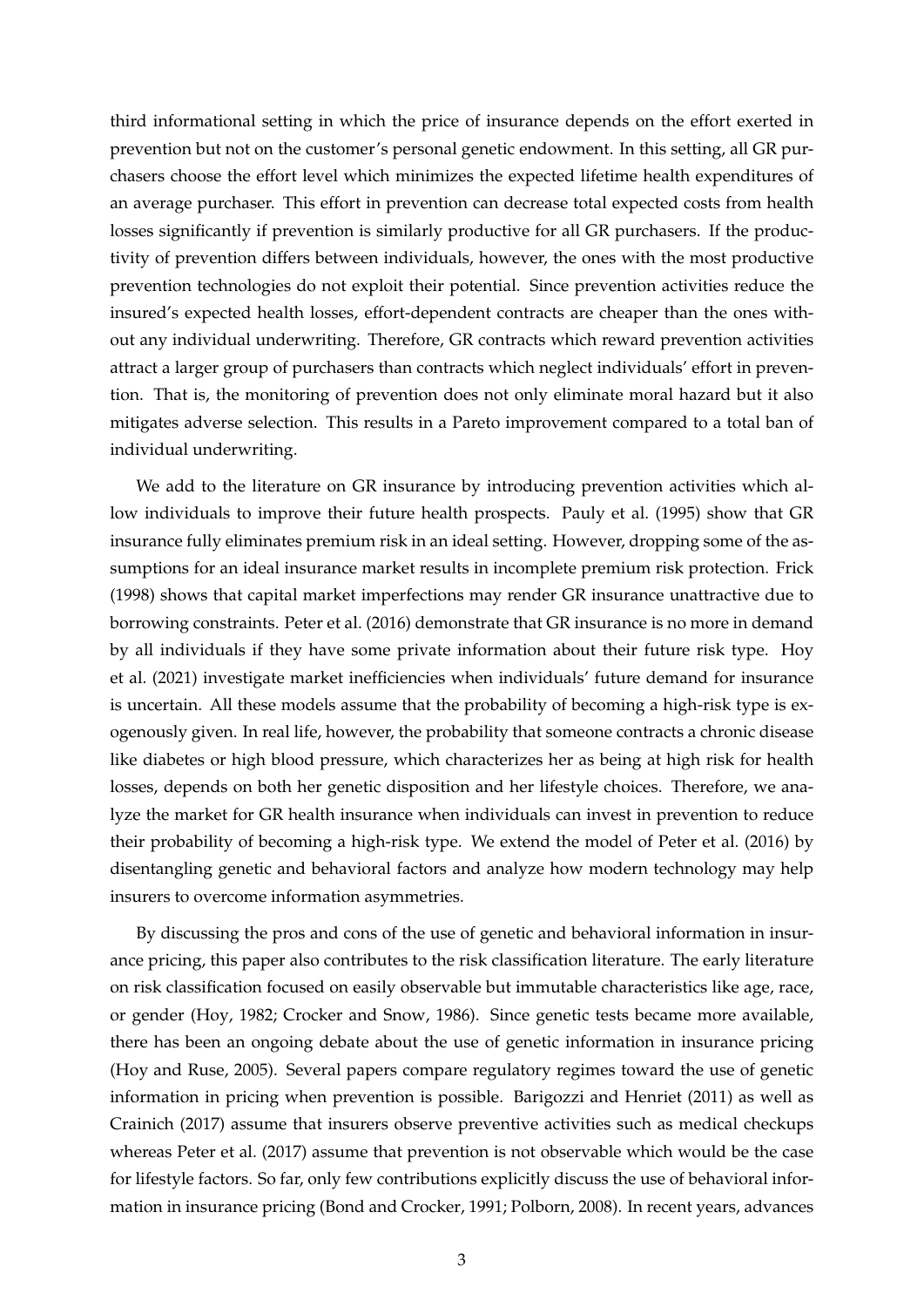in data science and the ubiquity of mobile devices have improved insurers ability to monitor lifestyle factors like exercising habits. By comparing different informational settings, we provide a foundation to decide whether behavioral information should be used in health insurance pricing from an economic point of view. We focus on the long-term effects of lifestyle choices by considering a market for GR insurance. Most of the risk classification literature is based on models assuming price and quantity competition in which insurers tackle adverse selection by offering self-selecting contract menus.<sup>[1](#page-4-0)</sup> If health insurance is endowed with a GR feature, no underwriting based on the insured's health condition will take place later in life representing full insurance against classification risk. Thus, guaranteed renewability has an all-or-nothing character and insurers only compete over prices in our model, which is more in the spirit of [Akerlof](#page-44-14) [\(1970\)](#page-44-14) and unlike the well-known environments with self-selecting contract menus. Assuming only price competition in the market for GR insurance is in line with the approaches of [Pauly et al.](#page-44-2) [\(1995\)](#page-44-2) and [Peter et al.](#page-44-4) [\(2016\)](#page-44-4) who also limit their analysis to premium schedules providing full insurance against classification risk.

Technological progress may have made effort-dependent contracts technically feasible. Nevertheless, they are not much in demand by now. A possible reason is that there is a lack of acceptance in the population resulting from privacy concerns. Our results show that effortdependent contracts can be a good compromise not to confront individuals with a price disadvantage due to reasons beyond their control but still to provide premium risk coverage at an attractive price and to reduce long-term health spending due to modifiable risk factors. Therefore, insurance companies and public policy makers should try to find ways to address privacy concerns in order to promote effort-dependent contracts. As insurance contracts whose price only depends on the level of prevention cannot be geared to each individual's personal abilities, additional health campaigns should target the ones for whom prevention is particularly productive. Incorporating our results about the interaction of prevention and insurance in policy making can help to make use of technological progress to increase the accessibility and affordability of health insurance and to reduce the frequency of chronic diseases by promoting a healthy lifestyle.

This paper proceeds as follows. In the next section, we set up our formal model. Afterwards, we analyze optimal prevention under classification risk in section three. In section four, we introduce guaranteed renewable insurance as a means to insure classification risk and study regulatory regimes toward the use of genetic and behavioral information in insurance pricing. The final section concludes.

<span id="page-4-0"></span><sup>&</sup>lt;sup>1</sup>The underlying models use the equilibrium concepts developed by [Rothschild and Stiglitz](#page-44-15) [\(1976\)](#page-44-15), [Miyazaki](#page-44-16) [\(1977\)](#page-44-16), and [Spence](#page-45-0) [\(1978\)](#page-45-0). For a survey of the risk classification literature based on self-selecting contract menus see e.g. [Dionne and Rothschild](#page-44-17) [\(2014\)](#page-44-17).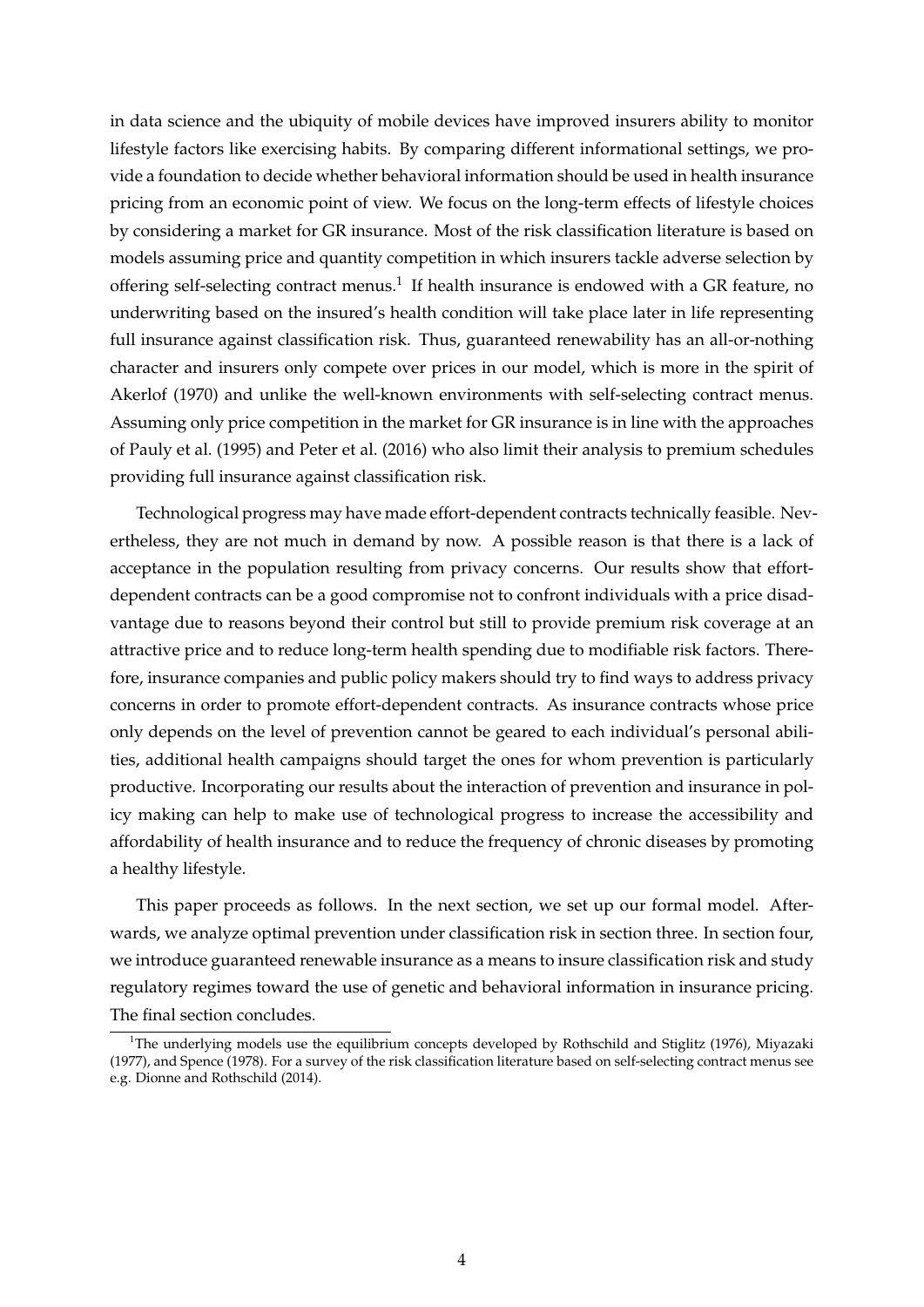# **2 The model**

# **2.1 Individuals' life lottery**

We consider risk-averse expected utility maximizers in a two-period setting. They are endowed with a time-additively separable utility function.  $u$  and  $v$  denote the felicity functions in the first and in the second period, respectively, which are assumed to be twice differentiable.<sup>[2](#page-5-0)</sup> Both felicity functions are increasing and concave ( $u' > 0$ ,  $u'' < 0$  and  $v' > 0$ ,  $v'' < 0$ ), i.e. individuals are risk-averse. Initial wealth is given by  $w_1$  in the first period and by  $w_2$  in the second period.

The first period,  $t_1$ , describes the situation when individuals are young. Early in life, individuals have an idea about their future risk type but they do not know it perfectly then. For example, they might have some information about their genetic disposition because they know which diseases their family members suffered from in the past. This information is reflected in a personal signal  $z_0 \in [0, 1]$ , which each agent receives at the beginning of the first period. The signal is always received and it is costless. It can be interpreted as the agent's likelihood of becoming a high-risk type in the second period,  $t<sub>2</sub>$ , if she does not invest in preventive activities. We disentangle risk factors which can be influenced by the agent and those beyond her control. The signal  $z_0$  only encodes information about unchangeable characteristics like the agent's genetic disposition. After receiving the signal  $z_0$ , the agent can invest in prevention in order to reduce her probability of becoming a high-risk type at  $t_2$ . For example, she may invest in a healthy lifestyle by incorporating a healthy diet or regular exercise in her everyday life, or she may undertake preventive medical examinations. The monetary cost of such preventive activities is reflected in the effort level  $e \geq 0$ . For reasons of simplicity, we assume that individuals do not face any monetary risk in the first period. Therefore, first-period consumption in the absence of insurance is given by  $w_1 - e$  with certainty.

As individuals get older, risk types evolve, and each individual becomes either a highrisk type,  $H$ , or a low-risk type,  $L$ , at the beginning of the second period,  $t_2$ . The prevention technology  $z(z_0, e)$  yields the probability of becoming a high-risk type for an agent who receives the signal  $z_0$  and makes a monetary investment in prevention of e at  $t_1$ . As mentioned earlier, the agent expects to become a high-risk type with probability  $z_0$  if she does not exert any effort in preventive activities, i.e.  $z(z_0, 0) = z_0$  for all  $z_0 \in [0, 1]$ . Furthermore, we assume  $z_{z_0} > 0$ ,  $z_e$  < 0, and  $z_{ee}$  > 0, where subscripts denote partial derivatives.<sup>[3](#page-5-1)</sup> The first assumption implies that  $z_0$  can not only be interpreted as the probability of becoming a high risk in the absence of prevention but more generally in the sense that a smaller  $z_0$  represents a "better" genetic endowment. If two agents receiving different exogenous signals,  $z_0^1 < z_0^2$ , exert the same effort in prevention, the one with the better endowment will have a smaller probability of becoming a high-risk type,  $z(z_0^1, e) < z(z_0^2, e)$ , at any effort level  $e \geq 0$ . According to the second and third

<span id="page-5-0"></span><sup>&</sup>lt;sup>2</sup>The special case  $v = \beta u$  yields the discounted expected utility model with  $\beta \in (0,1]$  being the rate of pure preference for the present.

<span id="page-5-1"></span><sup>&</sup>lt;sup>3</sup>The assumptions on the partial derivatives with respect to *e* are relaxed to  $z_e \le 0$  and  $z_{ee} \ge 0$  for  $z_0 = 0$ , which yields  $z(0, e) = 0$  for all  $e \ge 0$ .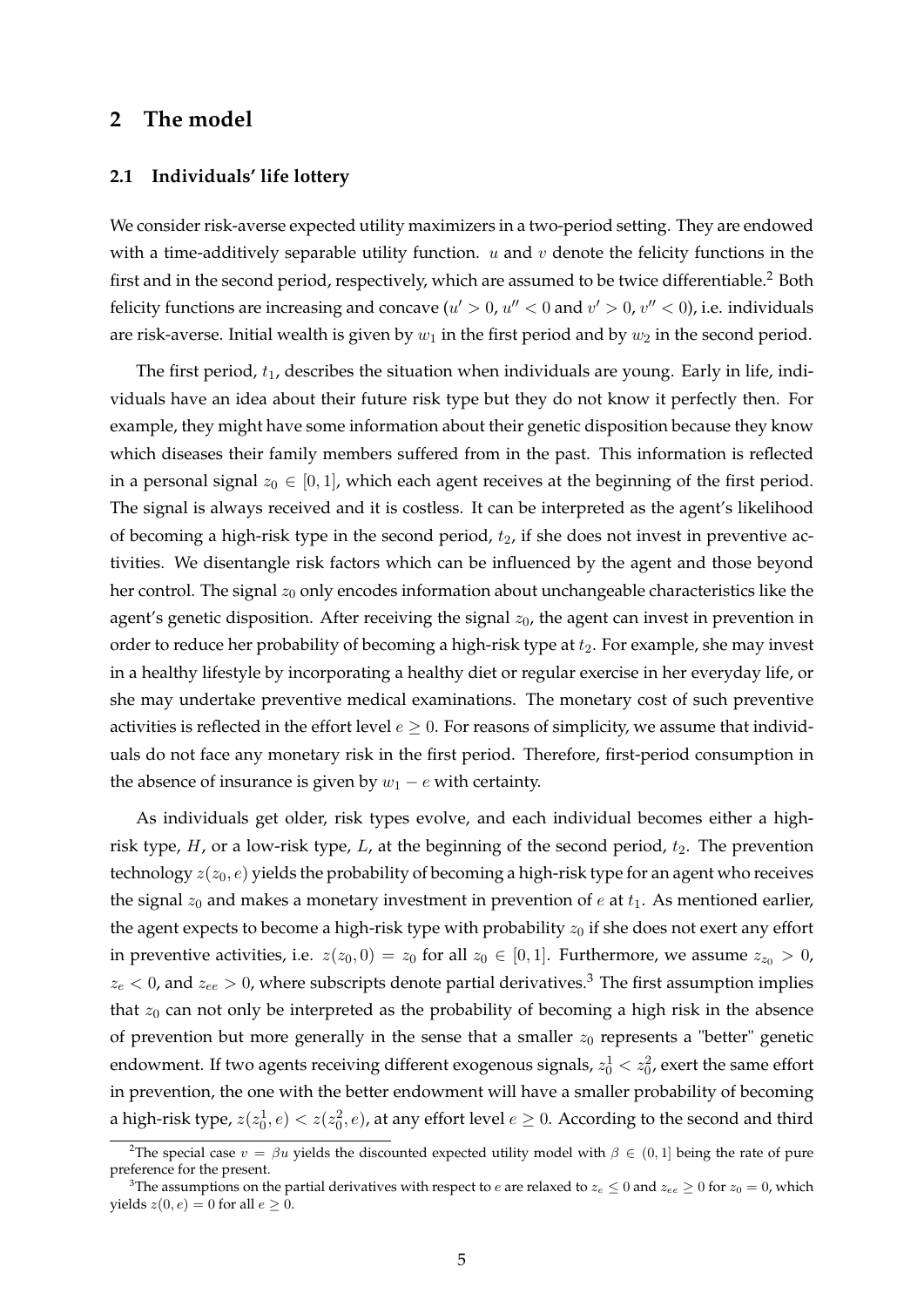assumption, increasing the investment in prevention decreases the probability of becoming a high-risk type, where marginal productivity is decreasing. In the second period, agents face a potential monetary loss of the given amount l. Thus, second-period consumption equals  $w_2 - l$ in the loss state or  $w_2$  in the no-loss state. The probability of loss is given by  $p_L$  for low-risk types and by  $p_H$  for high-risk types, where  $0 < p_L < p_H < 1$ . If diabetic patients form the group of high-risk types, for instance, the monetary loss may represent the treatment expenses of regular renal dialysis.

To summarize, individuals' life is represented by a two-stage "life lottery". At the first stage, each agent faces the risk of becoming either a high- or a low-risk type later in life. The distribution of this "risk type lottery" depends on both the exogenous signal which the agent receives at  $t_1$  and the effort in prevention which she exerts at  $t_1$ . At the second stage, the agent faces a binary loss risk at  $t_2$ , with the probability of loss depending on the outcome of the first stage, i.e. on the agent's risk type. We call the second stage the agent's "loss lottery". The timing of individuals' life lottery is illustrated in Figure [1.](#page-6-0)

<span id="page-6-0"></span>

| Genetic disposition            | Prevention                       | <b>Risk types</b>         | <b>Binary loss risk</b>     |
|--------------------------------|----------------------------------|---------------------------|-----------------------------|
| Signal $z_0 \in [0,1]$ inform- | Investment in prevention         | Revelation of risk types: | Potential loss of l with    |
| ing about the personal         | at the monetary cost $e \geq 0$  | Probability of becoming   | probability of loss de-     |
| genetic disposition            |                                  | a high-risk type given by | pending on risk type        |
|                                |                                  | $z(z_0,e)$                | $(p_L < p_H)$               |
|                                |                                  |                           |                             |
|                                |                                  |                           | Spot premium                |
| Spot insurance                 |                                  |                           | Fair premium $P_L = p_L l$  |
|                                |                                  |                           | or $P_H = p_H l$ depending  |
|                                |                                  |                           | on risk type                |
|                                |                                  |                           |                             |
|                                | Premium risk prepayment          |                           | Guaranteed premium          |
| <b>GR</b> insurance            | Prepayment $P(e, z_0)$ may       |                           | Fair low-risk premium       |
|                                | depend on $e$ and $z_0$ if these |                           | $P_L = p_L l$ regardless of |
|                                | are observed by insurers         |                           | revealed risk type          |
|                                |                                  |                           |                             |

#### Figure 1: Sequence of play

First period Second period

Notes: The figure displays the timing of individuals' life lottery. In the first period, individuals have some information about their genetic disposition and decide about their investment in prevention. GR purchasers also make a premium risk prepayment in the first period to insure the classification risk later in life. In the second period, risk types are revealed. In the absence of insurance, individuals face a binary loss risk. Spot insurance allows them to insure this loss risk at the fair premium depending on their risk type. GR purchasers can insure their loss risk at the fair low-risk premium even if they have become a high-risk type.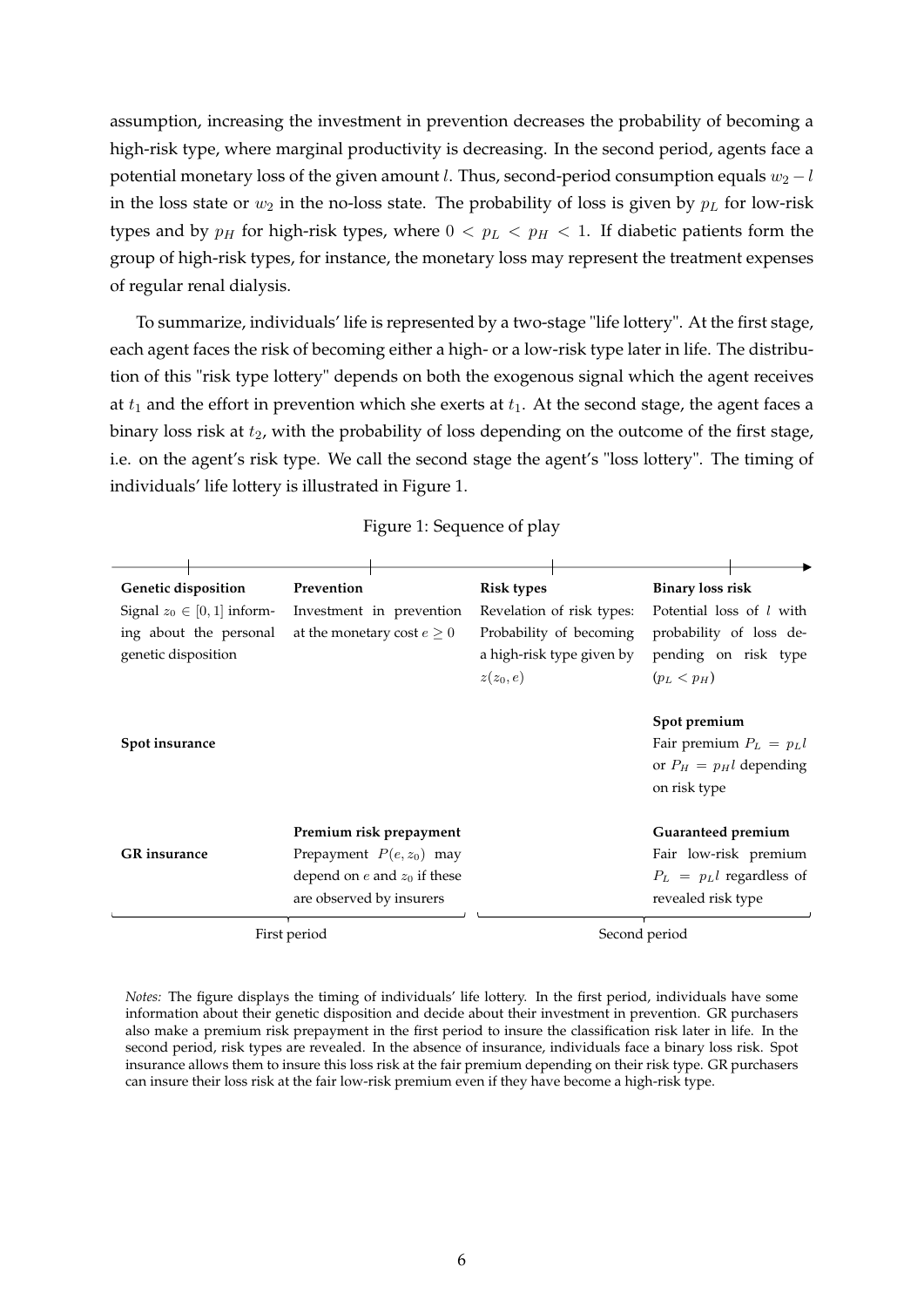## **2.2 Insurance market scenarios**

We consider three scenarios for the insurance market. In the first scenario, we assume that insurance markets are absent. This does not only characterize the prevention decision when insurance markets are indeed not existing. It also yields the appropriate setup when individuals do not take into account that they may purchase an insurance contract when deciding about their investment in prevention.<sup>[4](#page-7-0)</sup> Considering the prevention decision in isolation helps us to get an unclouded impression of the factors influencing the optimal level of prevention.

In the second scenario, the health risk of losing  $l$  can be insured after the revelation of risk types at the beginning of the second period. We can think of a one-year health insurance contract here whose premium depends on the insured's health condition when entering the contract at the beginning of the year.<sup>[5](#page-7-1)</sup> Insurers are able to distinguish the two risk types. For example, they might check individuals' medical history for pre-existing conditions like diabetes or high blood pressure in their underwriting process to discriminate between high- and low-risk types. We assume that once an agent's risk type has evolved, she can neither hide this characteristic nor influence her probability of loss any more. That is, we abstract from situations in which individuals might not undertake medical examinations in order to avoid being classified as a high risk as well as from problems of moral hazard when insurance is purchased after the revelation of risk types. In a competitive insurance market with symmetric information about risk types, insurance is offered at the fair premium depending on an individual's risk type. Since individuals are risk-averse, they purchase full insurance according to [Mossin'](#page-44-18)s [\(1968\)](#page-44-18) Theorem. Hence, low-risk types pay an insurance premium of  $P_L = p_L l$  whereas highrisk types pay  $P_H = p_H l$  to obtain full coverage. We call this type of insurance spot insurance because the contract is signed in the same period in which it becomes effective. Spot insurance eliminates the health risk of the loss lottery but individuals are still exposed to a premium risk resulting from the classification of risk types.

Finally, we consider a third scenario with guaranteed renewable (GR) insurance contracts which also eliminate the premium risk. These long-term contracts offer a premium stream that does not depend on any revealed risk type. We assume that insurance companies only engage in price competition. That is, individuals can only choose between purchasing full coverage and not insuring their premium risk. $6$  The guaranteed renewability feature comes at the ad-

<span id="page-7-0"></span><sup>&</sup>lt;sup>4</sup>It is a question of mental accounting [\(Thaler,](#page-45-1) [1999\)](#page-45-1) whether individuals decide jointly or separately about the use of different risk management tools. An isolated decision about the optimal level of prevention would be a consequence of narrow bracketing.

<span id="page-7-1"></span> $5R$ ecently, such short-term contracts have gained some attention because they are heavily on the rise in China [\(Swiss Re,](#page-45-2) [2021\)](#page-45-2).

<span id="page-7-2"></span><sup>&</sup>lt;sup>6</sup>In a similar vein, [Einav and Finkelstein](#page-44-19) [\(2011\)](#page-44-19) analyze possible market outcomes when full coverage insurance contracts are offered in a general one-period setting with adverse selection. [Peter et al.](#page-44-4) [\(2016\)](#page-44-4) focus on a market for GR insurance in a two-period model. In their models, however, individuals cannot improve their odds by investing in prevention. A real-world example for a health insurance market in which premium risk protection is offered only with full coverage is the German private health insurance market. In Germany, individuals can switch from public to private health insurance if they meet specific income requirements or become a civil servant. If someone expects to switch to private insurance in the future, they can purchase an insurance contract which guarantees them the option to take out private health insurance without any reassessment of their health condition.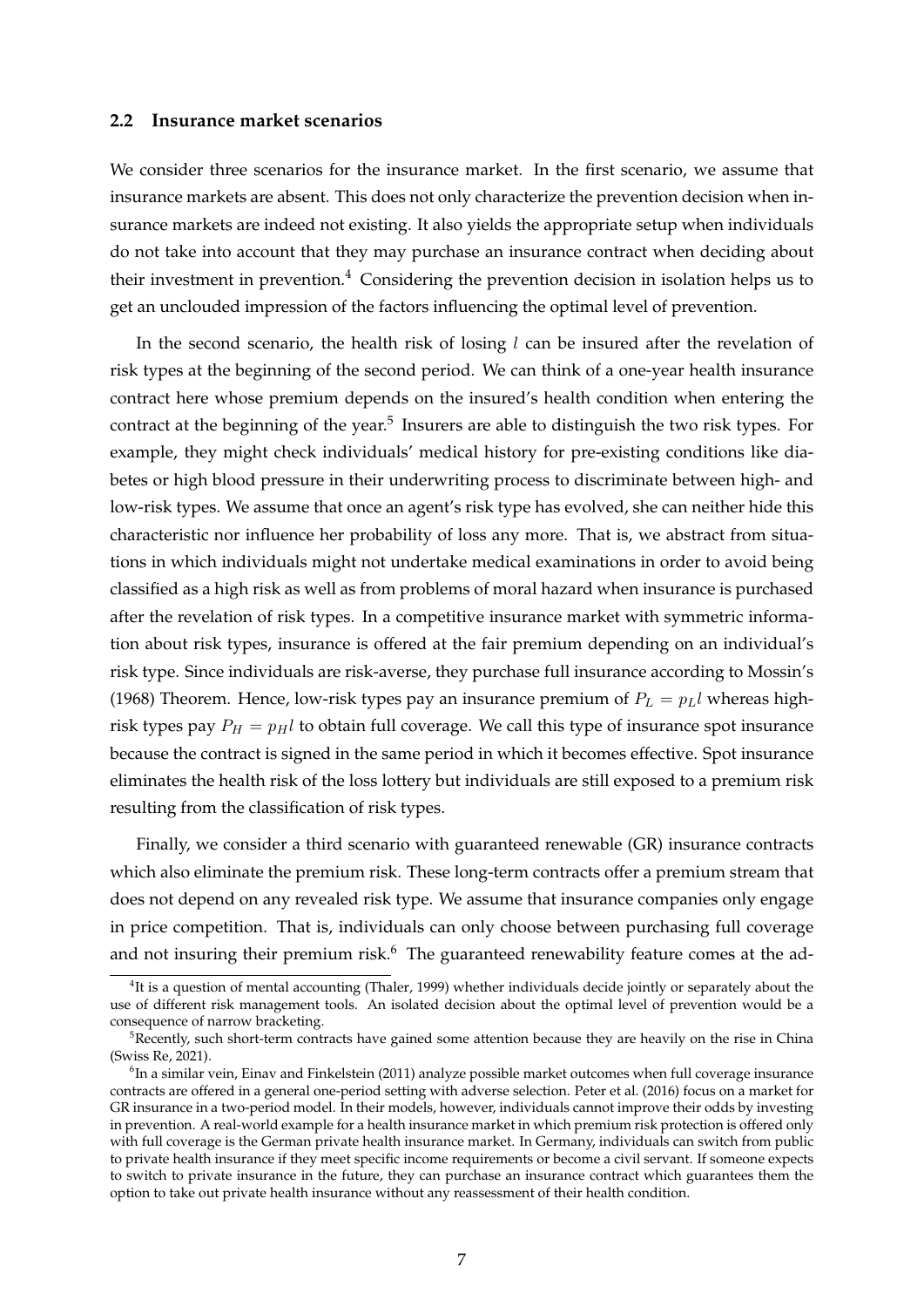ditional cost of a premium risk prepayment. That is, a GR purchaser makes a premium risk prepayment  $P(e, z_0)$  in the first period and insures her loss risk in the second period at the low-risk premium  $p_L$ l regardless of her risk type. We compare different informational settings for the pricing of GR insurance. If insurers observe the insured's genetic disposition and their investment in prevention, the premium risk prepayment  $P(e, z_0)$  may depend on these characteristics. However, regulatory restrictions might prohibit the use of personal genetic and behavioral information in insurance pricing. In a competitive market, GR insurance is offered with the fair premium risk prepayment calculated based on the information available to the insurer. Each individual decides whether she purchases a GR contract or whether she purchases spot insurance without insuring the premium risk.

# **3 Optimal prevention under classification risk**

#### **3.1 No insurance**

To get a sense of the factors influencing prevention decisions, we start our analysis with a setting in which prevention is the only risk management tool available to the agent. The agent cannot avoid the risk of loosing  $l$  at  $t_2$ . However, she can reduce her probability of becoming a high risk at  $t_2$  by investing in prevention. Since high risks are more likely to suffer a loss than low risks, this indirectly influences the agent's probability of loss in the loss lottery, and hence her expected utility at  $t_2$ . An agent receiving the signal  $z_0$  chooses the effort level which maximizes her total expected utility given by

$$
EU^{\text{No}}(e) = \underbrace{u(w_1 - e)}_{\text{Utility at } t_1} + \underbrace{z(z_0, e)}_{\text{Expected utility at } t_2 \text{ for high-risk types}} + (1 - z(z_0, e)) \underbrace{[p_H v(w_2 - l) + (1 - p_H)v(w_2)]}_{\text{Expected utility at } t_2 \text{ for low-risk types}}.
$$

Since v is increasing and  $p_H > p_L$ , expected utility at  $t_2$  is greater for low-risk types than for high-risk types.

Interior solutions,  $e^{\text{No}} \in (0, w_1)$ , are characterized by the first-order condition

<span id="page-8-0"></span>
$$
EU_e^{\text{No}}(e^{\text{No}}) = -u'(w_1 - e^{\text{No}}) - z_e(z_0, e^{\text{No}})(p_H - p_L)(v(w_2) - v(w_2 - l)) = 0.
$$
 (1)

At the optimal effort level, the agent balances the marginal utility cost caused by the investment in prevention at  $t_1$  and its marginal utility benefit, which results from the decrease in the probability of becoming a high-risk type at  $t_2$ . In Appendix [A.1.1,](#page-36-0) we show that the second-order condition is globally satisfied. A necessary condition for the existence of an interior solution is  $EU_e^{\text{No}}(0) > 0$ , or equivalently  $u'(w_1) < -z_e(z_0, 0)(p_H - p_L)(v(w_2) - v(w_2 - l))$ , i.e. the utility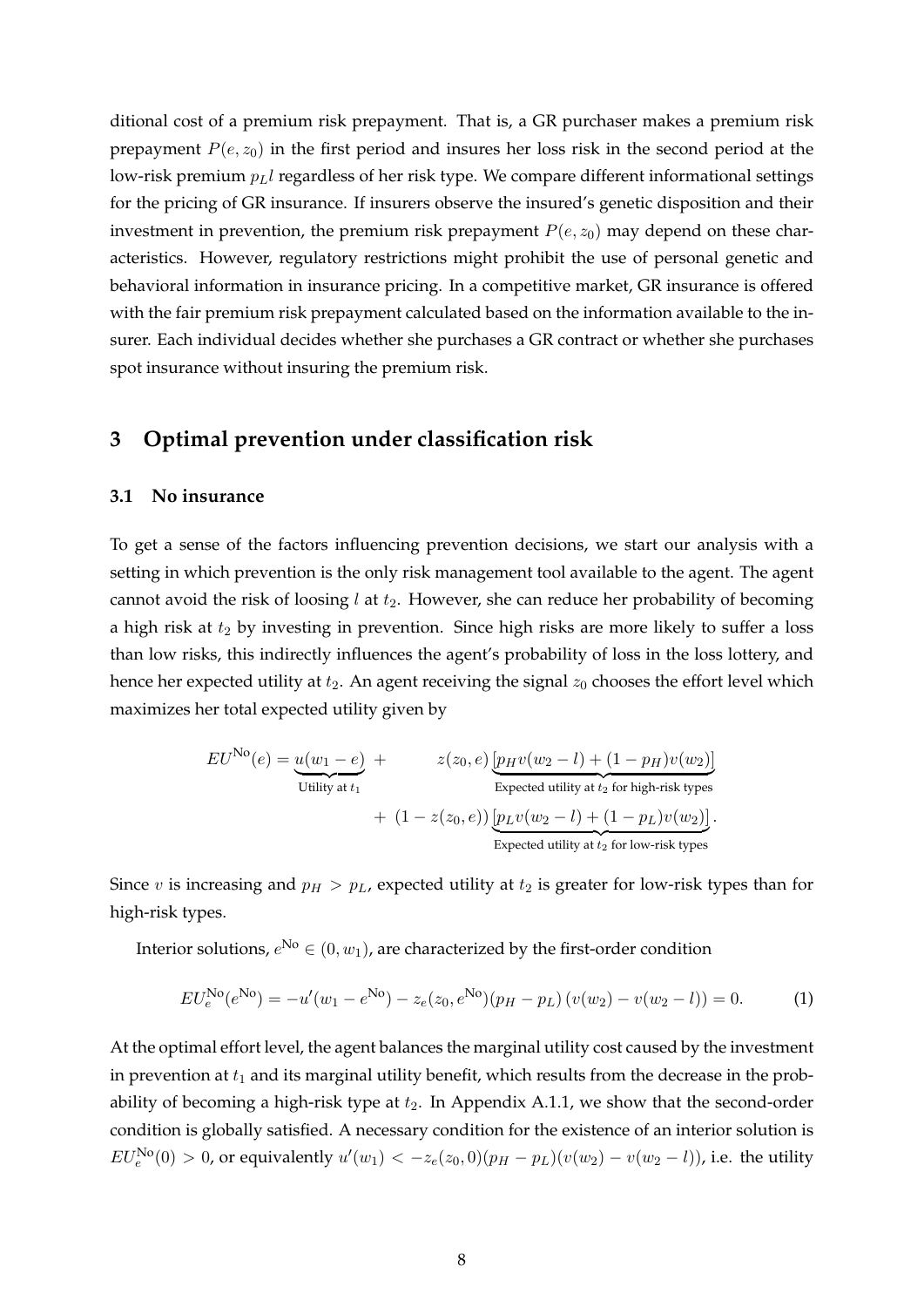cost of an infinitesimal level of effort must be less than its effect on expected utility at  $t_2$ . In the following, we assume that this holds and an interior solution exists for all  $z_0 \in (0,1]$ .<sup>[7](#page-9-0)</sup>

In order to understand the determinants of individuals' risk management decision, we investigate how the outlook for someone's health condition later in life affects her optimal level of prevention. The health outlook is characterized by the parameters of the loss lottery and the properties of the prevention technology. We adapt the terminology introduced by [Hoy](#page-44-20) [\(1989\)](#page-44-20) and say that the prevention technology exhibits increasing difference (ID) if  $z_{ez_0} > 0$ , constant difference (CD) if  $z_{ez_0} = 0$ , and decreasing difference (DD) if  $z_{ez_0} < 0.8$  $z_{ez_0} < 0.8$  The three cases are depicted in Figure [2.](#page-9-2) A comparative statics analysis yields the following proposition.

<span id="page-9-3"></span>**Proposition 1.** *In the absence of insurance markets, a risk-averse expected utility maximizer ...*

- *... raises her effort in prevention as the probability of loss of high-risk types increases.*
- *... reduces her effort in prevention as the probability of loss of low-risk types increases.*
- *... raises her effort in prevention as the size of the potential loss in the second period increases.*
- *... reduces (does not change, raises) her effort in prevention as her endowed probability of becoming a high-risk type increases if the prevention technology exhibits ID (CD, DD).*

 $\Box$ 

*Proof.* See Appendix [A.5.1.](#page-38-0)

<span id="page-9-2"></span>

Figure 2: ID, CD, DD

*Notes:* The figure displays the probability of becoming a high-risk type,  $z(z_0, e)$ , as a function of the effort in prevention, e, for different prevention technologies. The marginal productivity of prevention decreases (stays constant, increases) as the agent's risk type endowment deteriorates if the prevention technology exhibits ID (CD, DD).

<span id="page-9-0"></span><sup>&</sup>lt;sup>7</sup>Individuals receiving the signal  $z_0 = 0$  become low risks for sure even if they do not invest in prevention. Hence, their utility-maximizing effort level equals zero.

<span id="page-9-1"></span><sup>&</sup>lt;sup>8</sup>This terminology is motivated by the resulting properties of the difference function  $\delta(e) = z(z_0^1, e) - z(z_0^2, e) > 0$ , for  $z_0^1 > z_0^2$ .  $\delta(e)$  describes the difference between the probabilities of becoming a high-risk type for two agents receiving different signals  $z_0^1$  and  $z_0^2$ . Considering the derivative of the difference function, we find  $\delta'(e)$  =  $z_e(z_0^1, e) - z_e(z_0^2, e) > (=, <) 0$  for all  $e \ge 0$  if  $z_{ez_0} > (=, <) 0$ .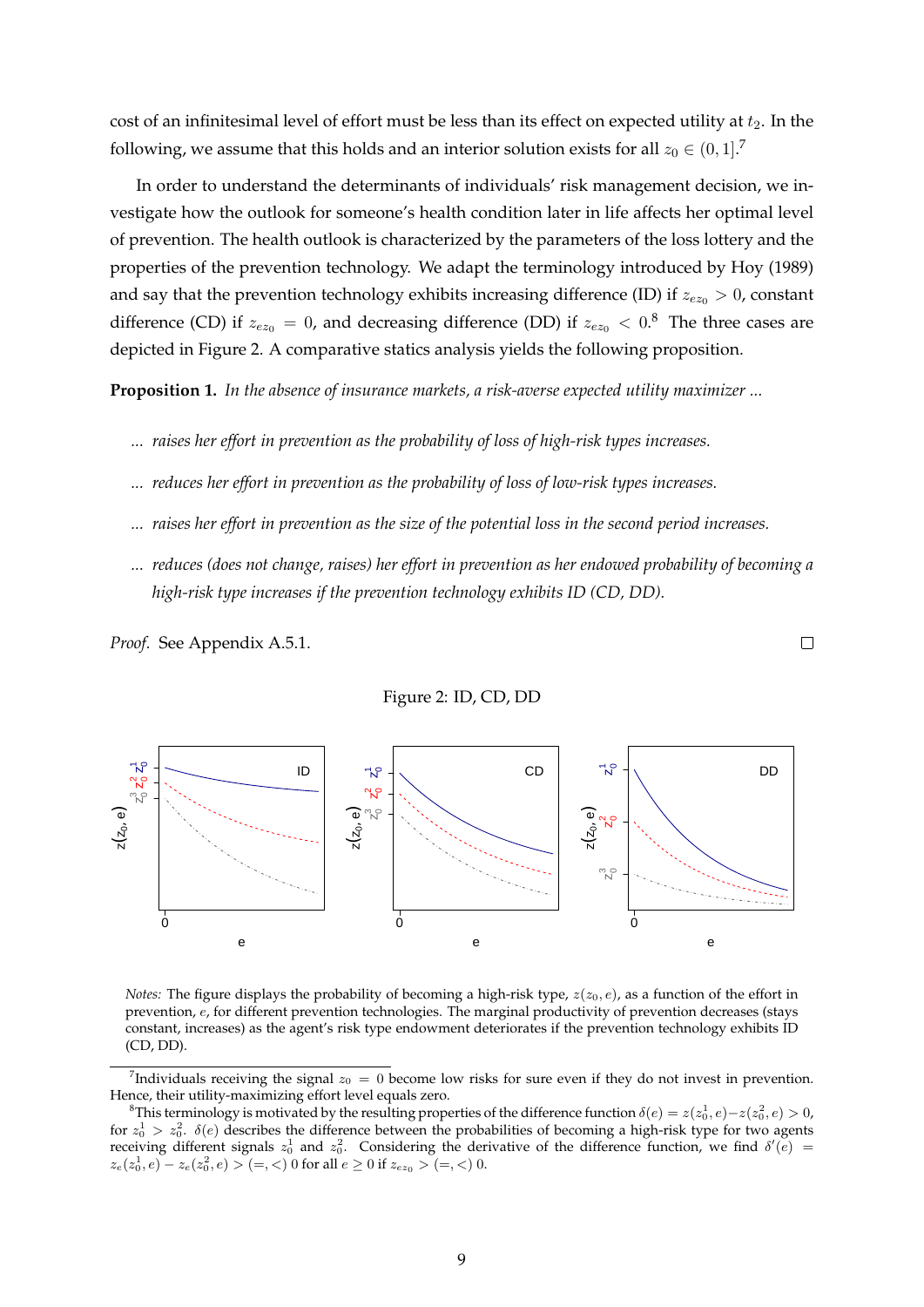The intuition behind these results is as follows. After the revelation of risk types in the second period, the agent faces one of the loss lotteries  $l_H = (w_2 - l, p_H, w_2)$  or  $l_L = (w_2 - l, p_L, w_2)$ , depending on her risk type.  $l_L$  yields higher expected utility than  $l_H$ , and the difference between the two lotteries' expected utility increases as  $p<sub>H</sub>$  increases,  $p<sub>L</sub>$  decreases, or l increases. By exerting more effort, the agent reduces her likelihood of ending up with the untoward lottery  $l_H$ . Thus, she will choose a higher effort level if the high-risk lottery,  $l_H$ , gets even less attractive compared to the low-risk lottery,  $l_L$ , which is the case if the difference between their expected utility levels increases.

The comparative statics result concerning the effect of a change in the personal signal  $z_0$ informs about how much an individual should invest in prevention depending on her genetic disposition. Since  $z_e < 0$ , prevention is more productive at the margin if  $z_e$  is smaller, i.e. more negative. This implies that the marginal productivity of prevention decreases (stays constant, increases) as the agent's risk type endowment deteriorates if the prevention technology exhibits ID (CD, DD). A higher signal  $z_0$ , which represents a worse risk type endowment, leads to a lower (unchanged, higher) optimal effort level if the prevention technology exhibits ID (CD, DD). Intuitively,  $z_0$  informs the agent not only about her probability of becoming a high-risk type but also about the productivity of her prevention technology. The agent chooses a higher effort level if she perceives her prevention technology as more productive.

The implications of this result can be illustrated by considering the prevention of high blood pressure or diabetes. High blood pressure often occurs in elderly people and it is a key risk factor for cardiovascular diseases. The treatment expenses of such diseases represent the potential monetary loss at  $t_2$  in this example. Individuals with normal blood pressure form the group of low risks, and those with high blood pressure are classified as high risks. Although a healthy lifestyle reduces the risk of high blood pressure for all levels of genetic risk, some individuals should exert more effort than others if their prevention technology is more productive. According to the results of [Shook et al.](#page-45-3) [\(2012\)](#page-45-3), the risk-reducing effect of a higher level of fitness due to regular physical activity is stronger for individuals with a parental history of high blood pressure than for those without. This represents DD in our model, i.e. prevention is particularly effective for individuals who receive a high signal  $z_0$ . Hence, these individuals should exert more effort than those with a lower signal  $z_0$  according to Proposition [1.](#page-9-3) Concerning the prevention of diabetes, the findings of [Said et al.](#page-44-21) [\(2018\)](#page-44-21) also suggest DD. In contrast, if individuals whose parents were diagnosed with high blood pressure or diabetes believe that they will become a high-risk type anyway and only individuals with a "better" genetic endowment are able to avoid becoming a high-risk type, this represents ID. Therefore, individuals' perception of their personal prevention technology plays a crucial rule in their choice of effort, and health education can help individuals to include scientific knowledge in their decision-making.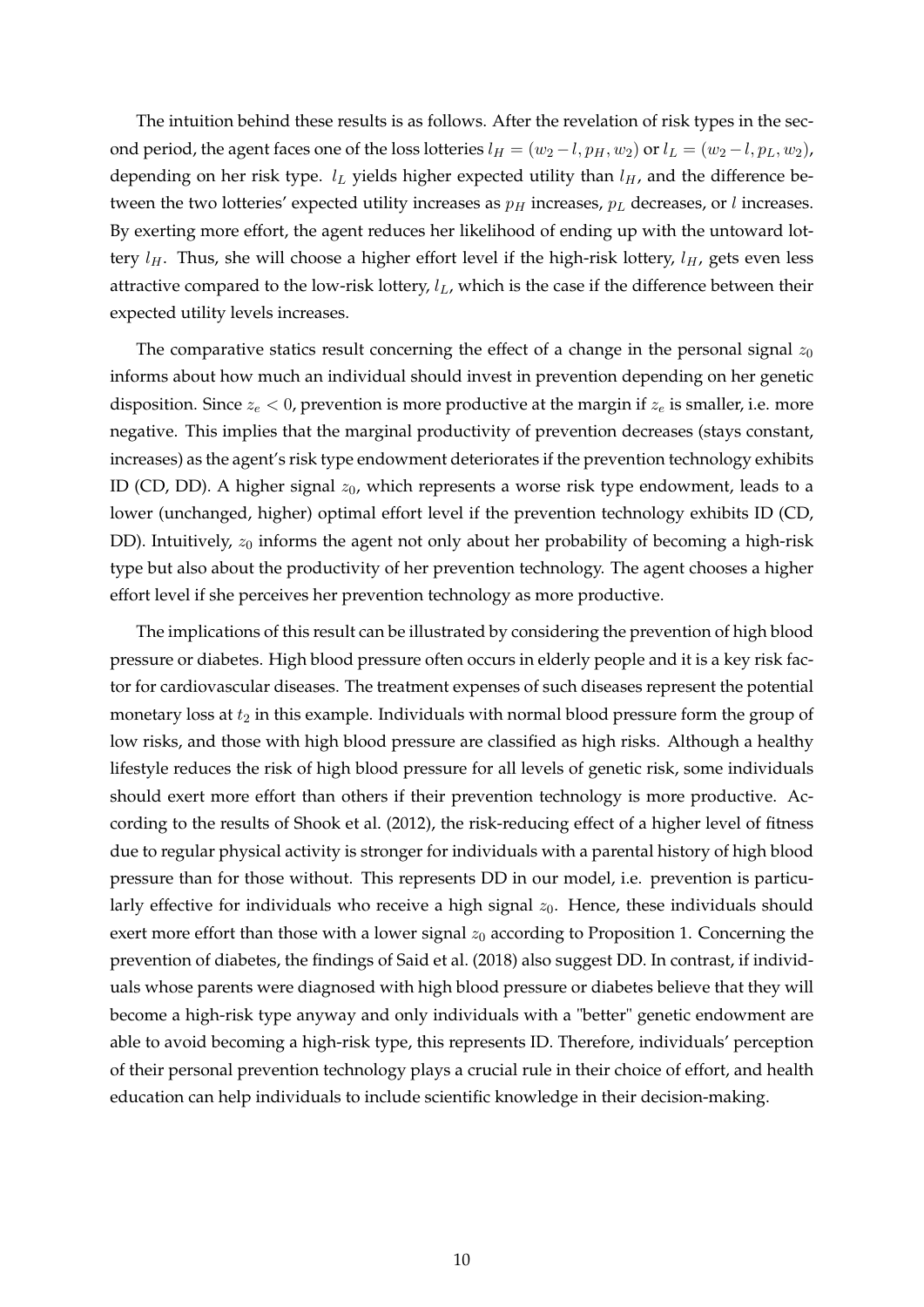# **3.2 Spot insurance**

We modify the previous setting by introducing insurance in the second period, which can be purchased after the revelation of risk types. For example, individuals may purchase one-year health insurance contracts later in life whose price depends on their health condition when entering a contract. A competitive insurance market allows individuals to insure the potential loss of l at the fair price depending on their risk type. Since individuals are risk-averse and insurance is offered at the fair premium, they purchase full insurance according to [Mossin'](#page-44-18)s [\(1968\)](#page-44-18) Theorem. By doing so, they eliminate the risk of the loss lottery, and only a premium risk due to the evolution of risk types at the beginning of the second period remains. Hence, expected utility of an agent receiving the signal  $z_0$  is given by

$$
EU^{Sp}(e) = u(w_1 - e) + z(z_0, e)v(w_2 - p_Hl) + (1 - z(z_0, e))v(w_2 - p_Ll).
$$
 (2)

Interior solutions for the optimal effort level,  $e^{Sp} \in (0, w_1)$ , are characterized by the firstorder condition

<span id="page-11-1"></span>
$$
EU_e^{\text{Sp}}(e^{\text{Sp}}) = -u'(w_1 - e^{\text{Sp}}) - z_e(z_0, e^{\text{Sp}}) (v(w_2 - p_Ll) - v(w_2 - p_Hl)) = 0.
$$
 (3)

At the optimal effort level, the marginal utility cost of prevention and its expected marginal utility benefit are equalized. The second-order condition is globally satisfied, see Appendix [A.1.2.](#page-36-1) Again, we assume that an interior solution exists for all  $z_0 \in (0, 1]$ .

Like in the scenario without insurance markets, we conduct a comparative statics analysis to understand how someone's perception of her health outlook influences her prevention decision. The results are summarized in the following proposition.

<span id="page-11-0"></span>**Proposition 2.** *If spot insurance at the fair premium is offered after the revelation of risk types, a riskaverse expected utility maximizer ...*

- *... raises her effort in prevention as the probability of loss of high-risk types increases.*
- *... reduces her effort in prevention as the probability of loss of low-risk types increases.*
- *... raises her effort in prevention as the size of the potential loss in the second period increases.*
- *... reduces (does not change, raises) her effort in prevention as her endowed probability of becoming a high-risk type increases if the prevention technology exhibits ID (CD, DD)*

 $\Box$ 

*Proof.* See Appendix [A.5.2.](#page-39-0)

The effects are qualitatively the same as in the setting without insurance. The underlying rationale is slightly different, however. Since the agent fully insures her risk of loosing  $l$ , a change in the parameters of the loss lottery reduces to one in the fair premiums,  $P_H = p_H l$  and  $P_L = p_L l$ . The difference between the two premiums, and thus between the utility at  $t_2$  of a low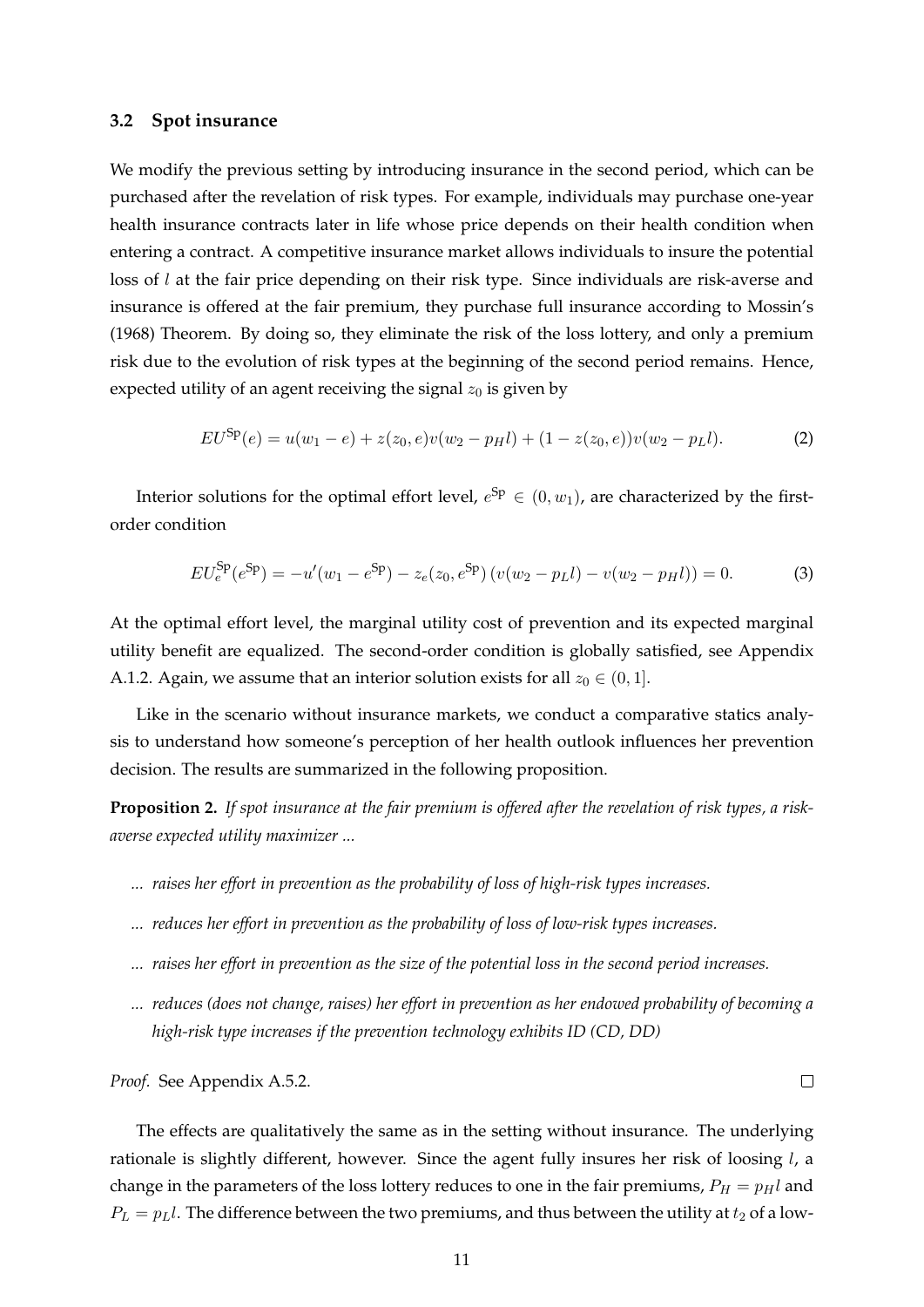and a high-risk type, increases (decreases, increases) as  $p_H$  ( $p_L$ , l) increases. As the perspective of becoming a high-risk type will be more deterrent if the difference between a high risk's and a low risk's utility is greater, the agent will exert more effort in these cases. An increase in the size of the loss, *l*, affects the utility of both a high- and a low-risk type at  $t_2$ . Both premiums increase, and thus the wealth of both risk types decreases. The effect on high risks' wealth is stronger since  $p_H > p_L$ . Moreover, it follows from decreasing marginal utility that a change in wealth at  $t_2$  has a larger impact on the utility of high-risk types because their wealth level lies below that of low-risk types. Both effects are heading in the same direction such that high-risk types suffer more from an increase in l, and the optimal effort level increases as l increases. The effects resulting from the interaction of genetics and prevention follow the same rationale as in the setting without insurance. That is, the agent exerts more effort if her prevention technology is more productive.

# **3.3 The effect of the introduction of spot insurance**

When insurance becomes available, individuals have another tool of risk management in addition to prevention at their disposal. The availability of spot insurance changes the risky situation that individuals face later in life, which will likely affect their prevention decision when they are young. One might expect that individuals reduce their investment in prevention if they can insure their loss risk in the second period because the difference between the highand the low-risk premium is smaller than the size of the original loss. This is not always true, however. Instead, the following proposition holds.

<span id="page-12-0"></span>**Proposition 3.** *The introduction of spot insurance in the second period raises the optimal effort level if* the low-risk probability of loss,  $p_L$ , lies above an endogenously determined threshold,  $p^c$ . It reduces the optimal effort level if the high-risk probability of loss,  $p_H$ , lies below  $p^c$ <mark>.</mark>

*Proof.* See Appendix [A.5.3.](#page-40-0)

 $\Box$ 

Intuitively, paying the more expensive high-risk premium instead of the low-risk premium hurts the more, the steeper the felicity function  $v$  between the resulting second-period wealth levels is. The steepness of  $v$  in the setting with spot insurance is captured by the slope of the secant line between  $w_2 - p_Hl$  and  $w_2 - p_Ll$ , which increases in  $p_H$  and  $p_L$  (see Figure [3\)](#page-13-0). To sign the effect of insurance on prevention, this slope has to be compared to the slope of the secant line between the possible second-period wealth levels in the absence of insurance,  $w_2 - l$  and  $w_2$ . The mean value theorem yields the critical probability  $p^c$  at which the sign of the difference between the two slopes switches.

The reason why the introduction of insurance may raise the optimal effort level is that in addition to the "loss size effect" in form of the reduction of the monetary loss to the premium difference, there is also a "productivity effect" which must not be neglected. Low risks' secondperiod consumption exceeds that of high risks with certainty when spot insurance is purchased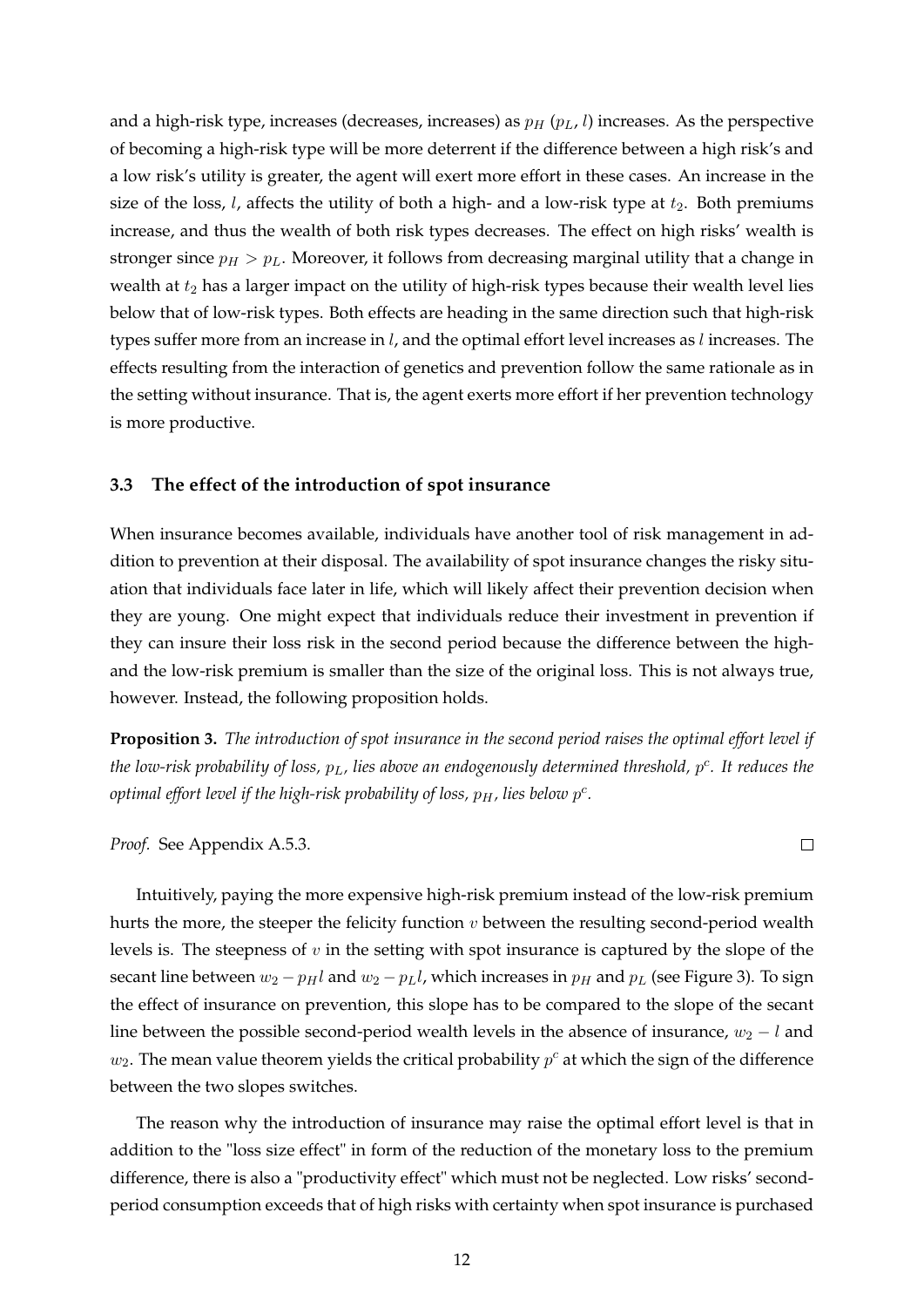

<span id="page-13-0"></span>

*Notes:* The figure displays the secant lines whose slopes determine the effect of the introduction of insurance as well as the tangent line at  $w_2 - p^c l$  whose slope equals that of the secant line over  $[w_2 - l, w_2]$ . We use the specification  $v(w) = \ln(w)$ ,  $w_2 = 5$ ,  $l = 3.5$ ,  $p_H = 0.3$ , and  $p_L = 0.1$ . This yields the critical probability  $p^c \approx 0.6 > p_H$ . Thus, the secant line over  $[w_2 - p_H l, w_2 - p_L l]$  is flatter than that over  $[w_2 - l, w_2]$ , and the introduction of insurance lowers the optimal effort level.

whereas both risk types may or may not suffer a loss in the scenario without insurance. Hence, the introduction of insurance may make prevention against becoming a high-risk type more attractive.

The trade-off between the two effects can be illustrated by reconsidering expected utility in the two insurance market scenarios. To this end, we reduce the compound life lottery to the corresponding simple loss lottery with the same distribution of wealth outcomes. From a perspective where risk types have not yet evolved, individuals suffer a monetary loss at  $t_2$  with probability  $\hat{z}(z_0, e) := z(z_0, e)p_H + (1 - z(z_0, e))p_L$ . Therefore, we can rewrite

$$
EU^{\text{No}}(e) = u(w_1 - e) + \hat{z}(z_0, e)v(w_2 - l) + (1 - \hat{z}(z_0, e))v(w_2).
$$

The corresponding first-order condition is given by

<span id="page-13-2"></span>
$$
EU_e^{\text{No}}(e^{\text{No}}) = -u'(w_1 - e^{\text{No}}) - \hat{z}_e(z_0, e^{\text{No}})(v(w_2) - v(w_2 - l)) = 0.
$$
 (4)

Thus, the risk management decision in the absence of insurance is formally equivalent to the choice of the optimal level of effort in a simple loss lottery with the probability of loss given by  $\hat{z}(z_0,e)$ . That is, exerting effort to reduce the probability of becoming a high risk with prevention technology  $z(z_0, e)$  is equivalent to exerting effort to reduce the probability of a monetary loss of l with prevention technology  $\hat{z}(z_0, e)$  in the absence of risk type uncertainty.

<span id="page-13-1"></span><sup>&</sup>lt;sup>9</sup>More precisely, initial wealth is given by  $w_1$  in the first and by  $w_2$  in the second period, and the agent faces a potential monetary loss of l at  $t_2$ . She may invest in prevention at a monetary cost of e at  $t_1$  in order to reduce her probability of loss at  $t_2$  given by  $\hat{z}(z_0, e)$ . As  $\hat{z}_e = (\hat{p}_H - p_L)z_e < 0$ ,  $\hat{z}$  defines indeed a prevention technology in the sense that an increase in e decreases the probability of loss. Moreover,  $\hat{z}_{ee} = (p_H - p_L)z_{ee} > 0$ , i.e.  $\hat{z}$  fulfills the usual assumption of decreasing marginal productivity.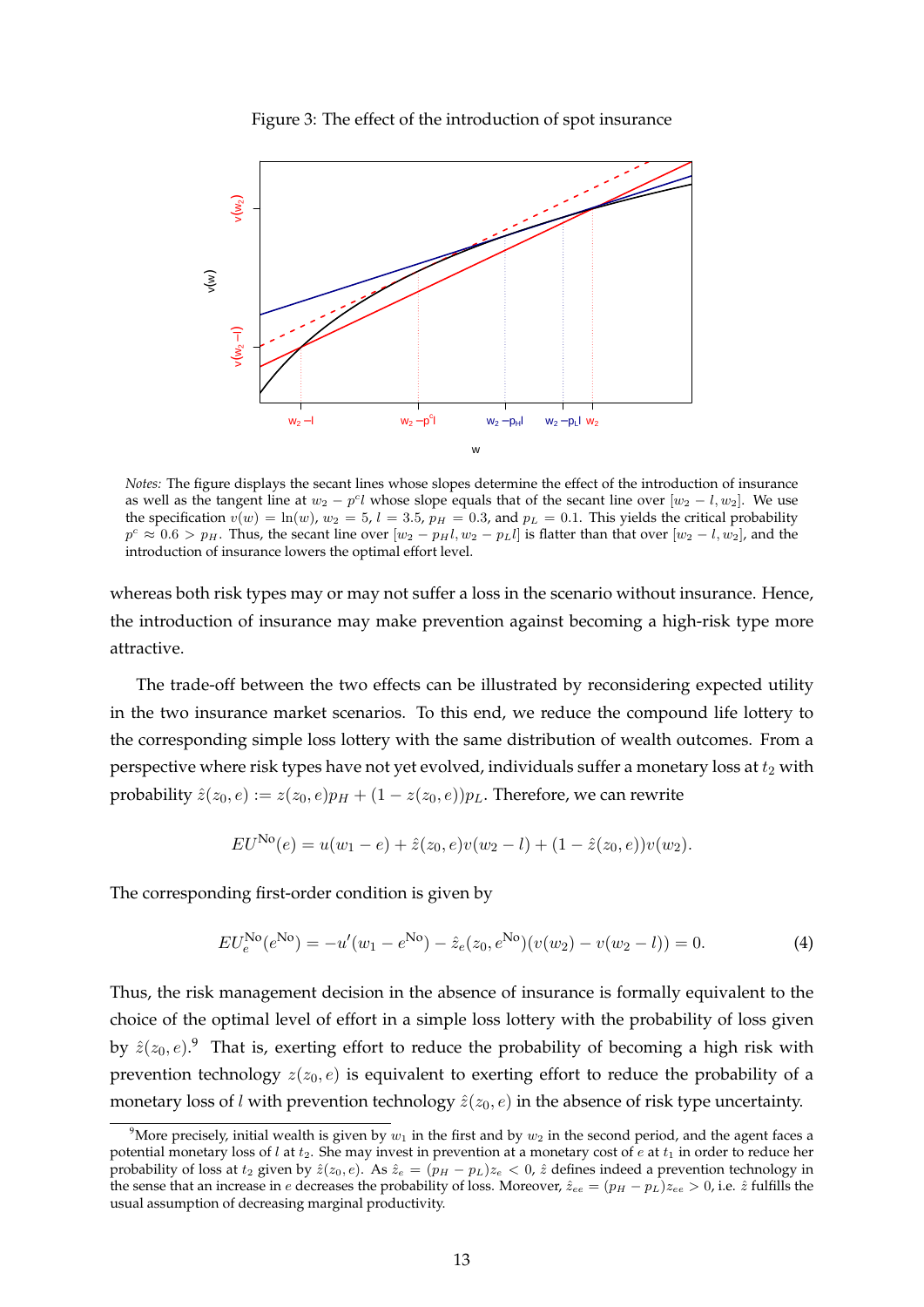Furthermore, we rewrite expected utility in the scenario with spot insurance by setting  $\hat{w}_2 := w_2 - p_L l$  and  $\hat{l} := (p_H - p_L)l$ , which yields

$$
EU^{\text{Sp}}(e) = u(w_1 - e) + z(z_0, e)v(\hat{w}_2 - \hat{l}) + (1 - z(z_0, e))v(\hat{w}_2).
$$

The associated first-order condition is given by

<span id="page-14-1"></span>
$$
EU_e^{\text{Sp}}(e^{\text{Sp}}) = -u'(w_1 - e^{\text{Sp}}) - z_e(z_0, e^{\text{Sp}})(v(\hat{w}_2) - v(\hat{w}_2 - \hat{l})) = 0.
$$
\n(5)

Again, the risk management decision is formally equivalent to the choice of the optimal level of effort in a simple loss lottery. This time initial wealth at  $t_2$  is given by  $\hat{w}_2$ , the size of the loss by  $\hat{l}$ , and the probability of loss by  $z(z_0, e)$ .

Comparing the respective first terms above, we observe that the utility cost of prevention is the same with and without insurance. Hence, it is sufficient to compare the marginal utility benefit to determine the effect of the introduction of spot insurance.[10](#page-14-0) The second summands in the first-order conditions [\(4\)](#page-13-2) and [\(5\)](#page-14-1) represent the respective marginal utility benefit of prevention. On the one hand,  $w_2 - l < \hat{w}_2 - \hat{l} < \hat{w}_2 < w_2$ , i.e. the monetary loss in the setting with insurance is less severe. This represents the "loss size effect" through which insurance has a negative effect on optimal prevention. On the other hand,  $\hat{z}_e(z_0, e) = (p_H - p_L)z_e(z_0, e)$ . That is, the decrease in the probability of loss resulting from a marginal increase in effort is smaller without insurance. In both settings, investments in prevention reduce the probability of becoming a high-risk type. When insurance is purchased, becoming a high risk coincides with the monetary loss state in the associated simple loss lottery since it implies a higher insurance premium. Without insurance, a monetary loss may occur for both risk types, and only the probability of loss depends on the risk type. Therefore, the monetary loss in the simple loss lottery can be prevented more effectively when insurance is purchased after the revelation of risk types. This "productivity effect" of insurance represents a positive effect on optimal prevention. Due to decreasing marginal utility of  $v$ , the effect of the transition from  $l$  to  $\hat{l}$  on expected utility depends not only on the relationship between l and  $\hat{l}$  but also on the respective initial wealth levels  $w_2$  and  $\hat{w}_2$ . The agent suffers the less from losing  $\hat{l}$ , the wealthier she is. Smaller probabilities of loss lead to lower insurance premiums, and thus higher second-period wealth in the scenario with insurance. Hence, if the probabilities of loss are sufficiently small (large), the loss size effect dominates (is dominated by) the productivity effect, and the introduction of insurance reduces (raises) the optimal investment in prevention.

Interestingly, the direction of the effect of insurance on prevention only depends on the parameters of the loss lottery and on the shape of the felicity function in the second period. In particular, it is independent of the personal signal  $z_0$ , which characterizes the agent's prevention technology. This holds because the relative change in the productivity of prevention from  $\hat{z}_e$  to  $z_e$  when comparing the simple loss lotteries without and with insurance is independent

<span id="page-14-0"></span> $10$ Given equal marginal utility costs, uniformly greater marginal utility benefit directly translates into a higher level of optimal prevention because the marginal productivity of prevention is decreasing.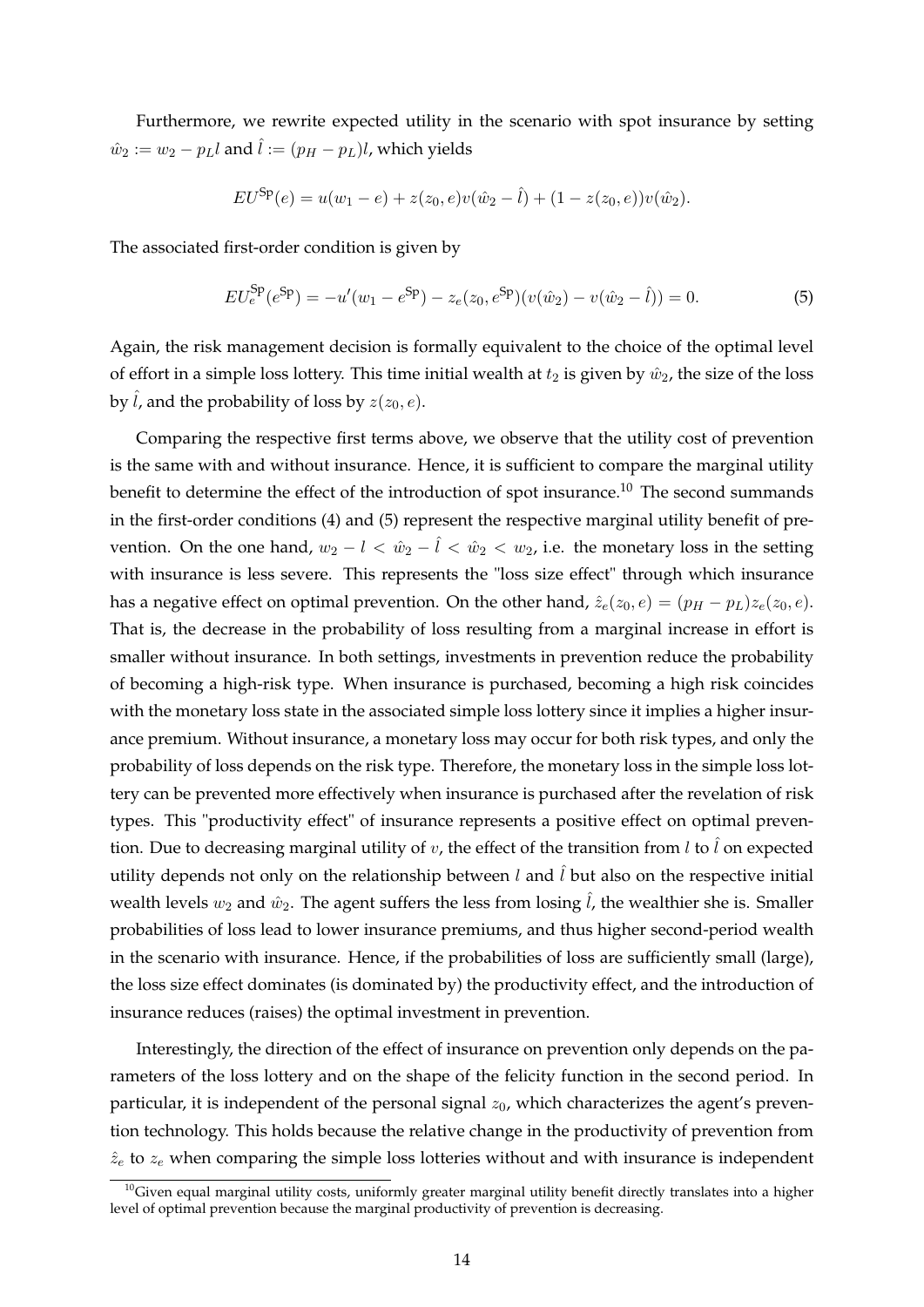of the personal signal  $z_0$ . Therefore, all individuals raise or reduce their effort in prevention unanimously when insurance is introduced.

# <span id="page-15-0"></span>**4 The interaction of prevention and guaranteed renewable insurance**

When purchasing short-term contracts whose price depends on the insured's risk type at the beginning of the term, individuals face a premium risk due to uncertain future insurance premiums. In particular, the diagnosis of a chronic disease may result in a surge of insurance premiums. Guaranteed renewable (GR) insurance contracts which can be purchased early in life solve this issue. In such a long-term contract, individuals make a prepayment when they are young which allows them to insure their health risk later in life at a premium that is independent of their risk type. Hence, GR contracts do not only cover potential health losses later in life but also the premium risk resulting from the classification of high-risk types. Following [Pauly et al.](#page-44-2) [\(1995\)](#page-44-2), the premium risk prepayment in the first period equals the expected losses in excess of the low-risk premium of everyone who becomes a high risk in the second period such that all GR purchasers can insure their health risk in the second period at the fair premium for low risks. We assume that insurance companies only engage in price competition. That is, individuals can only choose between purchasing full coverage and not insuring their premium risk. In our setting, an individual is characterized by the exogenously given signal  $z_0$  representing her genetic disposition and the endogenously chosen effort level  $e$ . The premium risk prepayment  $P(e, z_0)$  may depend on these characteristics if they are observed by insurers and may be used in insurance pricing. In the following, we discuss several informational settings to investigate how the use of individuals' genetic disposition and their effort in prevention in insurance pricing affects the market outcome and individuals' decision-making process. The table in Appendix [A.6](#page-42-0) summarizes our main results.

In contrast to the previous settings, we allow individuals to transfer wealth between the two periods using a risk-free savings account. Which model is best-suited to describe reality, the one with or the one without saving, is an empirical question of mental accounting [\(Thaler,](#page-45-1) [1999\)](#page-45-1). Most of the following results would also hold if we continued without saving. The main difference is that without saving people who only have little income when they are young but a lot of income later in life might prefer not to purchase GR insurance even if it is offered at or below their personal fair premium. When we analyze whether an individual prefers a spot or a GR contract in the following, we need to ensure the comparability of the two settings. Therefore, we calculate the optimal effort level in a setting with spot insurance and saving in Appendix [A.2.](#page-37-0)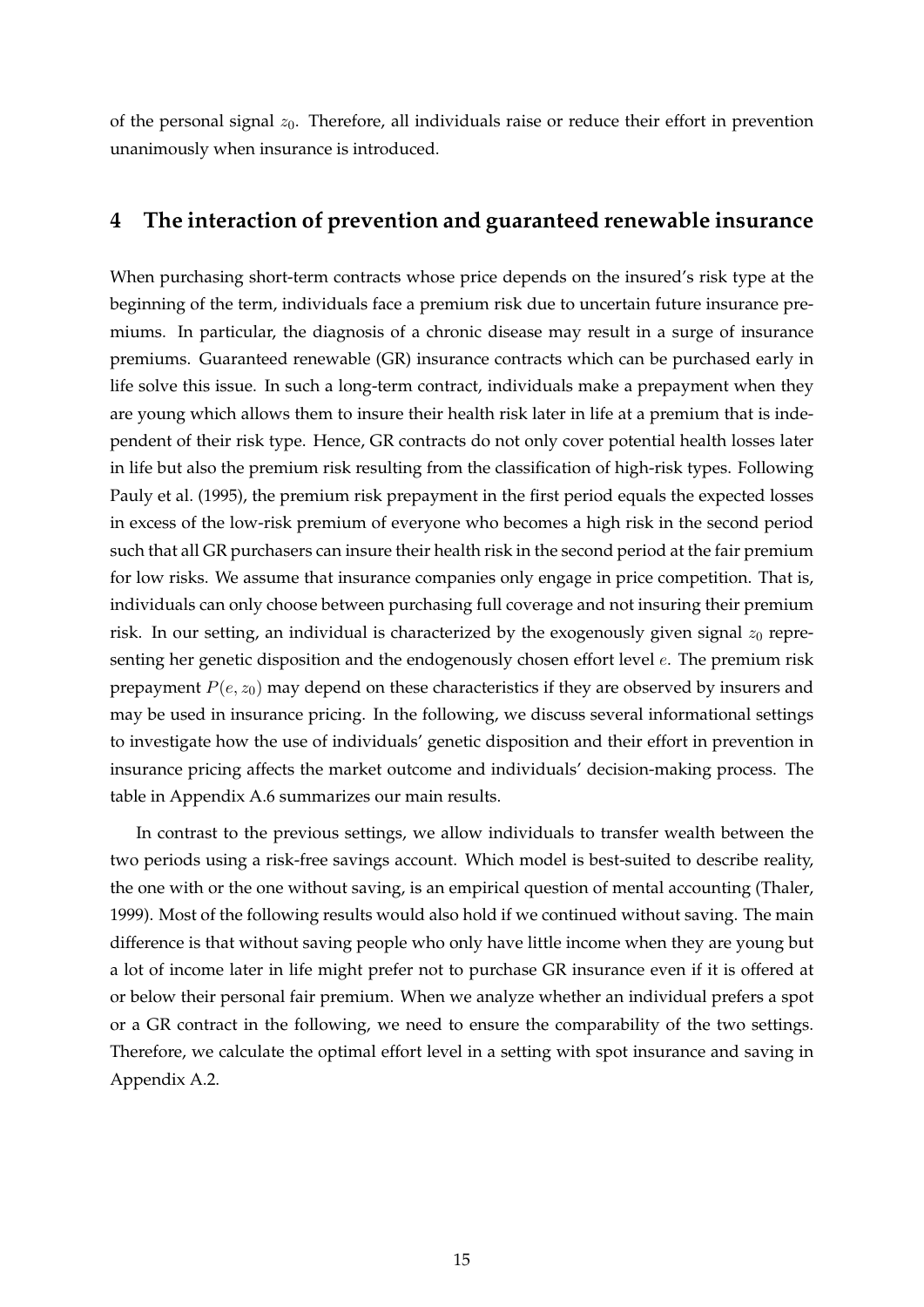#### **Optimal prevention**

The total expected utility of a GR purchaser receiving the signal  $z_0$  and exerting the effort  $e$  is given by

<span id="page-16-2"></span>
$$
EU^{GR}(e, s; z_0) = u(w_1 - e - P(e, z_0) - s) + v(w_2 - p_L l + s).
$$
\n(6)

In the first period, the agent receives the income  $w_1$ , invests in prevention at a cost of  $e$ , and makes the premium risk prepayment  $P(e, z_0)$ . This prepayment may depend on  $z_0$  and e if insurers can distinguish individuals based on these characteristics. If a characteristic is unobservable to insurers,  $P(e, z_0)$  is a constant function in the corresponding variable. Savings s transfer wealth between the two periods, where we assume a risk-free interest rate equal to zero for reasons of simplicity. In the second period, the GR purchaser receives the income  $w_2$  and pays the low-risk health premium  $p_L$ . When purchasing GR insurance, the agent's consumption in both periods is given with certainty. That is, her consumption does neither depend on the realization of her risk type nor on the occurrence of a health loss. The functional form of  $P(e, z_0)$  depends on how insurers incorporate information about individuals' genetic disposition and their effort in prevention in insurance pricing. We first keep the general expression  $P(e, z_0)$  to analyze individuals' decision-making. Later we specify the explicit form of the actuarially fair prepayment  $P(e, z_0)$  in each informational setting.

In each setting, the agent chooses her effort in prevention and her level of savings to maximize expected utility and interior solutions  $(e^{GR}, s^{GR})$  are characterized by the first-order conditions

$$
EU_e^{GR} = u' \left( w_1 - e^{GR} - P \left( e^{GR}, z_0 \right) - s^{GR} \right) \left( -1 - P_e \left( e^{GR}, z_0 \right) \right) = 0, \tag{7}
$$

$$
EU_s^{GR} = -u' \left( w_1 - e^{GR} - P \left( e^{GR}, z_0 \right) - s^{GR} \right) + v' \left( w_2 - p_L l + s^{GR} \right) = 0.
$$
 (8)

In Appendix [A.1.3,](#page-36-2) we show that the second-order conditions are globally fulfilled if  $P_{ee} > 0$ . When purchasing GR insurance, a change in the effort in prevention only affects the agent's first-period wealth – namely through the monetary cost of effort and the potentially effortdependent premium risk prepayment. Since  $u' > 0$ , the first-order condition with respect to e is equivalent to

<span id="page-16-1"></span><span id="page-16-0"></span>
$$
P_e\left(e^{GR}, z_0\right) = -1. \tag{9}
$$

At the optimal effort level the decrease in the prepayment resulting from a marginal increase in effort equals the marginal cost of effort which is constantly equal to 1. Since GR insurance removes all the risk from an agent's consumption stream, she only takes into account how investments in prevention impact her first-period wealth. She no more worries about the effect on her personal probability of a health loss later in life and the optimal effort level becomes independent of the agent's risk preferences. Therefore, a GR purchaser chooses the effort level which maximizes her wealth according to [\(9\)](#page-16-0). She then smooths her consumption across the two periods by choosing the optimal level of saving according to [\(8\)](#page-16-1).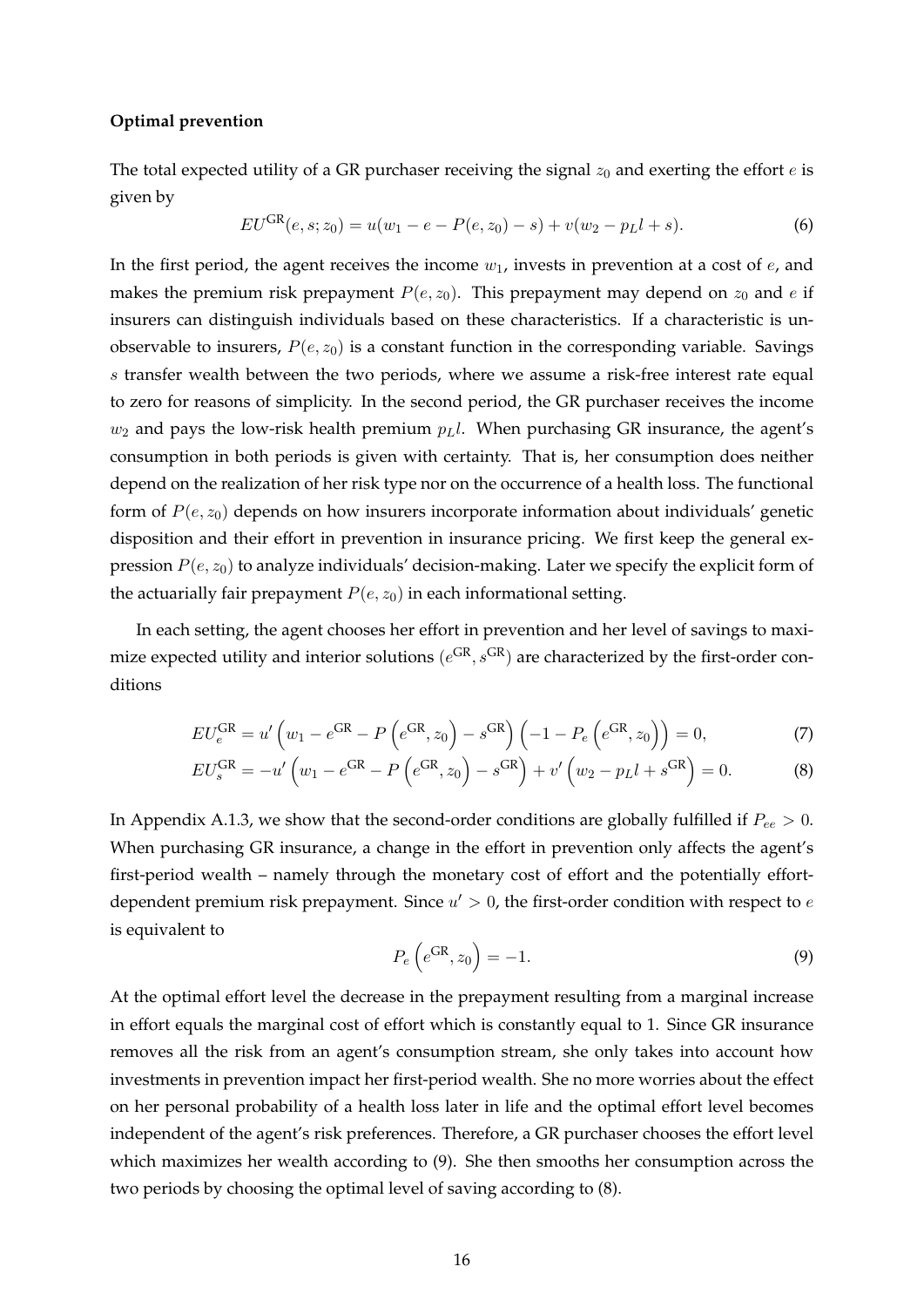In the following, we investigate the market outcome and the effect of GR insurance on individuals' prevention decision depending on how insurers incorporate information about individuals' genetic disposition and their effort in prevention in insurance pricing.

#### **4.1 Symmetric information**

First, we analyze individuals' behavior in a market for GR insurance when customers and insurers are equally informed about the customers' genetic disposition and their effort in prevention. Over the past years, the technological and scientific progress has significantly extended insurers' possibilities to gather and analyze large amounts of data which can be used to assess a customer's health risk. The increasing availability of genetic tests enables insurers to precisely determine a person's genetic disposition already at an early stage in life. The ubiquity of smartphones and the increasing popularity of wearable devices has significantly improved insurers' ability to monitor prevention activities, e.g. by tracking a customer's physical activity. Digital stamp cards can be used to evaluate whether preventive examinations are undertaken regularly. In addition, insurers might collect and evaluate data about a customer's and her parents' medical history to determine her personal risk type prospects. Consequently, the traditional assumption that individuals have an informational advantage compared to their insurer may no more hold if the insurer collects and evaluates enough health-related data. Therefore, we start our analysis of the interaction of GR insurance and prevention with a symmetric information setting.

# **Optimal prevention**

Under symmetric information, insurers know that an individual received the signal  $z_0$  and exerts the effort *e* and hence becomes a high-risk type with probability  $z(z_0, e)$ . Since a high risk's expected loss is given by  $p_Hl$  and all GR purchasers pay the low risk premium  $p_Ll$  in the second period, the expected excess loss of a high risk equals  $(p_H - p_L)l$ . Thus, GR insurance is offered with an actuarially fair premium risk prepayment equal to

$$
P(e, z_0) = z(z_0, e)(p_H - p_L)l.
$$
\n(10)

As insurers incorporate individuals' genetic disposition and their effort in prevention into insurance pricing, the prepayment depends on both  $z_0$  and  $e$ . Inserting the explicit form of  $P(e, z_0)$  into the general first-order condition [\(9\)](#page-16-0), we see that the optimal effort level is characterized by

<span id="page-17-0"></span>
$$
z_e(z_0, e^{GR})(p_H - p_L)l = -1.
$$
\n(11)

We assume that an interior solution exists for all  $z_0 \in (0,1]$ , which holds if  $-z_e(z_0,0) > \frac{1}{\sqrt{n_e}}$  $\frac{1}{(p_H-p_L)l}$ i.e. if an infinitesimal investment in prevention has a sufficiently large effect on the probability of becoming a high-risk type for all individuals.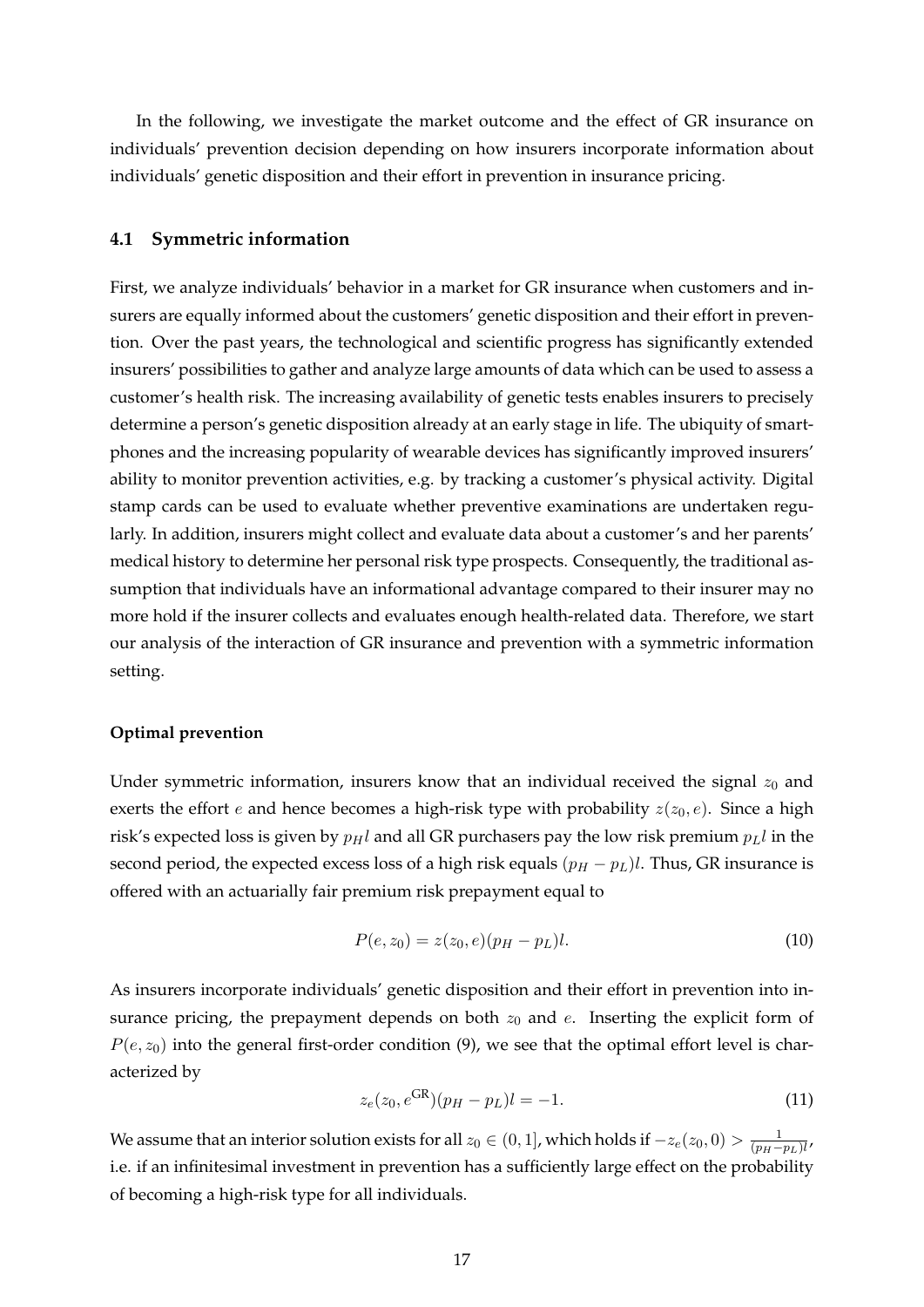The agent's health-related expenditures consist of the potential health loss later in life and the expenditures on prevention, i.e. expected lifetime health expenditures are given by

$$
EH(e) = [z(z0, e)pH + (1 - z(z0, e))pL]l + e.
$$

Since the costs resulting from chronic diseases like diabetes or high blood pressure form an enormous burden for healthcare systems, it is desirable from a social planner point of view to minimize them. One can easily see that the effort level minimizing expected health expenditures is also characterized by the first-order condition [\(11\)](#page-17-0). This yields the following proposition.

**Proposition 4.** *If an expected utility maximizer purchases GR insurance under symmetric information, she chooses the effort level which minimizes her expected lifetime health expenditures.*

# **The decision which type of insurance to purchase**

If both spot and GR insurance are offered, individuals can either only insure their health risk later in life by purchasing spot insurance or also insure the premium risk resulting from risk classification by purchasing GR insurance. Under symmetric information, everyone can insure their premium risk at their personal fair premium, which is desirable for a risk-averse agent. Therefore, we obtain the following proposition.<sup>[11](#page-18-0)</sup>

<span id="page-18-1"></span>**Proposition 5.** *If GR insurance is offered at an actuarially fair price under symmetric information, it is in demand by all individuals.*

*Proof.* See Appendix [A.5.4.](#page-40-1)

The market outcome that all individuals purchase GR insurance is the same as the one obtained by [Pauly et al.](#page-44-2) [\(1995\)](#page-44-2) in the absence of prevention and genetic heterogeneity. The reason is that the GR contract characterized by a particular prepayment  $P(e, z_0)$  is only offered to individuals who received the signal  $z_0$  about their genetic disposition and exert the effort  $e$  in prevention, i.e. to a homogeneous group of customers.

# **The effect of the introduction of GR insurance on optimal prevention**

Intuitively, one might expect that the introduction of GR insurance decreases the optimal investment in prevention because both GR insurance and prevention are means to reduce the premium risk which an individual faces. However, our results concerning the introduction of spot insurance as well as the well-known one-period results of [Ehrlich and Becker](#page-44-1) [\(1972\)](#page-44-1) show

 $\Box$ 

<span id="page-18-0"></span> $11$ We use the tiebreaker rule that individuals who are indifferent between spot and GR insurance purchase the GR contract. In fact, everyone strictly prefers GR insurance over spot insurance except for certain low risks receiving the signal  $z_0 = 0$  who are indifferent.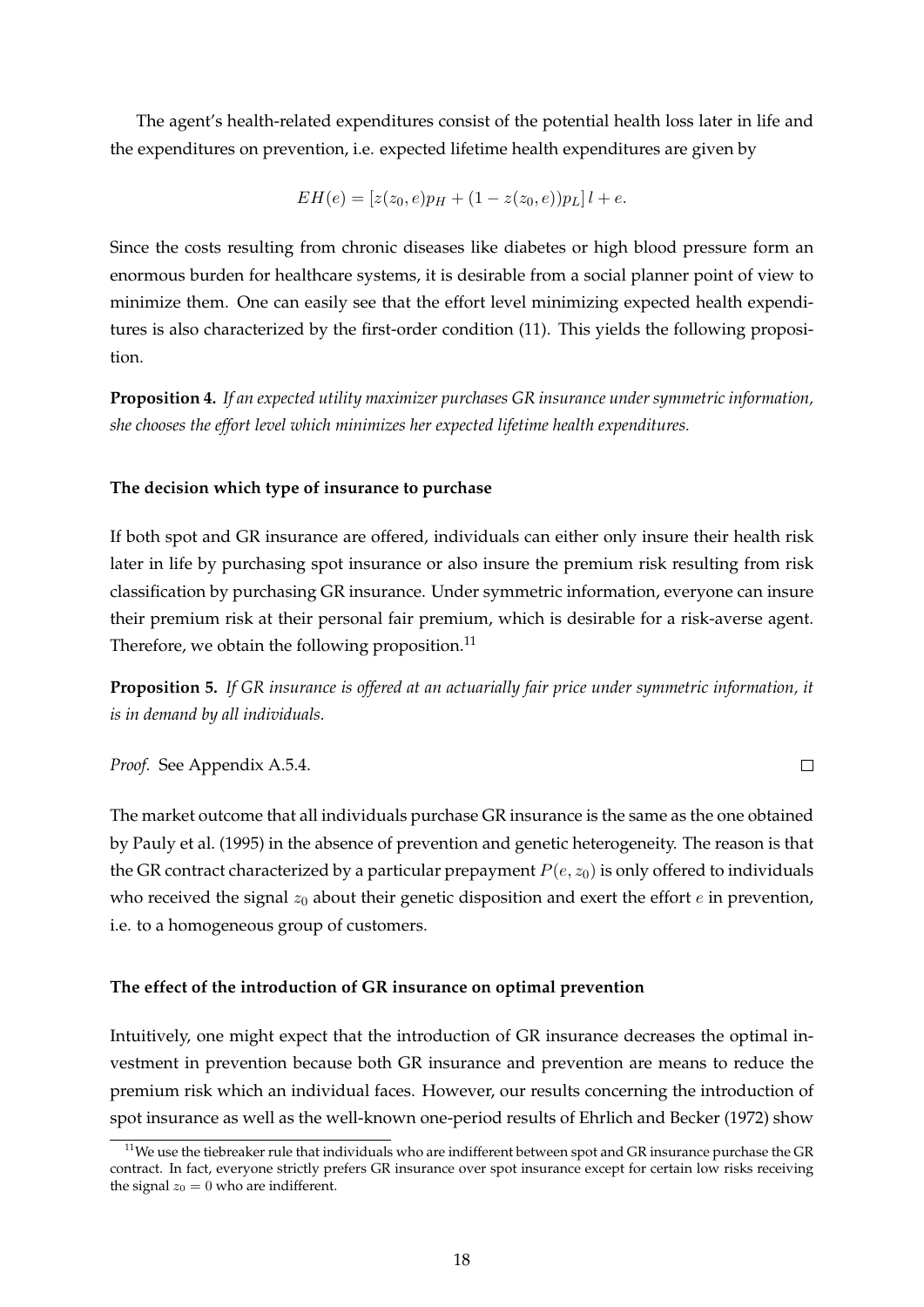that intuition might be misleading when thinking about the interaction of market insurance and prevention. Indeed, the following holds:

<span id="page-19-0"></span>**Proposition 6.** *Under symmetric information, the introduction of GR insurance raises (does not change, reduces) the optimal effort level compared to the setting with spot insurance if the probability of becoming a high-risk type under spot insurance,*  $z(z_0, e^{Sp})$ *, is greater than (equal to, less than) an endogenously determined threshold* z c *.*

*Proof.* See Appendix [A.5.5.](#page-41-0)

Once more, the introduction of insurance may increase or decrease the optimal effort level and the probability of the bad state of the world is the crucial factor determining which case occurs.

 $\Box$ 

## **The effect of genetics on optimal prevention**

To analyze the effect of an individual's genetic endowment on her prevention decision, we apply the implicit function theorem on [\(11\)](#page-17-0) which yields

$$
\frac{de^{GR}}{dz_0} = -\frac{z_{ez_0}(z_0, e^{GR})}{z_{ee}(z_0, e^{GR})}.
$$

Since  $z_{ee} > 0$ , the sign of this expression solely depends on the sign of the cross-derivative  $z_{ez_0}$ , and we obtain the following proposition.

**Proposition 7.** *If an expected utility maximizer purchases GR insurance under symmetric information, she reduces (does not change, raises) her effort in prevention as her endowed probability of becoming a high-risk type increases if the prevention technology exhibits ID (CD, DD).*

Similar to the situation in the absence of insurance and with spot insurance only, the optimal effort level is the higher, the more productive an individual's prevention technology is. However, there is a significant difference in how the information about the productivity of prevention enters the decision-making process. In the two previous settings, individuals have to know the productivity of their prevention technology themselves in order to decide about the optimal level of effort. Scientific studies suggest that preventing against high blood pressure and diabetes is particularly productive for those who are likely to suffer from these diseases later in life. However, individuals who know that their family members suffered from chronic diseases might erroneously think that they will come down with the same diseases anyway because of their "bad" genetic endowment. Hence, these individuals might exert less effort in prevention than optimal. If individuals purchase GR insurance in the symmetric information setting, they no more have to acquire the scientific knowledge about prevention themselves. Instead, the dependence structure of the premium risk prepayment on the effort level automatically informs them about how investments in prevention affect their expected health costs.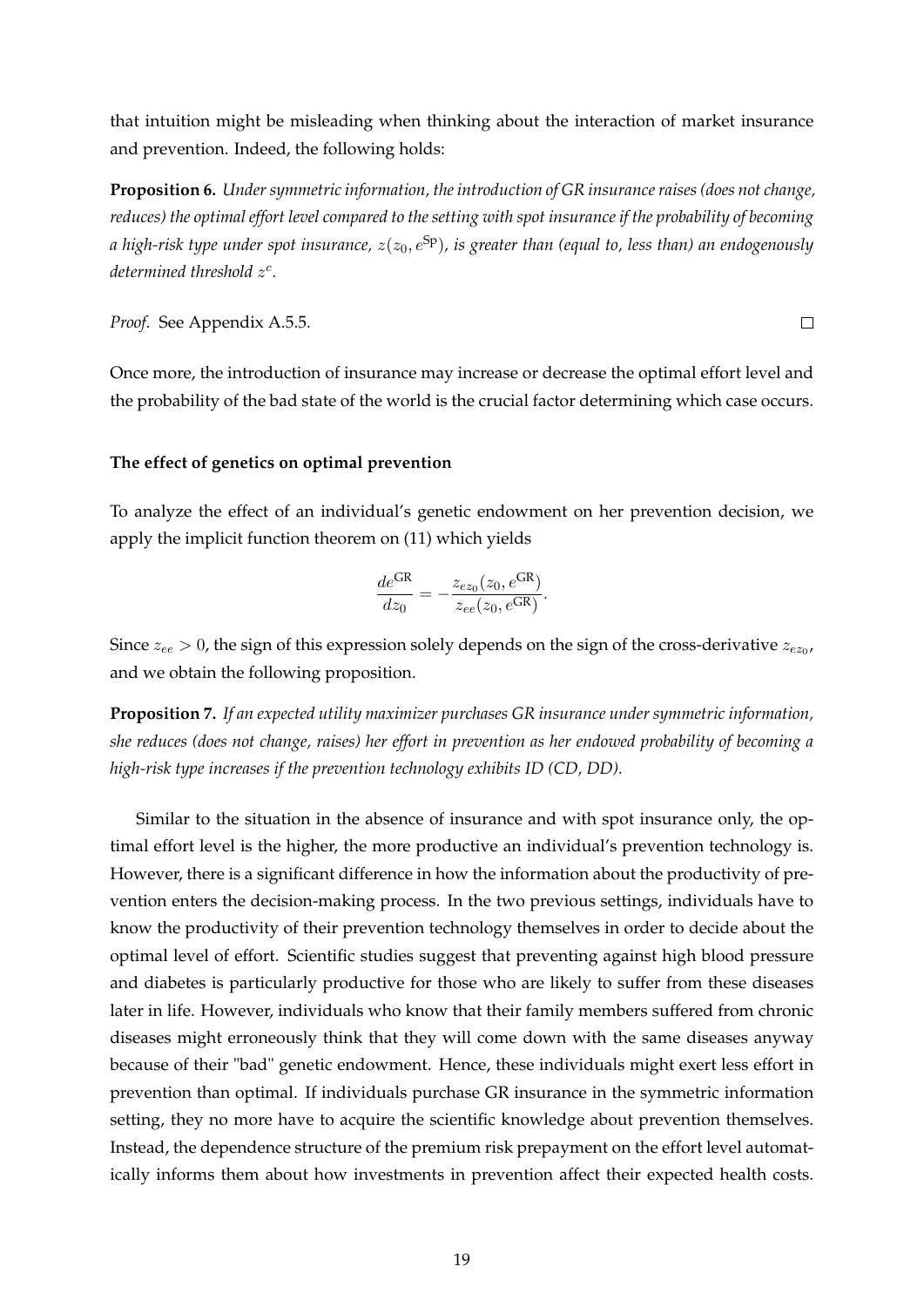Since it is much easier for a large insurance company than for a single individual to collect current scientific knowledge about the productivity of prevention, GR insurance can thus guide individuals to base their choice of effort on the current state of scientific research.

# **4.2 Asymmetric information**

Individual underwriting in health insurance is rather unpopular and often banned or limited by regulation. Premium discrimination based on someone's genetics is criticized for disadvantaging individuals for characteristics beyond their control. The monitoring of prevention activities is often considered an invasion of privacy. If the informational advantage of the insured is not an immutable fact but a man-made consequence of a lack of acceptance of individual underwriting in the population, it is important to understand the consequences of restrictions on the use of information by insurers in order to decide whether regulatory restrictions are desirable or whether individually underwritten contracts should be promoted. We therefore analyze three different settings of asymmetric information to reveal how restrictions on the use of genetic information and the monitoring of prevention affect the insured's behavior and the market outcome.

#### **4.2.1 No individual underwriting of GR insurance**

#### **Optimal prevention**

In our first asymmetric information setting, we assume that no individual underwriting of GR insurance takes place. To assess a young customer's health risk, insurers need rather sophisticated underwriting methods because diseases have typically not yet materialized early in life. Privacy concerns may be much larger when insurers require access to genetic test results or activity data tracked by wearable devices for the pricing of GR insurance than when they include information about chronic diseases in the pricing of spot insurance. Therefore, regulatory restrictions may ban individual underwriting of GR insurance. In this case, insurers can neither use information about an agent's genetic disposition nor about her effort in prevention in insurance pricing, i.e.  $z_0$  and  $e$  are unobservable for insurers. Hence, everyone is offered the same GR contract with the same premium risk prepayment and every GR purchaser's expected utility is given by

<span id="page-20-0"></span>
$$
EU^{GR}(e,s) = u(w_1 - e - P - s) + v(w_2 - p_L l + s), \tag{12}
$$

where  $P$  denotes the premium risk prepayment. Since the price of insurance does neither depend on the effort level nor on the revealed risk types, the agent is not rewarded for exerting effort in prevention. Therefore, the optimal effort level is given by  $e^{GR} = 0$  and prevention activities are completely discouraged if GR insurance is purchased without any individual underwriting. This yields the following proposition.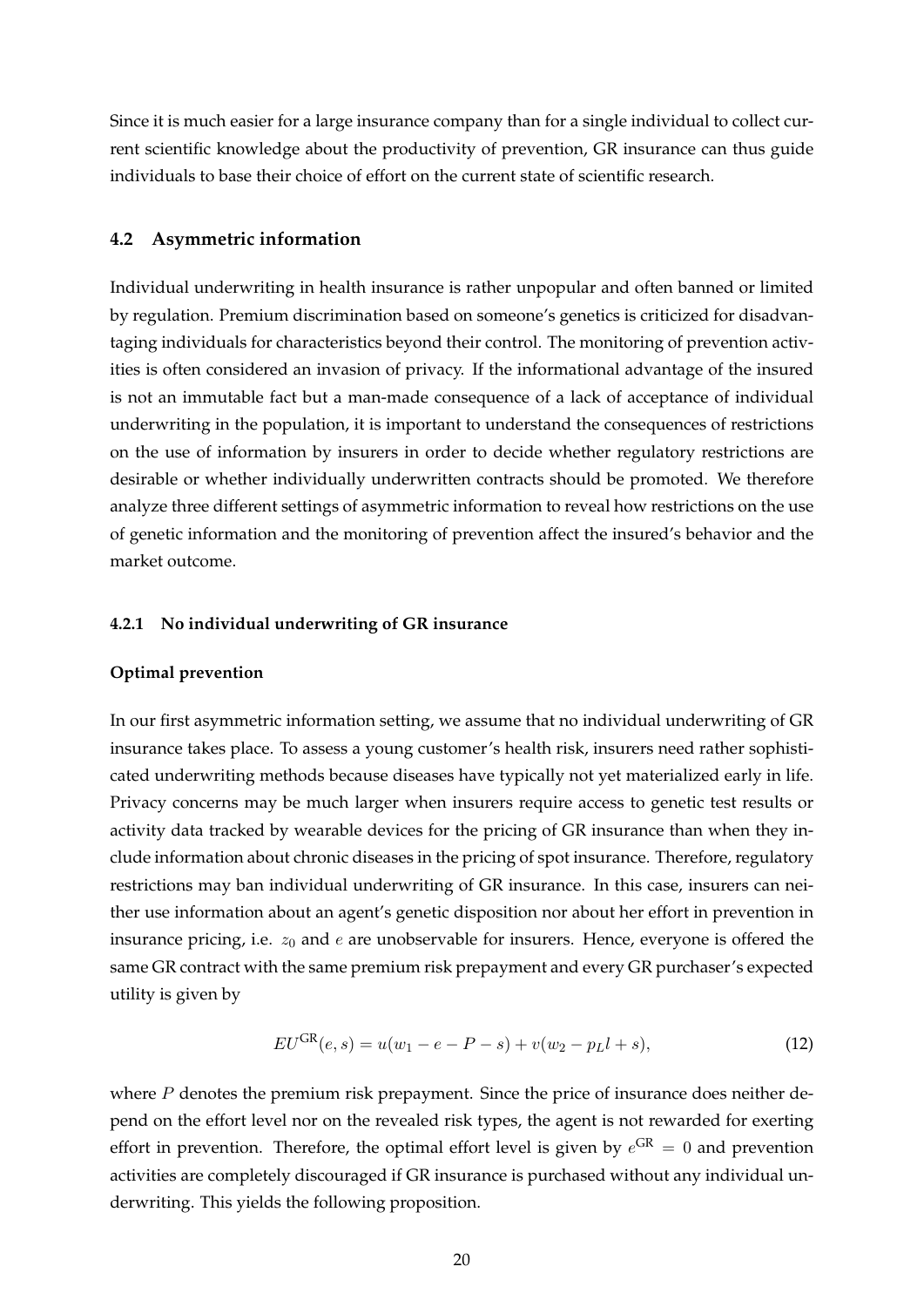**Proposition 8.** *If individual underwriting of GR insurance is banned, GR purchasers do not exert any effort in prevention.*

#### **The decision which type of insurance to purchase**

Individuals choose between purchasing GR insurance in the first period or leaving the premium risk uninsured and purchasing spot insurance in the second period. Obviously, a GR purchaser's utility is independent of her personal genetic endowment since all GR purchasers face the same premium stream in [\(12\)](#page-20-0). In contrast, expected utility without GR insurance strongly depends on one's personal probability of becoming a high-risk type. If prevention is particularly effective for individuals with a genetic predisposition towards becoming a highrisk type, they can partly offset their genetic disadvantage by investing in prevention. Nevertheless, individuals who receive a high signal  $z_0$  are more likely to become a high-risk type and pay the more expensive high-risk premium than those receiving a low signal  $z_0$  at any given effort level. By applying the envelope theorem, we obtain

<span id="page-21-0"></span>
$$
\frac{dE U^{\text{Sp}}(e^{\text{Sp}}, s^{\text{Sp}})}{dz_0} = z_{z_0}(z_0, e^{\text{Sp}}) \left( v(w_2 - p_H l + s^{\text{Sp}}) - v(w_2 - p_L l + s^{\text{Sp}}) \right) < 0,\tag{13}
$$

i.e. expected utility with spot insurance is decreasing in  $z_0$ .

Consequently, individuals receiving a high signal  $z_0$  are more interested in GR insurance than those receiving a low signal  $z_0$ . For any given prepayment P, this implies that either no one purchases GR insurance or there exists a cutoff signal  $z_0^* \in [0,1]$  such that individuals receiving a signal  $z_0 \geq z_0^*$  purchase GR insurance whereas individuals receiving a signal  $z_0$  <  $z_0^*$  prefer not to insure their premium risk. Insurers anticipate this market outcome and the discouraging effect of GR insurance on prevention and price insurance accordingly. They know that a fraction  $\mathbb{E}[z_0 | z_0 \geq z_0^*]$  of the pool of insured becomes a high-risk type later in life if the cutoff signal is given by  $z_0^*$ . Hence, the actuarially fair premium risk prepayment aiming at the cutoff  $z_0^*$  is given by

<span id="page-21-1"></span>
$$
P(z_0^*) = \mathbb{E}\left[z_0 \mid z_0 \ge z_0^*\right] (p_H - p_L) l. \tag{14}
$$

In the following we denote expected utility under the GR contract with the prepayment  $P(z_0^*)$ by  $EU^\text{GR}(e, s; z_0^*)$  in order to clarify on which cutoff signal the prepayment calculation is based.

In equilibrium, only informationally consistent contracts can exist. That is, the cutoff which forms under the GR contract with the prepayment  $P(z_0^*)$  indeed has to be equal to  $z_0^*$ . In order to analyze whether such an informationally consistent contract exists, we follow the approach of [Peter et al.](#page-44-4) [\(2016\)](#page-44-4) who study the market outcome when GR insurance is offered in the absence of prevention. We first consider the two extreme cases  $z_0^* = 0$  and  $z_0^* = 1$ . The corresponding calculations can be found in Appendix [A.3.](#page-37-1) An individual receiving the signal  $z_0 = 0$  does not face a premium risk but would have to subsidize worse risk types if she purchased GR insurance. She therefore prefers to purchase only spot insurance. Hence,  $z_0^* = 0$  cannot be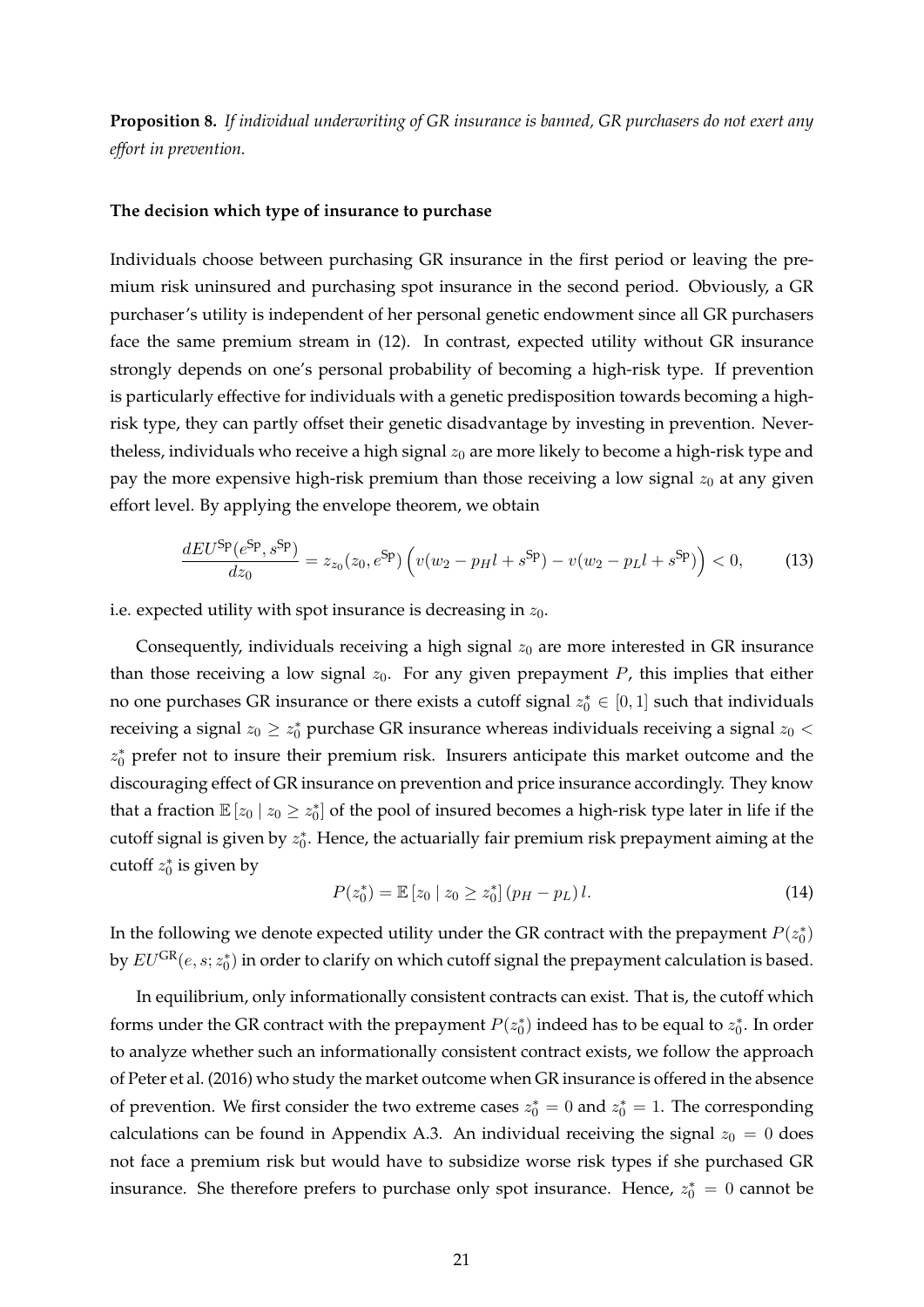an informationally consistent cutoff and, in contrast to the symmetric information setting, GR insurance is not in demand by all individuals when individual underwriting is banned.

Concerning the case  $z_0^* = 1$ , [Peter et al.](#page-44-4) [\(2016\)](#page-44-4) show that the worst possible signal always represents a potential cutoff in the absence of prevention. An individual who becomes a high risk for sure does not face an actual premium risk but she does not have to subsidize other GR purchasers either. Therefore, she is indifferent whether to purchase GR insurance based on the cutoff signal  $z_0^* = 1$  or not. In our setting, prevention allows an individual to improve her risk type prospects such that someone receiving the signal  $z_0 = 1$  has at least a small change to become a low-risk type later in life. However, if insurers cannot monitor prevention activities, the prepayment of a GR contract with the cutoff  $z_0^* = 1$  would be based on the assumption that all purchasers become a high-risk type with certainty. Therefore, someone receiving the signal  $z_0 = 1$  prefers not to purchase such a GR contract and  $z_0^* = 1$  cannot be an informationally consistent cutoff when prevention is possible but not observed by insurers.

An individual receiving an intermediate signal  $z_0 \in (0,1)$  faces the following trade-off when deciding whether to purchase GR insurance or not. On the one hand, GR insurance is attractive because it removes the premium risk resulting from risk classification. On the other hand, investments in prevention do not pay off if GR insurance is purchased and insurers cannot monitor preventive activities. Moreover, the prepayment is calculated based on the average probability of becoming a high-risk type among the pool of insured if insurers cannot observe each individual's personal genetic disposition. Consequently, better risks in the pool have to subsidize worse risks.

We know that  $EU^{\text{Sp}}(e^{\text{Sp}}, s^{\text{Sp}}; z_0 = z_0^*) > EU^{\text{GR}}(e^{\text{GR}}, s^{\text{GR}}; z_0^*)$  for  $z_0^* \in \{0,1\}$ . If it holds that  $EU^{\text{Sp}}(e^{\text{Sp}}, s^{\text{Sp}}; z_0 = z_0^*) > EU^{\text{GR}}(e^{\text{GR}}, s^{\text{GR}}; z_0^*)$  for all potential cutoffs  $z_0^* \in [0,1]$ , GR insurance is not in demand. If there exists at least one informationally consistent cutoff  $z_0^* \in (0,1)$  such that  $EU^{\text{Sp}}(e^{\text{Sp}}, s^{\text{Sp}}; z_0 = z_0^*) = EU^{\text{GR}}(e^{\text{GR}}, s^{\text{GR}}; z_0^*)$ , the GR contract with the premium risk prepayment  $P(z_0^*)$  is preferred over spot insurance by all individuals receiving a signal  $z_0 \geq z_0^*$ and GR insurance is in demand.

# **Several informationally consistent cutoffs**

In general, there may be several informationally consistent cutoffs  $z_0^* \in (0,1)$  fulfilling  $EU^{\text{Sp}}(e^{\text{Sp}}, s^{\text{Sp}}; z_0 = z_0^*) = EU^{\text{GR}}(e^{\text{GR}}, s^{\text{GR}}; z_0^*)$ . In the following, we compare individuals' welfare when they purchase the respective GR contracts and discuss what the market equilibrium will be.

Concerning the welfare of a GR purchaser, the envelope theorem yields

<span id="page-22-0"></span>
$$
\frac{d}{dz_0^*} EU^{GR}(e^{GR}, s^{GR}; z_0^*) = u'\left(w_1 - P\left(z_0^*\right) - s^{GR}\right)\left(-P_{z_0^*}\left(z_0^*\right)\right) < 0,\tag{15}
$$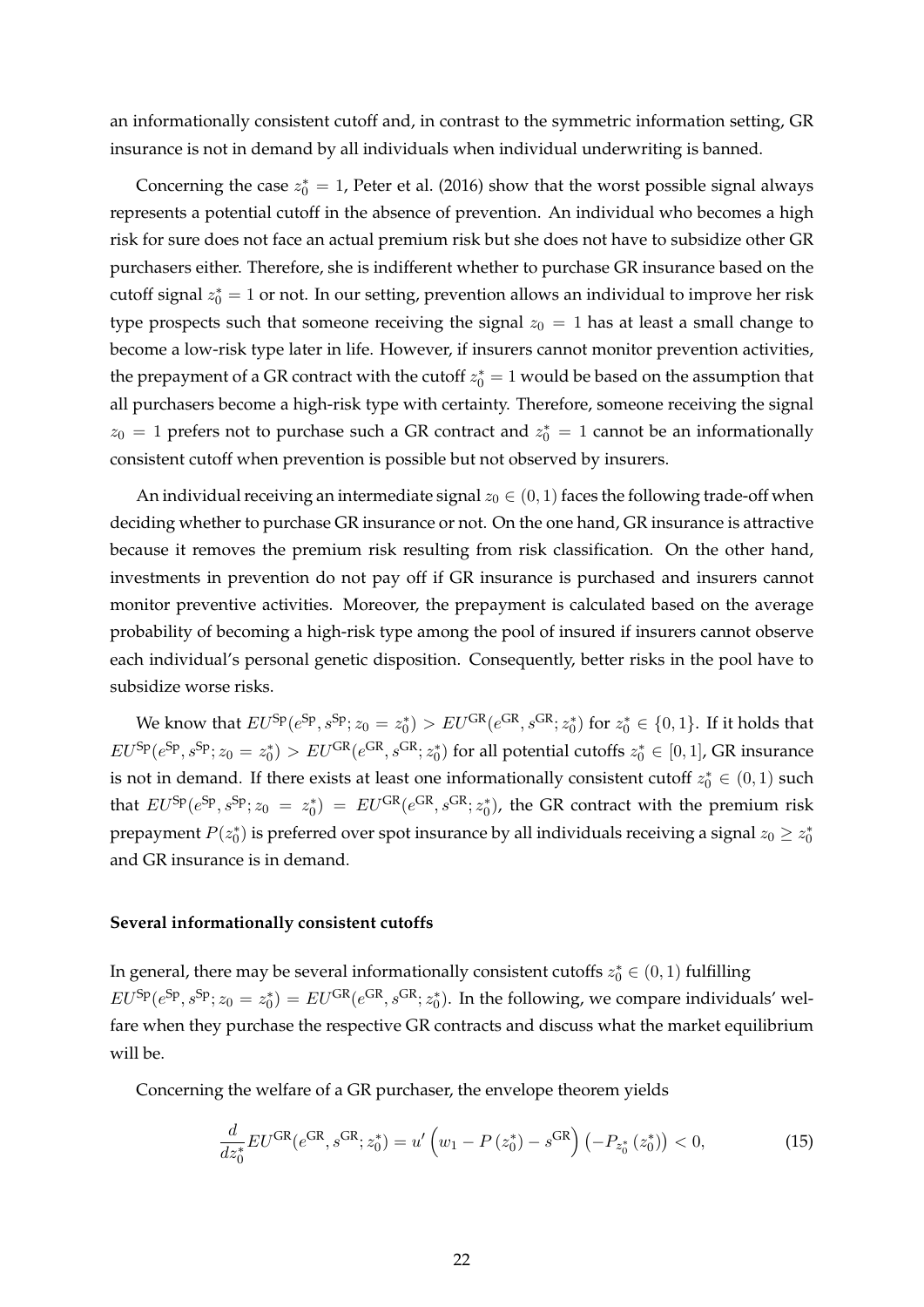where we used the calculations in Appendix [A.4](#page-38-1) with  $e^{GR} = 0$  to see  $P_{z_0^*}(z_0^*) > 0$ . A lower cutoff signal implies a pool of insured with better risk type odds on average. Hence, GR insurance is cheaper and a GR purchaser's welfare is higher under a lower cutoff signal. We can therefore Pareto-rank different cutoff signals.

<span id="page-23-0"></span>**Proposition 9.** If individual underwriting of GR insurance is banned and  $z_0^{*,1} < z_0^{*,2}$  are two informa*tionally consistent cutoffs,*  $z_0^{*,1}$  *Pareto-dominates*  $z_0^{*,2}$  $\int_{0}^{*,2}$ 

*Proof.* In order to compare each individual's welfare under the two cutoffs, we divide the population into three groups. The first group consists of individuals who are not interested in GR insurance under both cutoffs. The members of this group stay equally well off as the cutoff changes since expected utility under sport insurance is independent of the GR cutoff. Secondly, the individuals who switch from spot insurance to GR insurance as the cutoff decreases from  $z_0^{*,2}$  $\zeta_0^{*,2}$  to  $z_0^{*,1}$  must be better off under the lower cutoff  $z_0^{*,1}$  $_{0}^{\ast,1}$  because they could have stayed with the same spot insurance contract which they chose under  $z_0^*$ .  $_{0}^{\ast,2}$ . Finally, individuals who purchase GR insurance under both cutoffs are better off under  $z_0^{*,1}$  $n_0^{*,1}$  because their expected utility decreases in the cutoff signal according to [\(15\)](#page-22-0). In conclusion, no one is worse off but some are better off under the lower cutoff signal  $z_0^{*,1}$  $_{0}^{*,1}.$  $\Box$ 

Having above welfare considerations in mind, we discuss which contracts are in demand in equilibrium. We use the criteria of [Rothschild and Stiglitz](#page-44-15) [\(1976\)](#page-44-15) for a Nash equilibrium in a competitive insurance market under asymmetric information to show the following proposition.

<span id="page-23-1"></span>**Proposition 10.** *Assume that individual underwriting of GR insurance is banned. If no informationally consistent cutoff exists, GR insurance is not in demand. If at least one informationally consistent cutoff exists, the uniquely determined Nash equilibrium in the market is characterized by the lowest*  $informationally consistent cutoff signal  $z_0^*\in (0,1)$ , i.e. individuals receiving a signal  $z_0\geq z_0^*$  purchase$ GR insurance whereas individuals receiving a signal  $z_0 < z_0^*$  purchase spot insurance.

*Proof.* We first show that the lowest cutoff is the only candidate for a Nash equilibrium. GR contracts which are priced based on an informationally consistent cutoff are the only GR contracts which make zero profit. Hence, no other GR contract can be in the equilibrium set. If several informationally consistent cutoffs exist and the corresponding GR contracts are offered simultaneously in the market, all GR purchasers choose the contract with the lowest cutoff because it yields the highest expected utility according to [\(15\)](#page-22-0). Consequently, the GR contract based on the lowest cutoff signal is the only contract in demand. We now have to check that this contract indeed constitutes a Nash equilibrium in the sense of [Rothschild and Stiglitz](#page-44-15) [\(1976\)](#page-44-15). That is, it fulfills the following two criteria.

1. The contract makes non-negative expected profits. This holds true since  $z_0^*$  is an informationally consistent contract with an actuarially fair premium stream.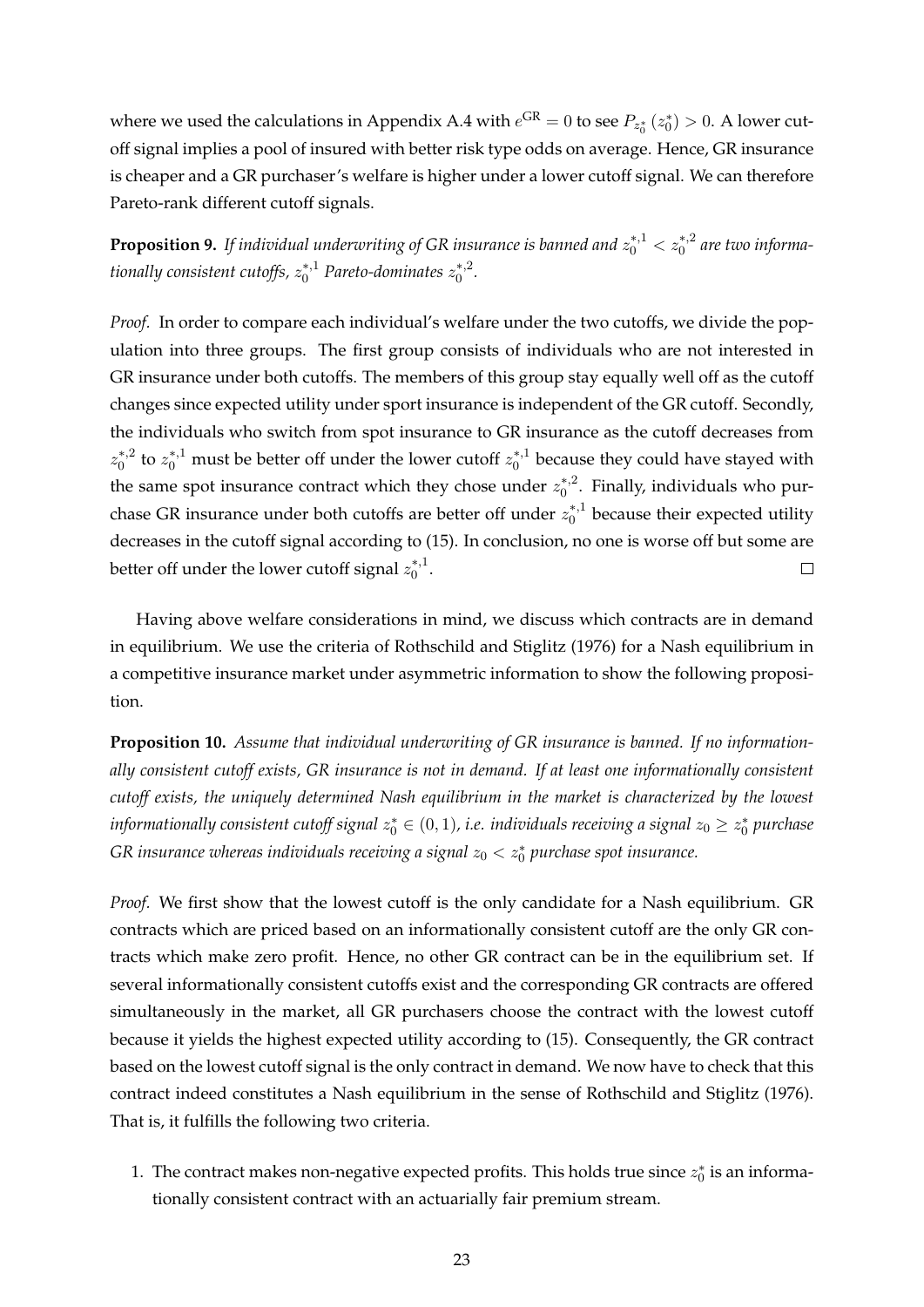2. There is no contract outside the equilibrium set that, if offered, will make a non-negative profit. Any GR contract aiming at a higher cutoff yields lower expected utility and is therefore not in demand. If a GR contract aims at a lower cutoff, the intended cutoff individuals (and some individuals receiving a slightly higher signal) prefer to purchase spot insurance. Consequently, the actual pool of insured in this contract consists of worse risk types than the pool used in pricing and the contract makes negative profits.

 $\Box$ 

In conclusion, two types of market outcome are possible if GR contracts are not individually underwritten. Either all individuals prefer to purchase spot insurance which leads to a complete unraveling of the market for GR insurance. Or individuals receiving a sufficiently high signal  $z_0 \geq z_0^*$  purchase GR insurance and do not exert any effort in prevention whereas individuals receiving a lower signal  $z_0 < z_0^*$  prefer not to insure their premium risk and choose the effort level which maximizes their expected utility under spot insurance. In addition, all individuals use savings to smooth their consumption over time.

# **Discussion**

Compared to the symmetric information case, two disadvantages occur if the premium risk prepayment is independent of individuals' genetic disposition and their effort in prevention. Firstly, investments in prevention are discouraged if individuals purchase GR insurance whose prepayment does not depend on the exerted effort level. Under DD, prevention is particularly productive for individuals whose family history indicates that they are likely to become a high-risk type. These individuals also form the group of GR purchasers if GR insurance is in demand. Thus, GR contracts discourage preventive activities of those individuals who should actually invest the most in prevention which is particularly unfortunate. Secondly, individuals who consider themselves not very likely to become a high-risk type do not purchase GR insurance and the premium risk of these individuals is not insured despite their risk aversion. Therefore, these individuals are worse off than in the symmetric information setting. In the extreme case of complete market unraveling, all individuals purchase only spot insurance and everyone, except for the definite low risks, is strictly worse off than in the symmetric information setting with individual underwriting. Prohibiting the use of genetic and behavioral information without further regulatory interventions would create an environment similar to the health insurance market in the U.S. before the Affordable Care Act came into force in 2014. In those days, the use of genetic information in insurance pricing was prohibited by the Health Insurance Portability and Accountability Act of 1996 and the Genetic Information and Nondiscrimination Act of 2008. Since mobile devices were not as ubiquitous as today, the monitoring of prevention was technically not feasible in the past. Indeed, markets failed to provide comprehensive health insurance coverage and many people who became severely sick were not able to renew their health insurance contracts in this setting.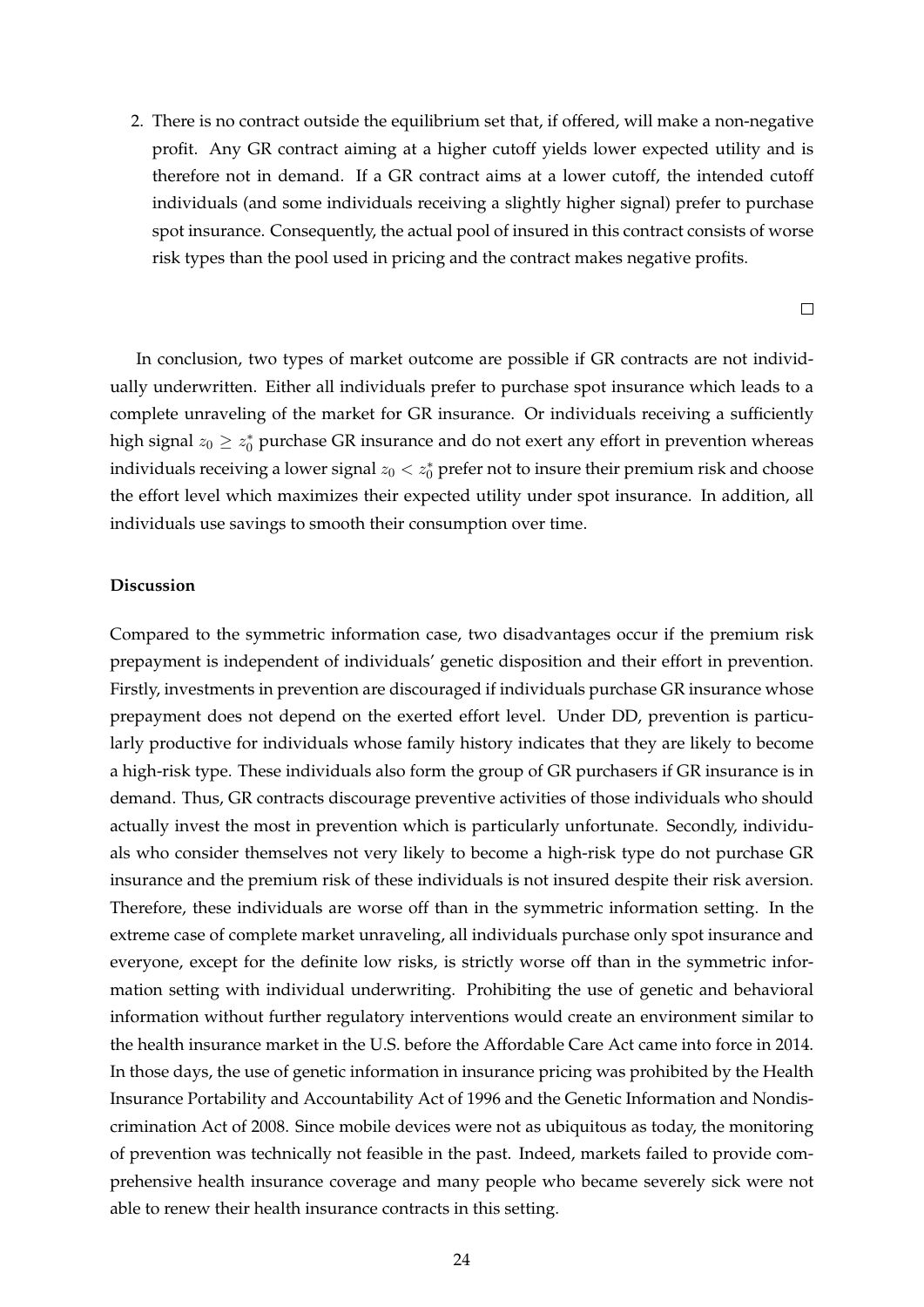# **4.2.2 Monitoring of prevention only**

The issues that arise when individual underwriting of GR insurance is banned are not present in the symmetric information setting. However, it is typically believed that when purchasing insurance, individuals should not face a price disadvantage for reasons beyond their control. Consequently, regulation should ban insurance pricing based on genetics. On the other hand, pricing insurance based on one's behavior such as smoking or exercising habits, is less of a concern. Recent advances in data science and the ubiquity of mobile phones have increased insurers' ability to monitor prevention activities. For example, insurers may make the premium risk prepayment dependent on a customer's physical activity tracked by wearable devices or use a digital stamp card to evaluate whether preventive examinations are undertaken regularly. Such technological progress has made effort-dependent contracts feasible. Therefore, we consider a third informational setting in which the prepayment depends on the effort exerted by an individual but not on her genetic endowment in order to investigate whether effort-dependent contracts should be promoted.

Of course, some prevention activities are easier to monitor than others. Individuals can easily provide proof of regular preventive medical examinations. In contrast, it is quite difficult to monitor their nutritional habits but some individuals may simply like healthy food more than others. Even if insurers are not perfectly informed about prevention activities, our model can be used to assess the impact of the monitoring of some prevention activities. In this case,  $z_0$  represents characteristics which are not observed by insurers and exogenous to our model and  $e$  represents characteristics which are observed by insurers and endogenously determined depending on the monetary incentives resulting from insurance contract design. Consequently, the different nutritional habits would also be encoded in the signal  $z_0$  in the example above.

## **Optimal prevention**

Insurers demand a premium prepayment which depends on a purchaser's investment in prevention,  $e$ , but not on her personal genetic endowment,  $z_0$ . Hence, all GR purchasers face the same optimization problem when deciding about their investments in prevention and saving. This implies that all GR purchasers exert the same level of effort in prevention and their utility does not depend on  $z_0$ . As expected utility under spot insurance decreases in  $z_0$  according to [\(13\)](#page-21-0), the market outcome is again characterized by a cutoff signal. The actuarially fair prepayment aiming at the cutoff signal  $z_0^*$  at which GR insurance is offered to individuals exerting effort  $e$  is given by

$$
P(e, z_0^*) = \mathbb{E}\left[z\left(z_0, e\right) \mid z_0 \geq z_0^*\right] \left(p_H - p_L\right) l^{12}
$$

The general first-order condition [\(9\)](#page-16-0), which characterizes the utility-maximizing effort level, therefore translates to

<span id="page-25-0"></span><sup>&</sup>lt;sup>12</sup>Please note the slight abuse of notation. Here the second argument  $z_0^*$  refers to the cutoff signal characterizing the market outcome. In contrast, the second argument in  $P(e, z_0)$  in [\(6\)](#page-16-2) refers to the personal signal of a particular GR purchaser.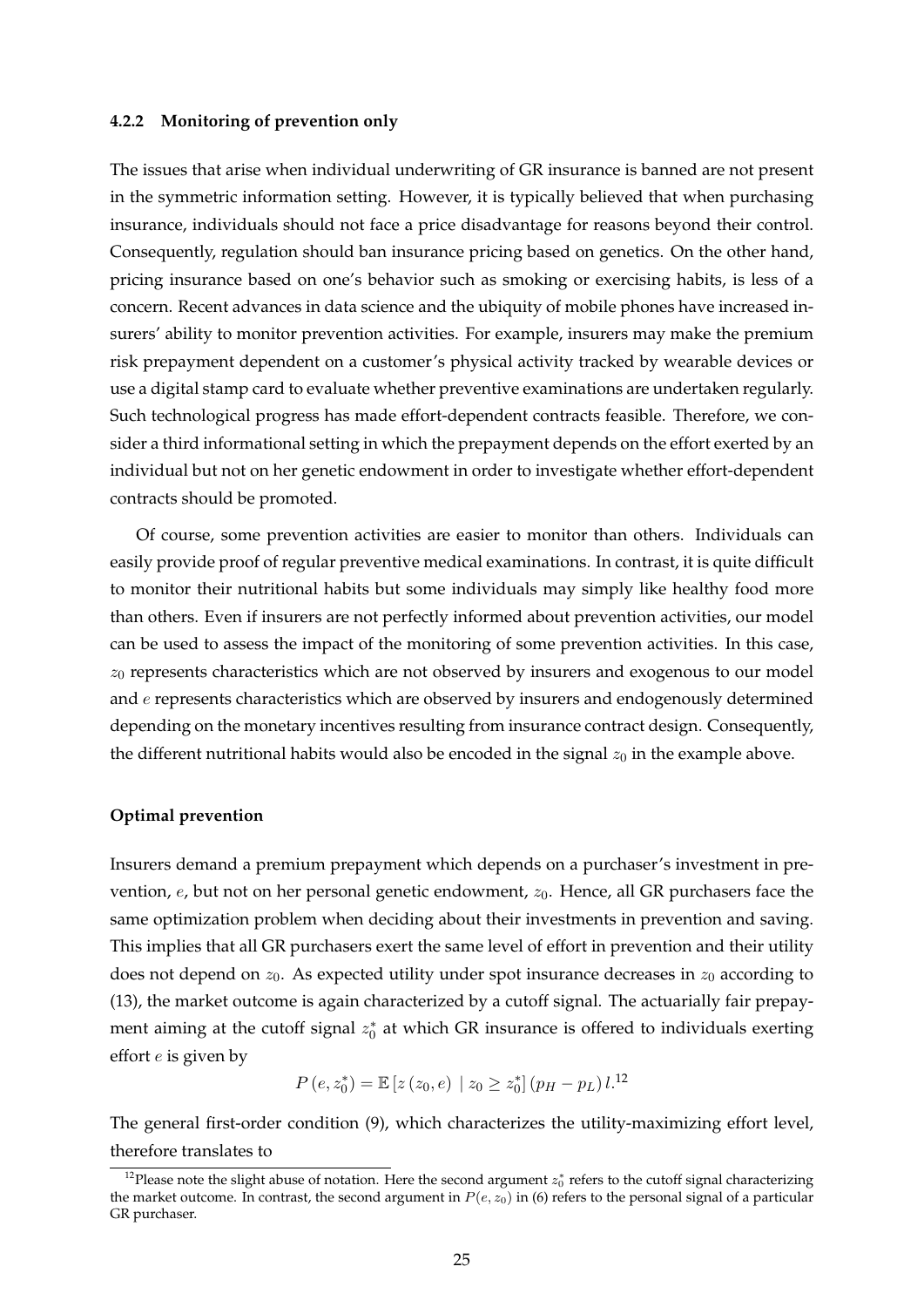<span id="page-26-0"></span>
$$
\mathbb{E}\left[z_e\left(z_0, e^{GR}\right) \middle| z_0 \ge z_0^* \right] (p_H - p_L) l = -1. \tag{16}
$$

In contrast to the symmetric information setting, the optimal effort level no more depends on someone's personal genetic endowment but it is the same for all GR purchasers. In the symmetric information setting, a GR purchaser minimizes her personal expected health expenditures. Comparing [\(16\)](#page-26-0) to [\(11\)](#page-17-0), we see that the optimal effort level in the current setting minimizes the expected health expenditures of an average GR purchaser. That is:

**Proposition 11.** *If insurers condition the GR premium stream on an individual's effort in prevention but not on her genetic disposition, all GR purchasers choose the effort level which minimizes the* expected lifetime health expenditures of an agent with the average prevention technology  $z^{\text{avg}}(e)$  =  $\mathbb{E}\left[z\left(z_{0},e\right)\,\,\middle|\,z_{0}\geq z_{0}^{*}\right].$ 

Under CD, prevention is equally productive for all individuals and  $z_e(z_0, e)$  does actually not depend on  $z_0$ . Therefore, both first-order conditions [\(11\)](#page-17-0) and [\(16\)](#page-26-0) yield the same optimal effort level which minimizes each individual's personal expected health expenditures. If individuals have differently productive prevention technologies, however, GR purchasers whose prevention technology is more (less) productive than the average prevention technology  $z^{\text{avg}}(e)$ invest less (more) in prevention when the premium risk prepayment is independent of their genetic endowment than under symmetric information. In consequence, individuals with a particularly productive prevention technology do not fully exploit their potential in reducing health costs whereas those with not so productive prevention technologies waste money on prevention activities whose costs exceed their expected benefits. This inefficiency results from the fact that GR contracts can be designed to incentivize prevention activities when these can be monitored but the contract design cannot be geared to each individual's personal abilities when insurers cannot observe their customers' genetic disposition.

## **The decision which type of insurance to purchase**

As in the setting with no individual underwriting of GR insurance, only informationally consistent cutoffs can be present in equilibrium. In order to analyze whether such cutoffs exist, we again start with the extreme cases  $z_0^* = 0$  and  $z_0^* = 1$ . For  $z_0^* = 0$ , both the formal argument and the underlying rationale are the same as in the case where both  $e$  and  $z_0$  are not observed by insurers. Since  $P(e, 0) = \mathbb{E}[z(z_0, e)] (p_H - p_L) l > 0$  for all  $e \ge 0$ , individuals who become a low risk for sure would have to subsidize others although they do not benefit from insuring the premium risk. Hence, definite low risks prefer to purchase spot insurance only and  $z_0^* = 0$ cannot be an informationally consistent cutoff. For  $z_0^* = 1$ , the premium risk prepayment is given by  $P(e, 1) = \mathbb{E}[z(z_0, e) | z_0 \ge 1] (p_H - p_L) l = z(1, e) (p_H - p_L) l$  and thus equal to the prepayment which individuals receiving the signal  $z_0 = 1$  face under symmetric information. Therefore, individuals receiving the signal  $z_0 = 1$  strictly prefer GR insurance over spot in-surance according to the calculation in the proof of Proposition [5](#page-18-1) and  $z_0^* = 1$  cannot be an informationally consistent cutoff either.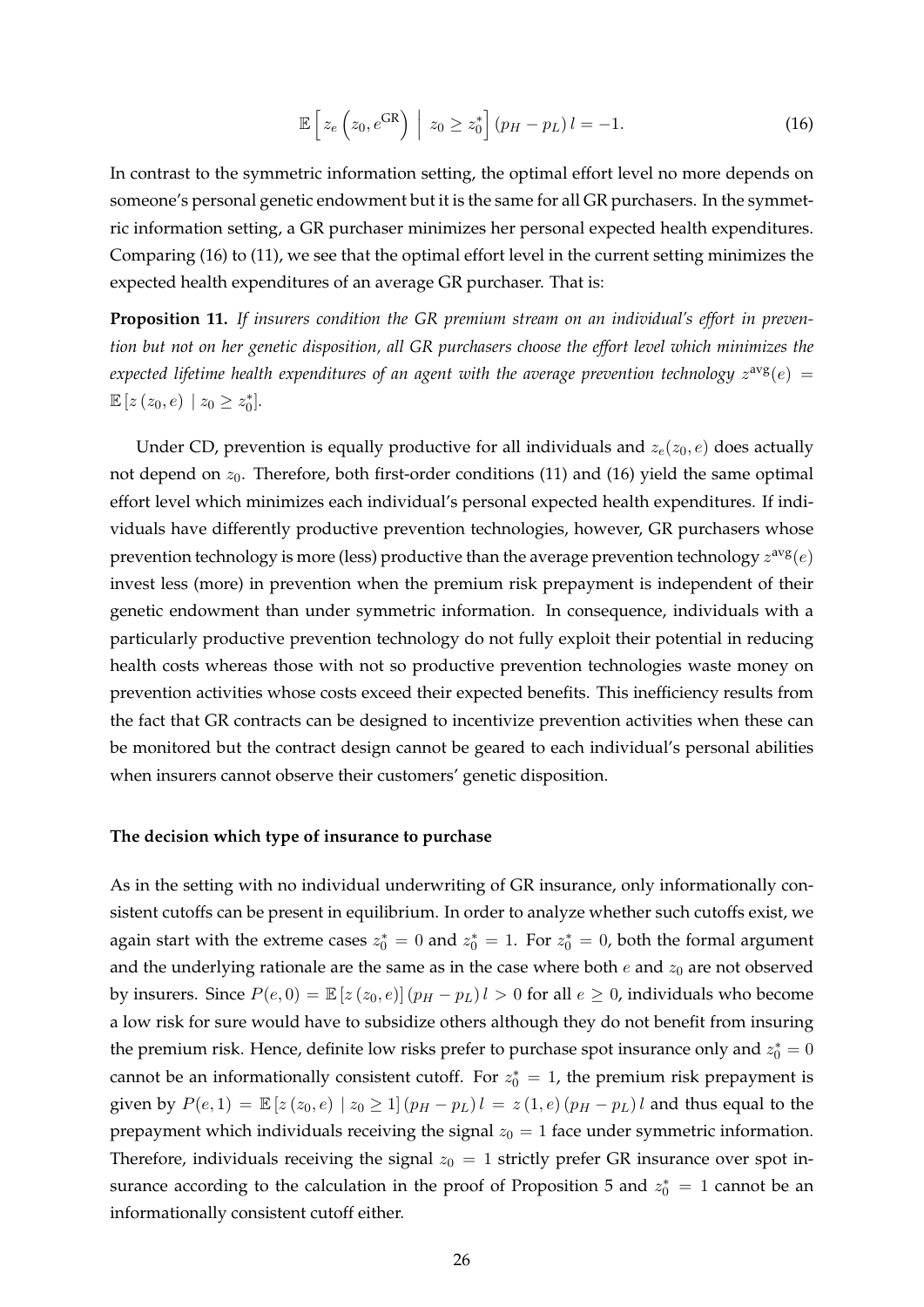Above considerations have shown that  $EU^{Sp}(e^{Sp}, s^{Sp}; z_0 = 0) > EU^{GR}(e^{GR}, s^{GR}; z_0^* = 0)$ whereas  $EU^{\text{Sp}}(e^{\text{Sp}}, s^{\text{Sp}}; z_0 = 1) < EU^{\text{GR}}(e^{\text{GR}}, s^{\text{GR}}; z_0^* = 1)$ . Therefore, there must be at least one informationally consistent interior cutoff  $z_0^* \in (0,1)$  such that  $EU^{\text{Sp}}(e^{\text{Sp}}, s^{\text{Sp}}; z_0 = z_0^*)$  $EU^{GR}(e^{GR}, s^{GR}; z_0^*)$ , i.e. such that an individual receiving the signal  $z_0^*$  is indifferent between spot insurance and GR insurance with a prepayment aiming at the cutoff  $z_0^*$ .

# **Several informationally consistent cutoffs**

As in the previous informational setting, there may be several informationally consistent cutoffs  $z_0^* \in (0,1)$  fulfilling  $EU^{\text{Sp}}(e^{\text{Sp}}, s^{\text{Sp}}; z_0 = z_0^*) = EU^{\text{GR}}(e^{\text{GR}}, s^{\text{GR}}; z_0^*)$  in general. In the following, we compare individuals' behavior, the fair premium prepayments and individuals' welfare when they purchase the respective GR contracts and discuss the market equilibrium.

First, we apply the implicit function theorem to compare the optimal levels of effort and saving under different informationally consistent GR contracts.

<span id="page-27-0"></span>**Proposition 12.** *If insurers condition the GR premium stream on an individual's effort in prevention* but not on her genetic disposition and  $z_0^{*,1} < z_0^{*,2}$  are two informationally consistent cutoffs, it holds *that*

 $\Box$ 

\n- $$
e^{GR}(z_0^{*,1}) > (=, <) e^{GR}(z_0^{*,2})
$$
 if the prevention technology exhibits ID (CD, DD),
\n- $s^{GR}(z_0^{*,1}) > s^{GR}(z_0^{*,2})$ .
\n

*Proof.* See Appendix [A.5.6.](#page-41-1)

The decision about the optimal level of effort and the optimal level of saving are decoupled since both the monetary cost of prevention and its beneficial effect on the premium risk prepayment occur in the first period whereas second period wealth is independent of the chosen level of effort. Therefore, indirect effects are absent. This finding is closely related with the extended separation result of [Menegatti and Rebessi](#page-44-22) [\(2011\)](#page-44-22). The pool of insured under the smaller cutoff consists of the pool under the larger cutoff plus the individuals receiving a signal  $z_0\in [z_0^{*,1}]$  $x_0^{*,1}, z_0^{*,2}$  $C_0^{*,2}$ ). To gain an intuitive understanding of the effect on the optimal effort level, we focus on the DD case. The other cases follow analogously. Under DD, the newly joining individuals possess a less productive prevention technology than those who opt for GR insurance under both cutoffs. Since insurers anticipate the composition of the pool of insured under each cutoff, they know that a marginal increase in prevention results in a weaker reduction of the average expected health losses within the larger pool than within the smaller pool. Therefore, insurers grant a smaller reduction in the premium risk prepayment to the GR purchasers if these increase their investment in prevention when the pool of insured is larger. Consequently, investments in prevention pay less off and GR purchasers reduce their effort level as the pool of insured increases. Concerning the effect on optimal saving, it holds that the newly joining individuals are less likely to become a high-risk type later in life than the GR purchasers under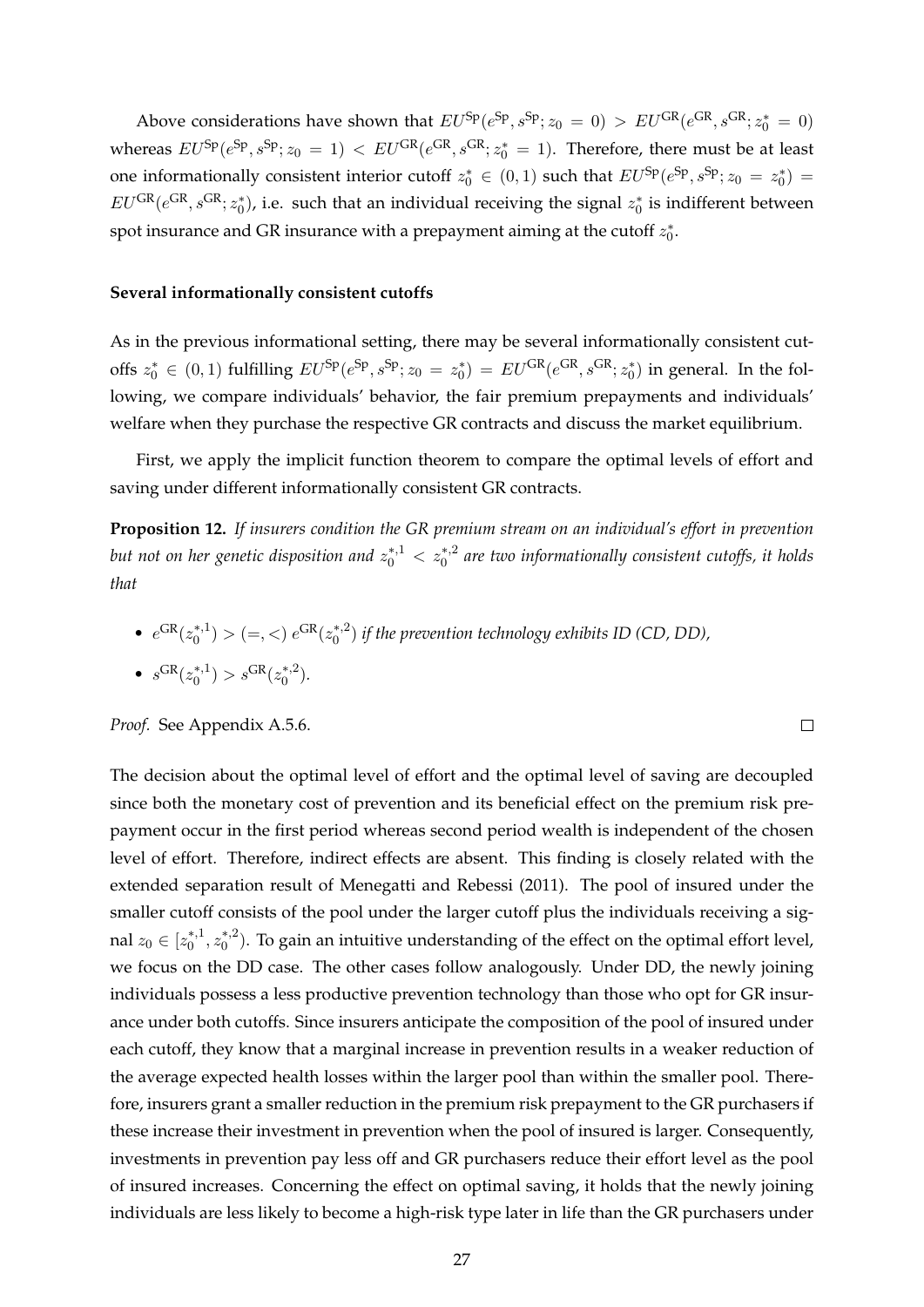both cutoffs. Hence, GR insurance is cheaper under the smaller cutoff. Since the premium risk prepayment is made early in life, this would increase individuals' first-period consumption whilst leaving their second-period consumption unchanged. As individuals prefer a smooth consumption stream over time, they transfer some of their increased first-period wealth to the second period, i.e. they increase their savings, as the cutoff decreases.

Knowing how GR purchasers behave under different informationally consistent cutoffs, we now investigate how this affects the actuarially fair premium risk prepayment. It holds that

$$
\frac{d}{dz_0^*}P(e^{\text{GR}}, z_0^*) = P_{z_0^*}(e^{\text{GR}}, z_0^*) + P_e(e^{\text{GR}}, z_0^*)\frac{de^{\text{GR}}}{dz_0^*}.
$$

The calculations in Appendix [A.4](#page-38-1) show that  $P_{z_0^*} > 0$  and  $P_e < 0$ . The direct effect resulting from an increase in the cutoff signal is always positive. A higher cutoff implies a pool of insured with worse risk type prospects, and hence, yields a higher premium risk prepayment at any given effort level. The indirect effect on the prepayment resulting from adaptions of individuals' prevention behavior, however, depends on the properties of their prevention technology. We have shown in Proposition [12](#page-27-0) that individuals invest less (the same amount, more) in prevention as the cutoff signal increases if the prevention technology exhibits ID (CD, DD). Therefore, the indirect effect on the premium risk prepayment resulting from an increased cutoff signal is positive (equal to zero, negative) if the prevention technology exhibits ID (CD, DD). Hence, the direct and the indirect effect are aligned under ID and CD and opposite to each other under DD, and we obtain the following proposition.

**Proposition 13.** *If insurers condition the GR premium stream on an individual's effort in prevention* but not on her genetic disposition and  $z_0^{*,1} < z_0^{*,2}$  are two informationally consistent cutoffs, it holds *that*

- $P(e^{GR}, z_0^{*,1})$  $P(e^{GR}, z_0^{*,2})$  $\binom{4}{0}$  if the prevention technology exhibits ID or CD,
- $P(e^{GR}, z_0^{*,1})$  $\ell_0^{*,1})$  may be smaller or larger than  $P(e^{\text{GR}}, z_0^{*,2})$  $\binom{18}{0}$  depending on whether the direct or the *indirect effect prevails if the prevention technology exhibits DD.*

Concerning the DD case, the direct effect prevails and  $P(e^{GR}, z_0^{*,1})$  $P(e^{GR}, z_0^{*,2})$  $\binom{*,2}{0}$  if the difference in the productivity of individuals' prevention technologies is not too large, which is what we would expect intuitively. However, the indirect effect resulting from adaptions in prevention behavior may also outweigh the direct effects implying  $P(e^{GR}, z_0^{*,1})$  $P(e^{GR}, z_0^{*,2})$  $\binom{*,2}{0}$ under DD.

Having above ambiguous effect of the cutoff signal on the premium risk prepayment in mind, one might think that it is hard to determine under which GR contract individuals are better off. However, one must not forget that if the prepayment under  $z_0^{*,2}$  $i_0^{*,2}$  is smaller than the prepayment under  $z_0^{*,1}$  $_{0}^{*,1}$  in the DD case, this does not come for free. Instead, individuals have to spend more money on prevention to be eligible for the smaller prepayment. Since individuals adapt their effort in prevention such that its marginal cost always equals its marginal benefit,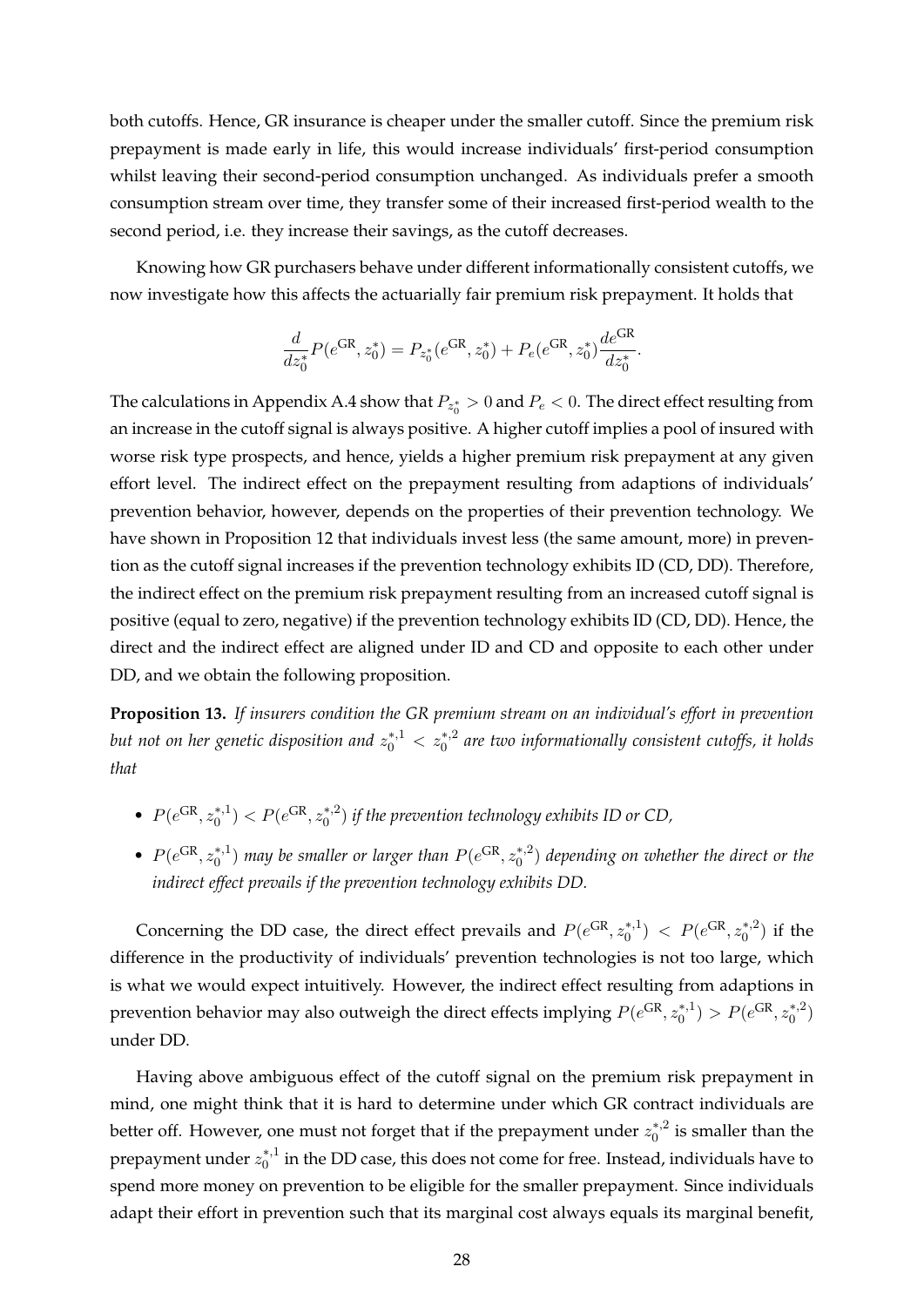only the direct effect of a change in the cutoff signal affects their welfare and the envelope theorem yields

$$
\frac{d}{dz_0^*} EU^{GR}(e^{GR}, s^{GR}; z_0^*) = u'\left(w_1 - e^{GR} - P\left(e^{GR}, z_0^*\right) - s^{GR}\right)\left(-P_{z_0^*}\left(e^{GR}, z_0^*\right)\right) < 0. \tag{17}
$$

The more individuals join the pool, the better their risk type odds become on average. Hence, GR purchaser's welfare is higher under a lower cutoff signal with a larger pool of insured. We can therefore Pareto-rank different cutoff signals.

**Proposition 14.** *If insurers condition the GR premium stream on an individual's effort in prevention* but not on her genetic disposition and  $z_0^{*,1} < z_0^{*,2}$  are two informationally consistent cutoffs,  $z_0^{*,1}$  Pareto*dominates*  $z_0^{*,2}$  $\int_{0}^{*,2}$ 

*Proof.* Analogously to the proof of Proposition [9.](#page-23-0)

This result helps us to identify the Nash equilibrium according to the criteria of [Rothschild](#page-44-15) [and Stiglitz](#page-44-15) [\(1976\)](#page-44-15).

**Proposition 15.** *Assume that insurance pricing is based on an individual's effort in prevention but not on her genetic disposition. The uniquely determined Nash equilibrium in the market is characterized by* the lowest informationally consistent cutoff signal  $z^*_0 \in (0,1)$ , i.e. individuals receiving a signal  $z_0 \geq z^*_0$  $\emph{purchase GR insurance}$  whereas individuals receiving a signal  $z_0 < z_0^*$  purchase spot insurance.

*Proof.* Analogously to the proof of Proposition [10.](#page-23-1)

The result is similar to the equilibrium obtained when individual underwriting of GR insurance is completely banned but there are two decisive differences which must not be overlooked. Firstly, if individuals' effort in prevention is monitored by insurers, the existence of an informationally consistent cutoff is guaranteed. Hence, there are always some individuals who purchase GR insurance which is not the case when the effort in prevention is unobservable. Secondly, in equilibrium, all individuals receiving a signal  $z_0 \geq z_0^*$  purchase GR insurance and choose the effort level which minimizes the health expenditures of an average purchaser. In contrast, GR purchasers do not exert any effort in prevention if insurers cannot observe prevention activities. Comparing individuals' welfare under the two types of contracts, we find

<span id="page-29-0"></span>**Proposition 16.** *GR contracts monitoring individuals' effort in prevention Pareto-dominate GR contracts without any individual underwriting.*

*Proof.* First, note that if the equilibrium without any individual underwriting of GR insurance is characterized by the lowest informationally consistent cutoff  $z_0^{*,\text{ban}}$  $\binom{0}{0}$ , it holds that when the effort in prevention is monitored,

 $\Box$ 

 $\Box$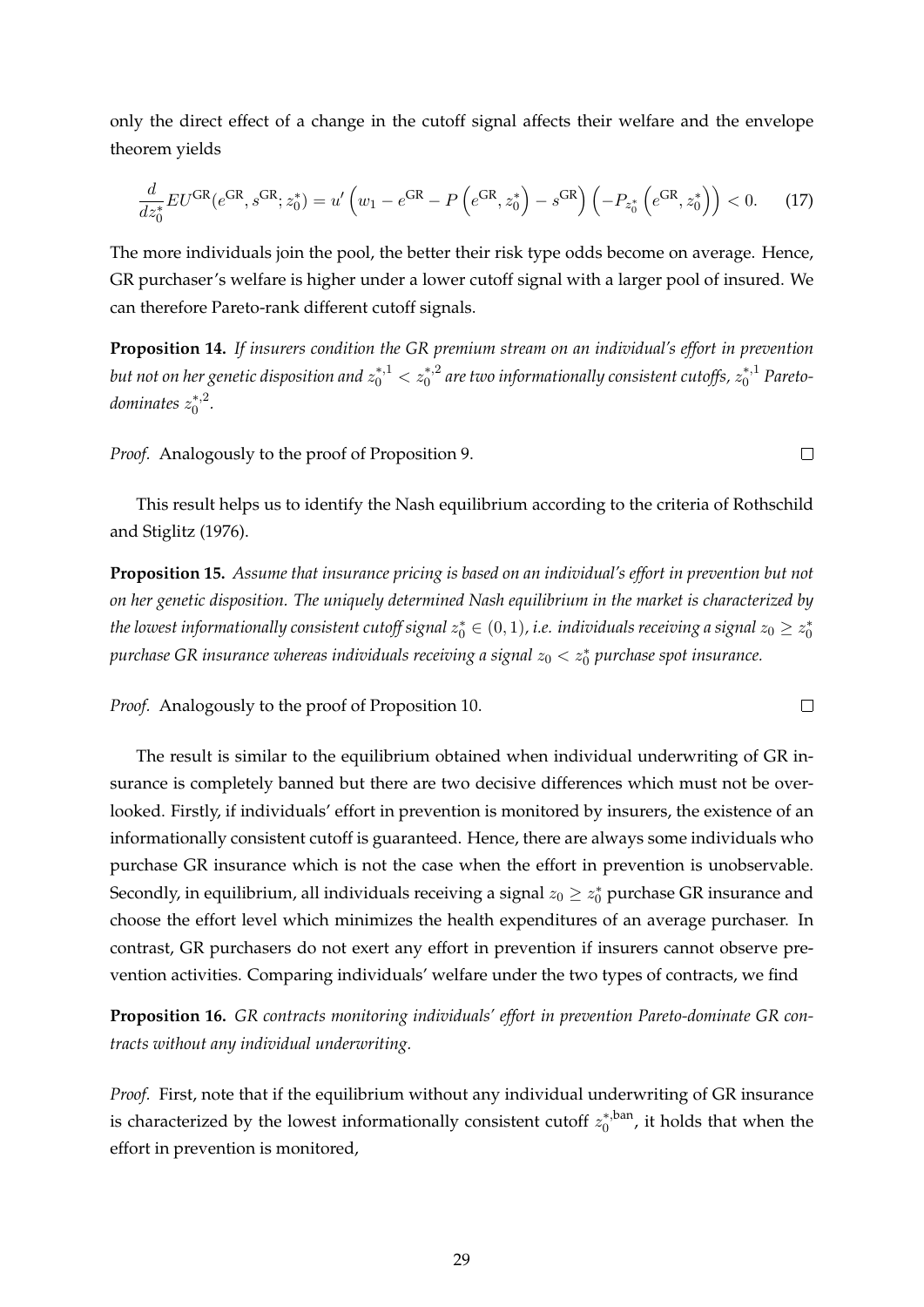<span id="page-30-0"></span>
$$
EU^{GR,mon}(e^{GR,mon}, s^{GR,mon}; z_0^{*,ban}) = \max_{e,s} u(w_1 - e - P(e, z_0^{*,ban}) - s) + v(w_2 - p_L l + s)
$$
  
> 
$$
\max_{s} u(w_1 - P(z_0^{*,ban}) - s) + v(w_2 - p_L l + s)
$$
  
= 
$$
EU^{GR,ban}(e^{GR,ban}; z_0^{*,ban}),
$$
 (18)

where the superscript GR,mon refers to GR contracts with a monitoring of effort, the superscript <sup>GR,ban</sup> refers to GR contracts without any individual underwriting, and we used  $e^{GR,mon} > 0$  as well as  $e^{GR,ban} = 0$ . Since a cutoff individual receiving the signal  $z_0^{*,ban}$  $\zeta_0^{*,\text{pan}}$  is indifferent between purchasing GR insurance without any individual underwriting and not insuring her premium risk, above inequality implies that this individual strictly prefers GR insurance monitoring prevention and aiming at the cutoff  $z_0^*$ <sup>,ban</sup>  $\delta_0^*$ <sup>, pan</sup> over spot insurance. Hence, the lowest informationally consistent cutoff in the monitoring setting,  $z_0^*$ <sup>,mon</sup>  $_{0}^{*,\text{mon}}$ , must be smaller than  $z_{0}^{*,\text{ban}}$  $\int_0^{\ast$ , band Since the GR purchasers' utility decreases in the cutoff signal,  $z_0^{*,\mathrm{mon}} < z_0^{*,\mathrm{ban}}$  together with [\(18\)](#page-30-0) implies that the GR purchasers of the effort-dependent contract are better off than the GR purchasers in the setting in which the effort is not monitored.

We can now distinguish three groups of individuals. We have just shown that the purchasers of both types of GR contracts are better of when the effort in prevention is monitored. Since  $z_0^{*,\text{mon}} < z_0^{*,\text{ban}}$ , there are some individuals who switch from spot insurance to GR insurance when insurers start to monitor prevention activities. Since these switchers could have stayed with the same spot contract, they must also be better off when prevention is monitored. Finally, the utility of those who purchase spot insurance anyway does not change as the GR contract changes. In conclusion, some individuals are better off and nobody is worse off when prevention activities are monitored.  $\Box$ 

#### **Discussion**

By now, contracts monitoring the insured's effort in prevention are not much in demand. There are some cautious approaches to include lifestyle factors in insurance pricing. In the U.S., the Affordable Care Act allows to impose a surcharge on tobacco users' premiums. Bonus programs in German statutory health insurance reward health-promoting activities, such as joining a fitness class or attending medical checkups, by subsidizing course fees or paying out a cash bonus at the end of the year. However, there seems to be a lack of acceptance in the population if insurers collect "too much" lifestyle data often resulting from privacy concerns.[13](#page-30-1) We show that from an economic point of view contracts monitoring prevention activities are welfare improving. If young customers can prove their engagement in prevention, they will receive cheaper long-term health insurance coverage if they live a healthy lifestyle. As a consequence, GR contracts are offered at a price that is attractive to a larger group of individuals. An increasing pool of insured makes GR insurance even cheaper since the newly joining in-

<span id="page-30-1"></span> $13$ Such a lack of acceptance does not only play a role in health insurance but also in other lines of insurance. For example, take-up rates of telematics tariffs in car insurance are quite low although risk-based premium discrimination in car insurance is widely accepted in general.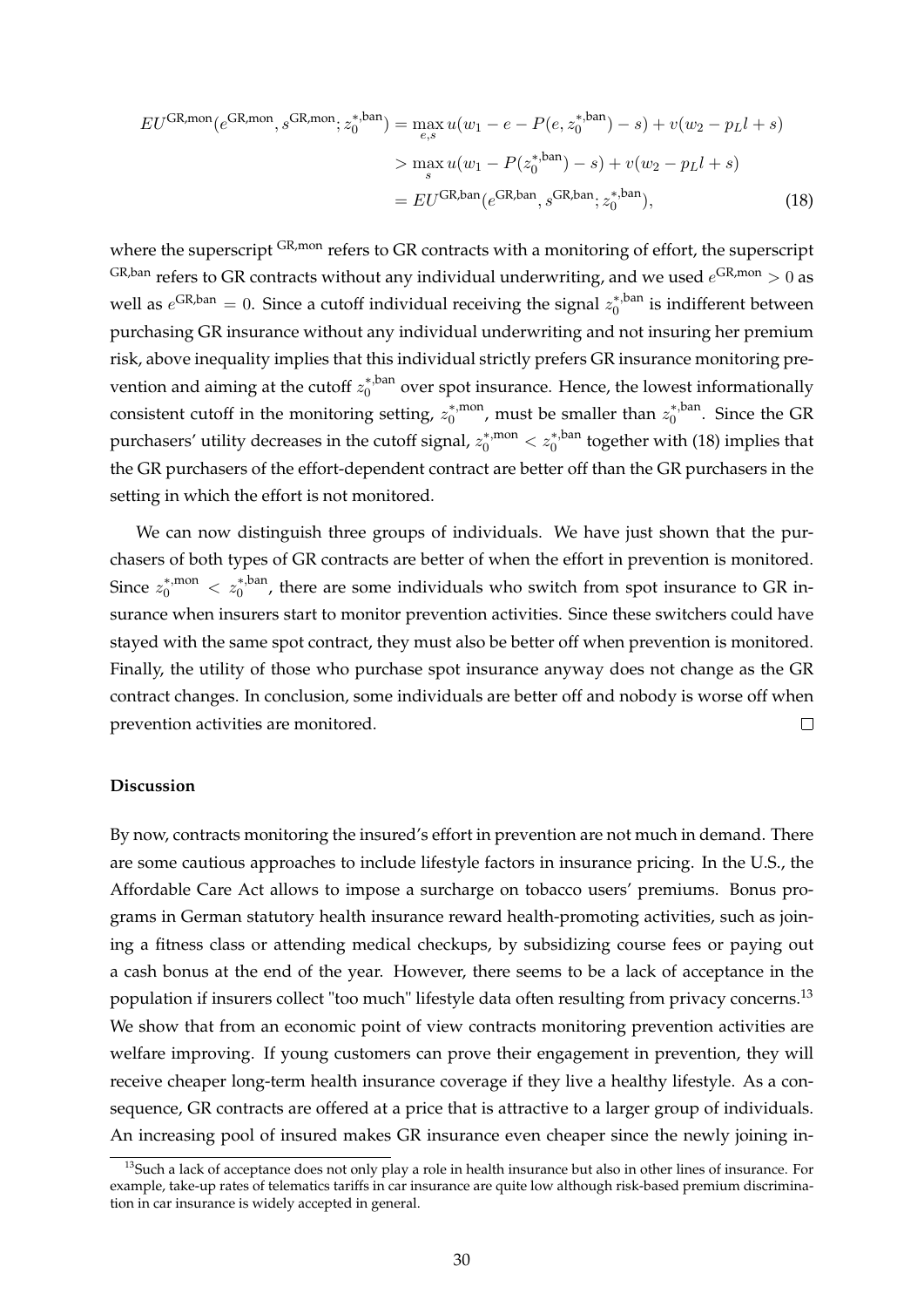dividuals have better risk type prospects than the purchasers of the more expensive contract which does not monitor prevention activities. Thus, both the individuals who only purchase the cheaper effort-dependent contract and the ones who purchase GR insurance anyway benefit from the monitoring of prevention in a GR contract because they receive affordable coverage for the undesirable premium risk resulting from risk classification. Moreover, effort-dependent GR contracts support effective prevention activities which reduce long-term health losses. In contrast, effort-independent GR contracts discourage such prevention activities. Several experimental studies suggest that modern technology indeed has the potential to create favorable behavioral patterns if incentives for healthy behavior are provided [\(The Geneva Association,](#page-45-4) [2020\)](#page-45-4). Since the treatment costs of health losses related to chronic diseases like diabetes or high blood pressure represent an enormous burden for healthcare systems, it is desirable to motivate prevention activities. Therefore, insurance companies and public policy makers should try to find ways to address the insured's privacy concerns in order to promote effort-dependent GR contracts.

Nevertheless, one must not forget the potential downsides which occur if insurers are not perfectly informed about each customer's personal prevention technology. If insurers cannot distinguish individuals based on their genetic disposition, they must offer a one-size-fits-all GR contract to all individuals. Such a contract forces individuals with promising risk type prospects to subsidize those with worse prospects. As a consequence, the individuals with the best risk type prospects might prefer to abstain from purchasing GR insurance and bear the premium risk on their own which is inefficient as individuals are risk-averse. Moreover, all GR purchasers are incentivized to make the same investments in prevention regardless of their private knowledge of their genetic disposition. If prevention activities are differently effective for different individuals, this means that some people do not exploit the potential of prevention while others knowingly waste money on inefficient prevention activities. If prevention activities are similarly beneficial for all individuals, this is not much of a problem. If there are large differences in the effectiveness of prevention across the population, however, other ways of targeting different risk groups to promote sensible prevention activities need to be found.

#### **4.2.3 Use of genetic information only**

If insurers include behavioral information in pricing, they must constantly monitor people's prevention activities throughout the contract term. In contrast, genetic information only needs to be collected once when the insurance contract is concluded. Therefore, individuals might have more privacy concerns when their insurer constantly collects activity data tracked by a wearable device than when they once fill out a questionnaire about their family's medical history when entering the GR contract. To understand the resulting effects on the GR insurance market, we consider the case that regulation bans the monitoring of prevention but does not limit the use of genetic information. That is, we assume that the premium risk prepayment depends on the personal signal  $z_0$  but not on the effort in prevention e.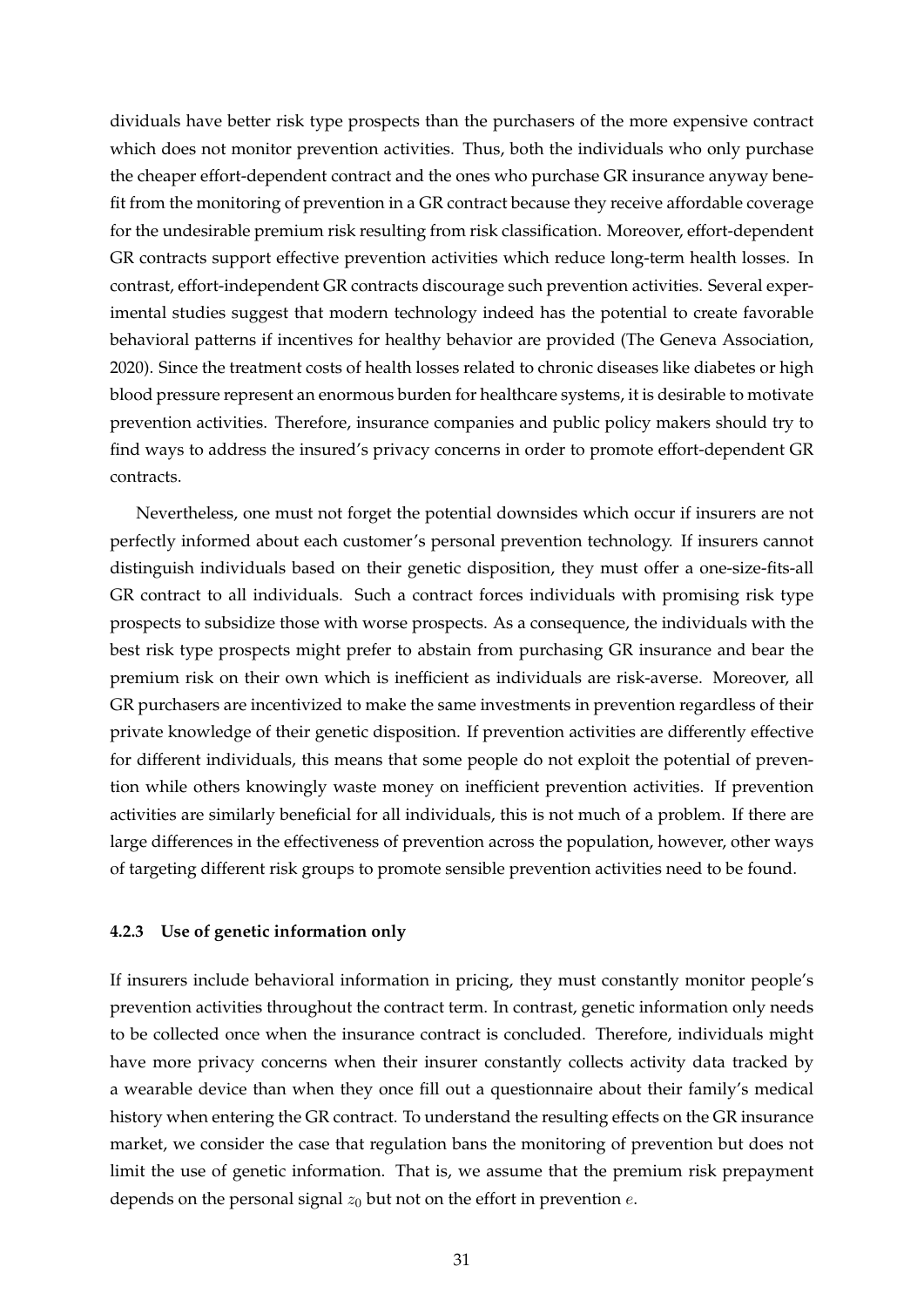# **Optimal prevention**

Similarly to the setting without any individual underwriting, the price of GR insurance does neither depend on the effort exerted in prevention nor on the insured's risk type later in life. Hence, GR insurance with a prepayment depending only on the purchaser's genetic disposition discourages prevention activities yielding the following proposition.

**Proposition 17.** *If insurers condition the GR premium stream on an individual's genetic disposition but not on her effort in prevention, GR purchasers do not exert any effort in prevention.*

As in the setting without any individual underwriting, a lack of engagement in prevention implies that expected long-term health costs are high which can be a huge burden for the healthcare system.

# **The decision which type of insurance to purchase**

To decide who purchases the GR contract, we once more compare expected utility with GR insurance and with spot insurance only. If someone receives the signal  $z_0$  about her genetic disposition, her fair premium risk prepayment is given by

$$
P(z_0) = z_0 \left( p_H - p_L \right) l^{14} \tag{19}
$$

Insurers anticipate that GR insured do not exert any effort in prevention and price the contract accordingly. The prepayment is higher, if an insured's genetic disposition suggests that she is rather likely to become a high-risk type. Such premium discrimination based on genetics is often considered ethically undesirable. However, we have seen in the previous sections that the use of genetic information may be beneficial for market efficiency because individuals with favorable genes might not purchase GR insurance otherwise.

We once more start our analysis of the market outcome by considering the extreme cases  $z_0 \in \{0, 1\}$ . For a definite low risk receiving the signal  $z_0 = 0$ , we have  $P(0) = 0$ . A definite low risk could obtain the GR feature for free. However, she does not face a premium risk because she would get the low-risk spot contract in the second period with certainty. Hence, there is no need for her to enter the GR contract and she is indifferent between the spot and the GR contract. For an individual receiving the worst possible signal  $z_0 = 1$ , it holds that  $P(1) =$  $(p_H - p_L)l$ . If such an individual purchased the GR contract, she would be treated as a definite high risk. If she only purchases the spot contract and invests in prevention, however, there is a small chance that she gets the cheaper low-risk contract later in life. Therefore, someone receiving the signal  $z_0 = 1$  prefers not to purchase the GR feature. The formal argument is

<span id="page-32-0"></span><sup>&</sup>lt;sup>14</sup> Again note the slight abuse of notation. Here the argument  $z_0$  refers to the personal signal of a particular GR purchaser. In contrast, the argument in  $P(z_0^*)$  in [\(14\)](#page-21-1) refers to the cutoff signal characterizing the market outcome.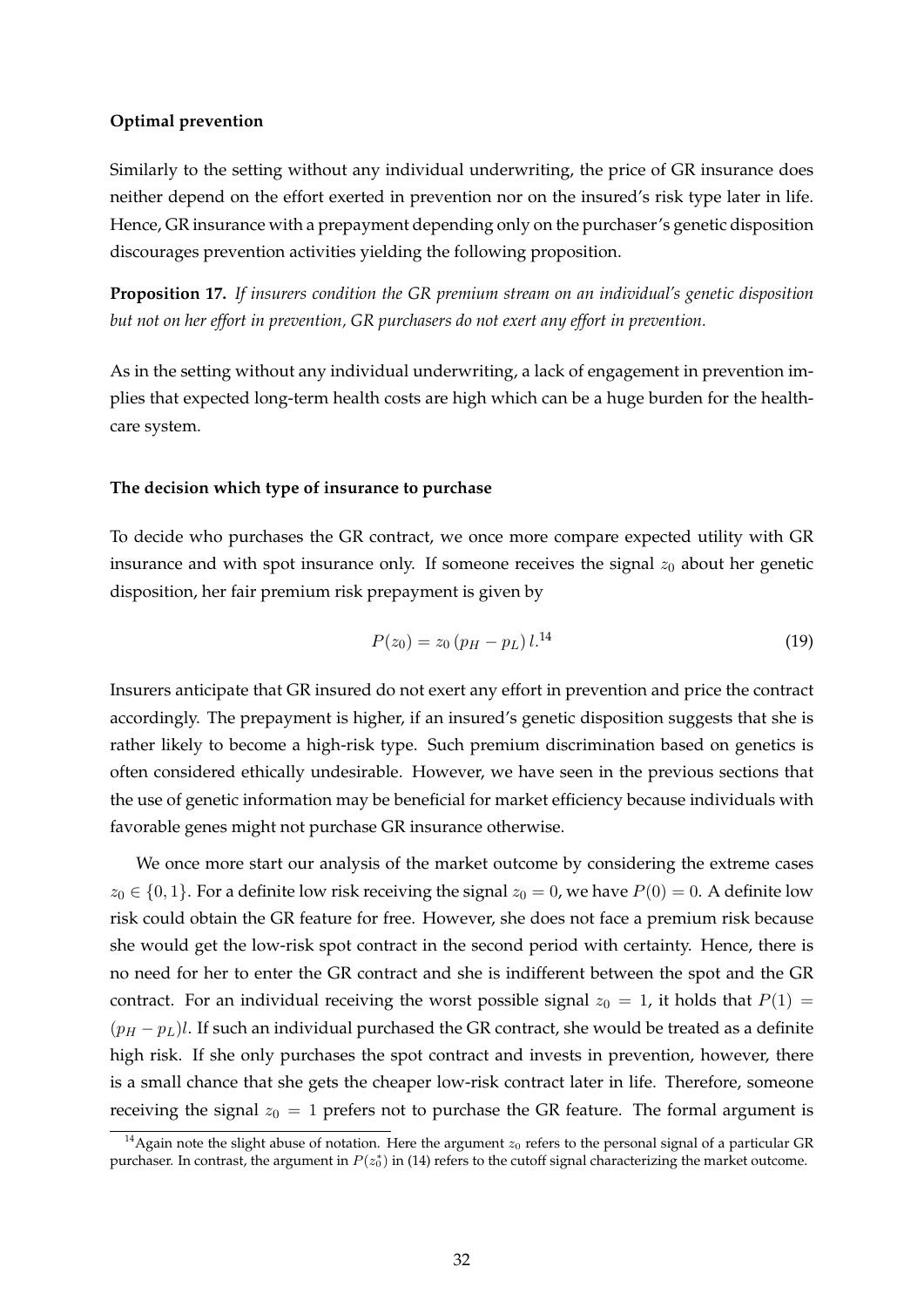again the one provided in Appendix [A.3.](#page-37-1) By continuity, individuals receiving a signal  $z_0$  close to but not equal to 1 also prefer the spot over the GR contract.<sup>[15](#page-33-0)</sup>

Individuals receiving an intermediate signal  $z_0 \in (0,1)$  face the following trade-off when deciding which type of insurance to purchase. On the one hand, the GR contract enables them to get rid of the undesirable premium risk. On the other hand, it does not reward prevention activities. In contrast, to the asymmetric information settings in which genetic information was not used in pricing, GR insurance is now the more expensive the higher someone's personal signal  $z_0$  is. Therefore, the market outcome is not necessarily described by a cutoff signal. Instead, we even saw that the ones who are particularly likely to become a high-risk type  $(z_0)$ close to 1) never purchase a GR contract. Therefore, the possible market outcomes can be described as follows.

<span id="page-33-2"></span>**Proposition 18.** *Assume that insurance pricing is based on an individual's genetic disposition but not on her effort in prevention. Either GR insurance is not in demand or some individuals purchase GR insurance and some purchase spot insurance. Individuals receiving a signal*  $z_0$  *close to* 1 *never purchase GR insurance.*

Similar to the setting without any individual underwriting, there will always be some individuals who bear the premium risk themselves and even complete market unraveling is possible.

Compared to the symmetric information setting, the set of available GR contracts represents a subset defined by the restriction  $e^{GR} = 0$ . Therefore, individuals are worse off if prevention activities are not monitored. Either they have to make a higher prepayment or they bear the premium risk themselves because the GR contract would be too expensive. This implies:

<span id="page-33-1"></span>**Proposition 19.** *GR contracts using only genetic information in pricing are Pareto-dominated by contracts which additionally monitor individuals' effort in prevention.*

# **Discussion**

It may be tempting to restrict underwriting to the seemingly less invasive collection of genetic information and to forgo the opportunity to classify risks based on their behavior. From an economic standpoint, however, additionally including behavioral information in insurance pricing yields unambiguously positive welfare implications because a larger group of insured obtains affordable protection against the undesirable premium risk. Proposition [19](#page-33-1) shows that the monitoring of prevention is welfare-enhancing if genetic information is used in pricing. Proposition [16](#page-29-0) yields the same result if genetic information is not used in pricing. Concerning the use of genetic information, Proposition [18](#page-33-2) shows that if genetic information is used in health insurance pricing without allowing for a price discount for engagements in prevention, individuals who are likely to become a high-risk type would need to make such a large prepayment that they are better off if they bear the premium risk themselves. In other words,

<span id="page-33-0"></span><sup>&</sup>lt;sup>15</sup>Since  $EU^{Sp}(e^{Sp}, s^{Sp}; z_0)$  and  $EU^{GR}(e^{GR}, s^{GR}; z_0)$  are continuous in  $z_0$ ,  $EU^{Sp} - EU^{GR} > 0$  for  $z_0 = 1$  implies that there exists some  $\hat{z}_0 < 1$  such that the same inequality holds for all  $z_0 > \hat{z}_0$ .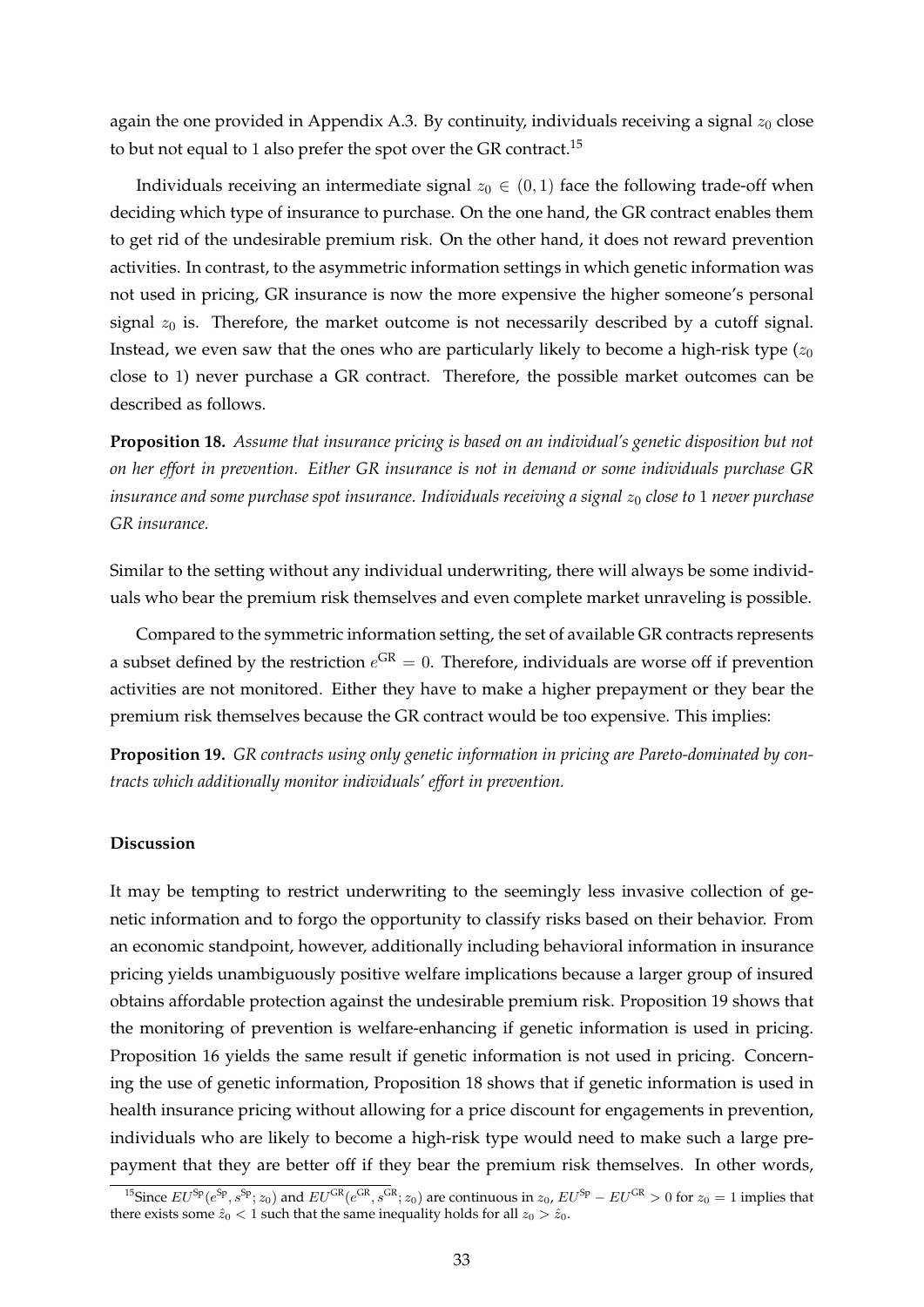monitoring prevention might be the only chance to offer affordable premium risk coverage to individuals with a strong family history of chronic illness if the price of insurance takes genetic information into account.

# **5 Conclusion**

This paper studies the interaction of prevention and insurance in the management of chronic health risks. Investing in prevention early in life reduces the probability of chronic diseases like diabetes or high blood pressure which classify individuals as a high-risk type. Guaranteed renewable insurance contracts provide protection against classification risk and cover the treatment costs of health losses. First, we analyze optimal prevention in isolation to get a feeling for the drivers of the prevention decision. We find that individuals invest more in prevention if the perspective of becoming a high-risk type is more deterrent or if they perceive their prevention technology as more productive. These comparative statics results hold both if we consider the prevention decision without any insurance markets and if spot insurance is offered later in life at a price depending on the purchaser's risk type. Comparing the two settings, we find that the introduction of spot insurance may raise or reduce the optimal effort level. Individuals do not always feel more comfortable and hence exert less effort in prevention if they know that they can insure health losses later in life as one might expect. Instead, we identify a loss size effect which has a negative effect on optimal prevention and a productivity effect which renders prevention more attractive when insurance is introduced.

When GR insurance is available as another tool of risk management, its interaction with prevention activities strongly depends on the use of genetic and behavioral information in insurance pricing. The technological progress over the past years has significantly increased insurers' ability to gather and analyze large amounts of data which can be used to assess a customer's health risk. We compare different regulatory regimes and discuss the pros and cons of regulatory restrictions on the use of genetic and behavioral information in health insurance pricing. Our results suggest that it may be a good compromise to condition the price of insurance on a purchaser's engagement in prevention but not on her genetic disposition. If investments in prevention are similarly effective for all GR purchasers, such a contract helps to reduce expected health expenditures, thereby increasing the accessibility and affordability of health insurance. Individuals with unfavorable genes do not face a price disadvantage and a large group of GR purchasers covers their premium risk at an attractive price. As the monitoring of prevention increases the pool of GR purchasers, it does not only eliminate moral hazard but it also helps to reduce adverse selection. If the productivity of prevention varies greatly between individuals, however, the ones with the most productive prevention technologies do not exploit their potential to reduce health costs. Therefore, there is a need for additional health campaigns targeted at the ones for whom prevention is most productive. For example, individuals whose family history indicates a genetic predisposition for diabetes or high blood pressure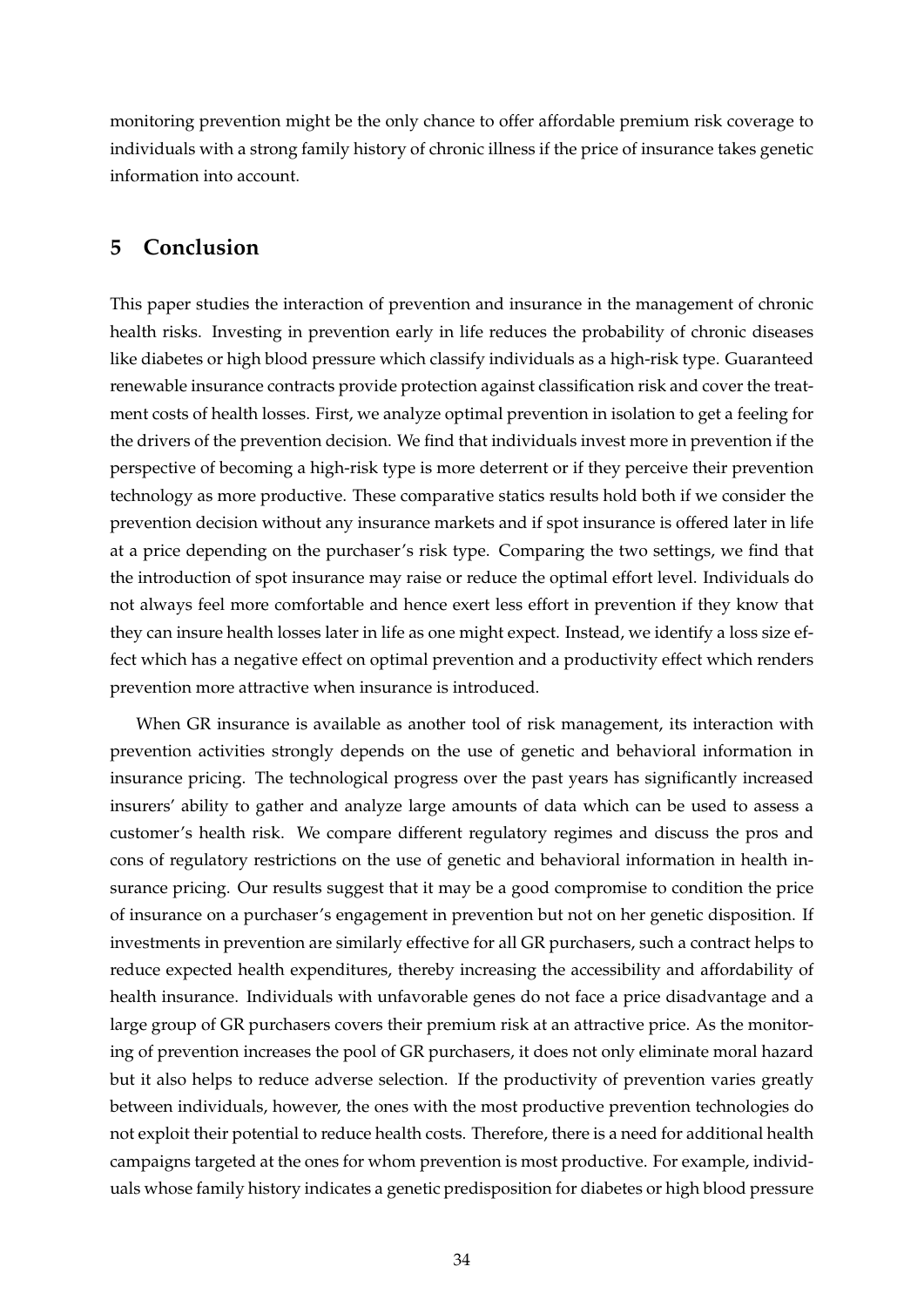should exert more effort than those whose relatives have never suffered from these diseases. Hence, public health campaigns with a focus on individuals with a family history of diabetes or high blood pressure should be initiated.

If individuals shall not be confronted with higher health insurance premiums due to risk factors beyond their control but they shall be accountable for increased health costs resulting from voluntary lifestyle decisions, this means that the two sources of increased health costs have to be disentangled in the underwriting process. In practice, it may be rather difficult to decide whether a certain behavior results from someone's genetic disposition or from her conscious choice of effort. For example, it may be more difficult for someone with an unfortunate genetic endowment to do some sports in order to improve her risk type prospects. Nevertheless, the inclusion of health-related behavior in insurance is probably much more acceptable from an ethical point of view than the use of genetic information, and therefore, one should try to find solutions for contract design which disentangle the two as precisely as possible based on the current state of scientific research.

In our model, we focus on the financial consequences of health losses. Diseased individuals might not only suffer from the monetary losses resulting from treatment costs or lost income but also from the disease itself. Therefore, a state-dependent utility framework might be an interesting extension of our model. Another promising extension involves customers' privacy concerns which might also directly affect the value that individuals assign to insurance policies [\(Biener et al.,](#page-44-23) [2020\)](#page-44-23). Explicitly including the disutility which an insurance purchaser suffers from giving up her privacy in our model may yield some insights into the trade-off between privacy and the monetary benefits of effort-dependent GR contracts.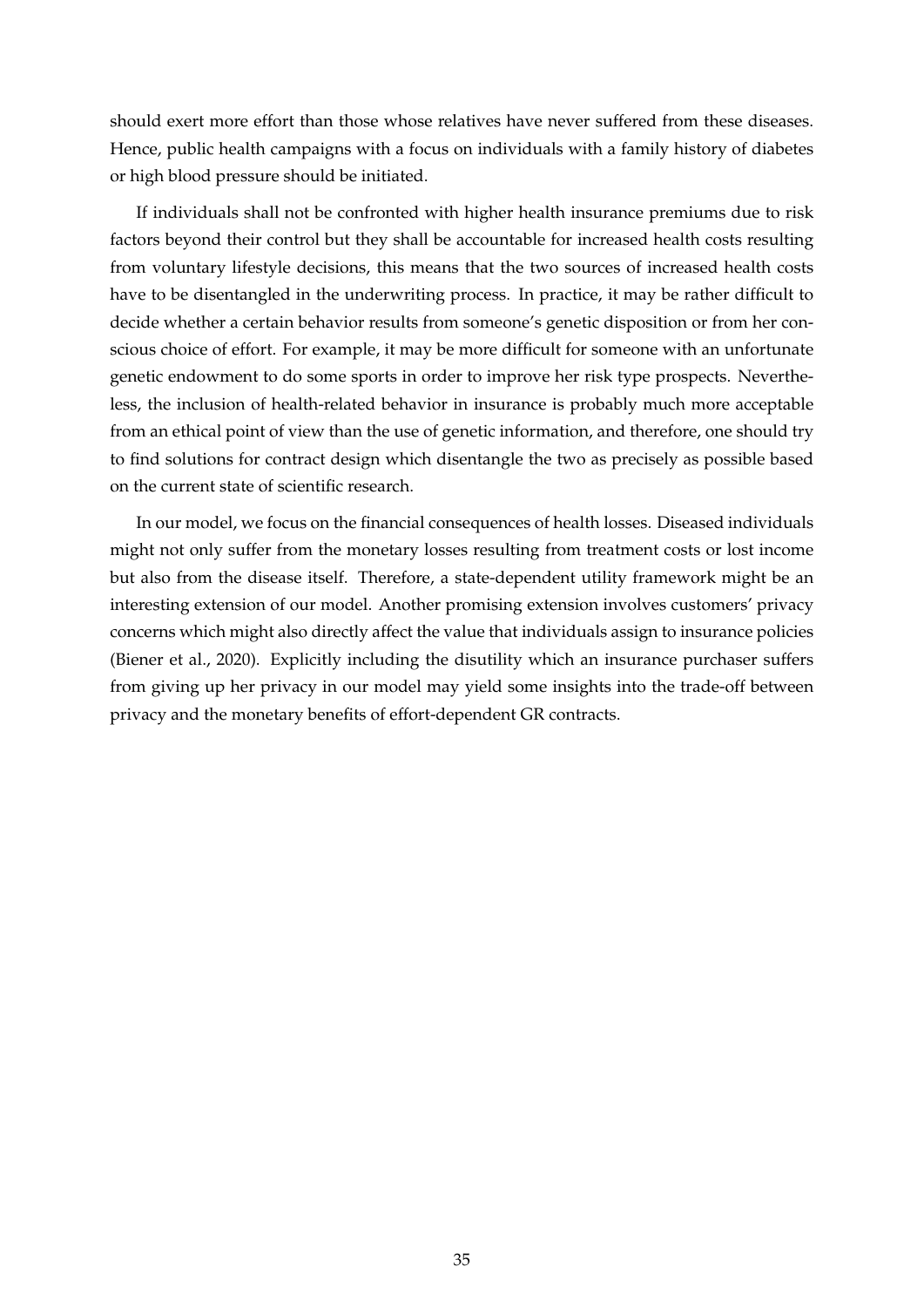# **A Appendix**

## **A.1 Second-order conditions**

#### <span id="page-36-0"></span>**A.1.1 No insurance**

In the absence of insurance, it holds that

$$
EU_{ee}^{\text{No}}(e) = u''(w_1 - e) - z_{ee}(z_0, e)(p_H - p_L)(v(w_2) - v(w_2 - l)) < 0,
$$

i.e.  $EU^{\text{No}}$  is a concave function and the second-order condition is globally fulfilled.

# <span id="page-36-1"></span>**A.1.2 Spot insurance**

When spot insurance is purchased after the revelation of risk types, we obtain

$$
EU_{ee}^{\text{Sp}}(e) = u''(w_1 - e) - z_{ee}(z_0, e)(v(w_2 - p_Ll) - v(w_2 - p_Hl)) < 0,
$$

i.e.  $EU^{Sp}$  is a concave function and the second-order condition is globally fulfilled.

#### <span id="page-36-2"></span>**A.1.3 GR insurance**

To increase readability, we omit arguments and define  $u_{GR} := u(w_1 - e - P(e, z_0) - s)$  and  $v_{\text{\tiny GR}}:=v(w_2-p_Ll+s).$  The second partial derivatives of  $EU^{\text{\scriptsize GR}}$  are given by

$$
EU_{ee}^{\text{GR}} = u''_{\text{GR}}(-1 - P_e)^2 + u'_{\text{GR}}(-P_{ee}),
$$
  
\n
$$
EU_{ss}^{\text{GR}} = u''_{\text{GR}} + v''_{\text{GR}} < 0,
$$
  
\n
$$
EU_{es}^{\text{GR}} = u''_{\text{GR}}(1 + P_e).
$$

Hence, the determinant of the associated Hessian matrix equals

$$
D = EU_{ee}^{GR} EU_{ss}^{GR} - (EU_{es}^{GR})^2 = [u_{GR}''(1 + P_e)^2 - u_{GR}'P_{ee}] [u_{GR}'' + v_{GR}''] - [u_{GR}''(1 + P_e)]^2
$$
  
=  $u_{GR}''(1 + P_e)^2 v_{GR}'' - u_{GR}'P_{ee} [u_{GR}'' + v_{GR}'']$ .

It holds that  $EU_{ee}^{GR} < 0$  and  $D > 0$  if  $P_{ee} > 0$ , i.e. the second-order conditions are globally fulfilled if  $P_{ee} > 0$ . We show that this holds in the settings in which  $e$  is observed by insurers. If both  $e$  and  $z_0$  are observed,

$$
P_{ee}(e, z_0) = z_{ee}(e, z_0)(p_H - p_L)l > 0.
$$

If only e is observed by insurers,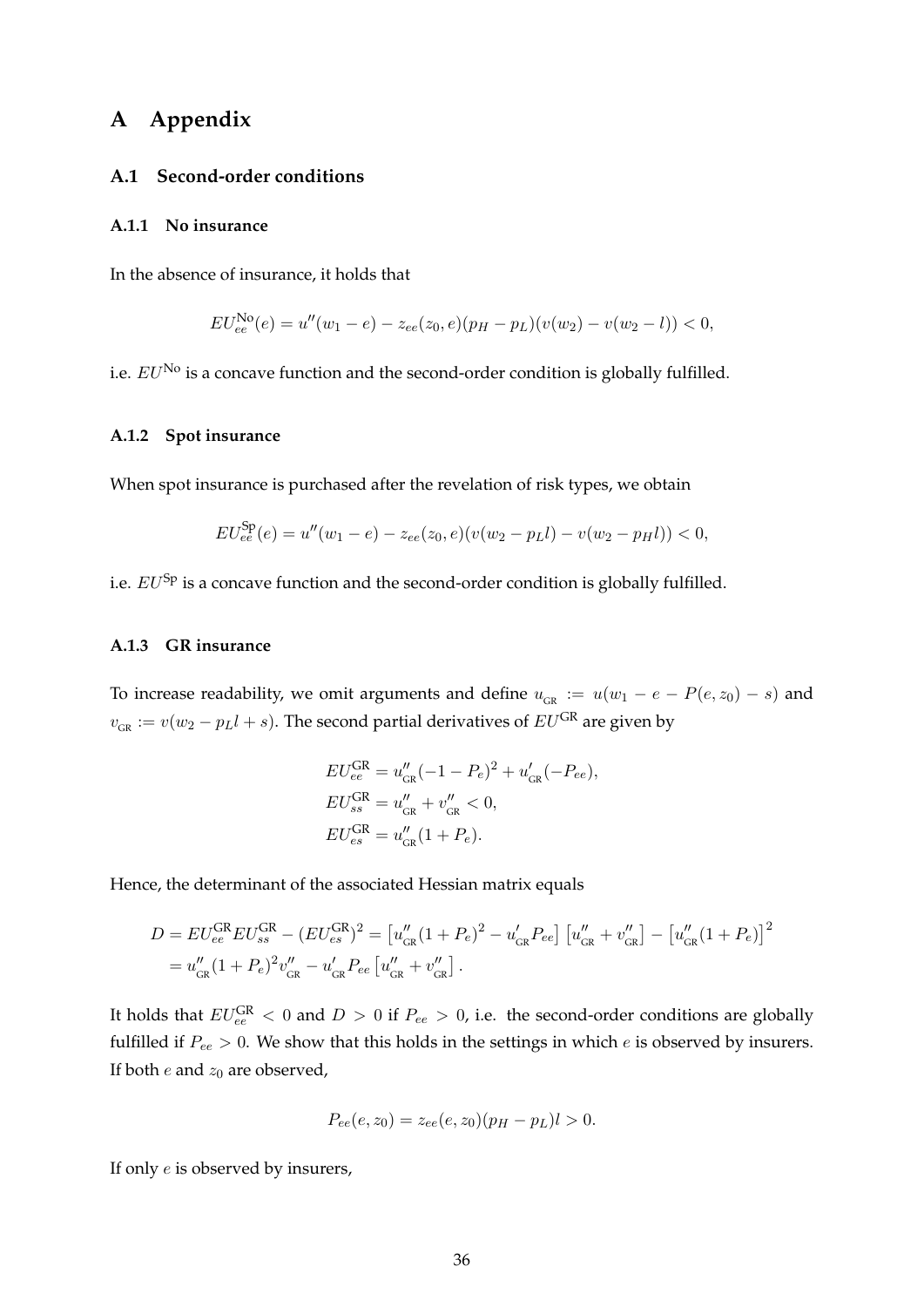$$
P_{ee}(e, z_0^*) = \mathbb{E}\left[z_{ee}(z_0, e) \mid z_0 \ge z_0^*\right] (p_H - p_L)l > 0,
$$

i.e. the second-order conditions are fulfilled in both settings.

Finally we note that,

$$
EU_{es}^{GR}(e^{GR}, s^{GR}; z_0) = u''(w_1 - e^{GR} - P(e^{GR}, z_0) - s^{GR})(1 + P_e(e^{GR}, z_0)) = 0
$$

due to the first-order condition [\(9\)](#page-16-0).

# <span id="page-37-0"></span>**A.2 Spot insurance and saving**

When savings are included in the model, expected utility under spot insurance is given by

$$
EU^{\text{Sp}}(e,s) = u(w_1 - e - s) + z(z_0, e)v(w_2 - p_H l + s) + (1 - z(z_0, e))v(w_2 - p_L l + s),
$$

where s denotes the endogenously determined amount of savings transferred between the two periods. Interior solutions  $(e^{Sp}, s^{Sp})$  are characterized by the first-order conditions

$$
EU_e^{Sp}(e^{Sp}, s^{Sp}) = -u'(w_1 - e^{Sp} - s^{Sp}) - z_e(z_0, e^{Sp}) \left( v(w_2 - p_Ll + s^{Sp}) - v(w_2 - p_Hl + s^{Sp}) \right) = 0,
$$
  
\n
$$
EU_s^{Sp}(e^{Sp}, s^{Sp}) = -u'(w_1 - e^{Sp} - s^{Sp}) + z(z_0, e^{Sp}) v'(w_2 - p_Hl + s^{Sp})
$$
  
\n
$$
+ (1 - z(z_0, e^{Sp})) v'(w_2 - p_Ll + s^{Sp}) = 0.
$$

We assume the second-order conditions to be satisfied.

# <span id="page-37-1"></span>**A.3** Expected utility for the potential cutoffs  $z_0^* = 0$  and  $z_0^* = 1$

If the cutoff signal were given by  $z_0^* = 0$ , all individuals would be offered the GR contract with the prepayment  $P(0) = \mathbb{E}[z_0](p_H - p_L)l > 0$ . An individual receiving the lowest possible signal  $z_0 = 0$ , becomes a low-risk type for sure even if she does not invest in prevention. Since

$$
EU^{Sp}(e^{Sp}, s^{Sp}; z_0 = 0) = \max_s u(w_1 - s) + v(w_2 - p_L l + s)
$$
  
>  $u(w_1 - P(0) - s^{GR}) + v(w_2 - p_L l + s^{GR})$   
=  $E U^{GR}(e^{GR}, s^{GR}; z_0^* = 0),$ 

someone receiving the signal  $z_0 = 0$  prefers spot insurance over GR insurance and  $z_0^* = 0$ cannot be an informationally consistent cutoff.

If the cutoff signal were given by  $z_0^* = 1$ , the prepayment were given by  $P(1) = (p_H - p_L) l$ . Assuming an interior solution  $e^{Sp} > 0$  for an individual receiving the signal  $z_0 = 1$ , this yields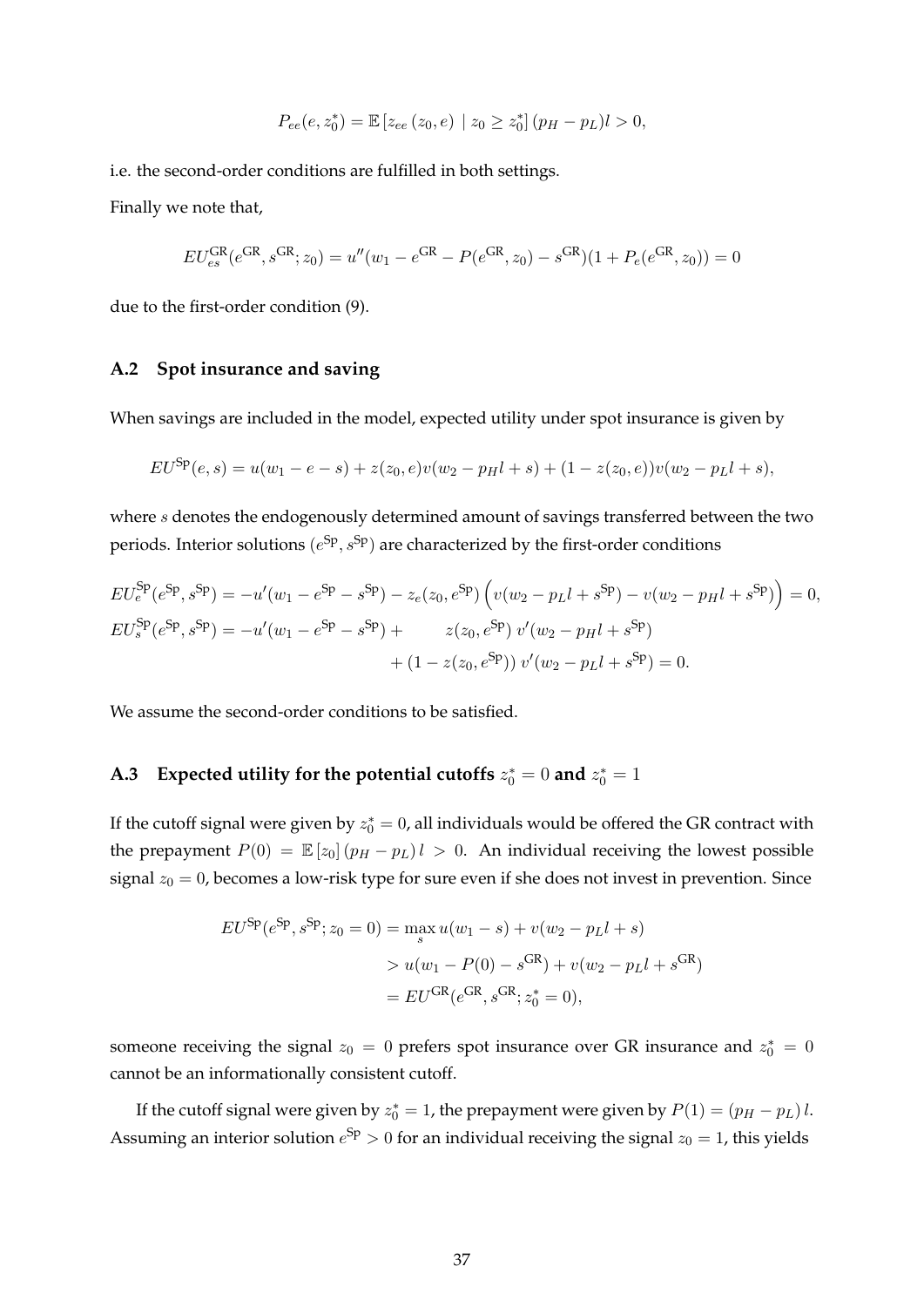$$
EU^{Sp}(e^{Sp}, s^{Sp}; z_0 = 1) = \max_{e,s} u(w_1 - e - s) + z(1, e) v(w_2 - p_H l + s)
$$
  
+  $(1 - z(1, e)) v(w_2 - p_L l + s)$   
>  $\max_{s} u(w_1 - s) + v(w_2 - p_H l + s)$   
=  $\max_{s} u(w_1 - P(1) - \tilde{s}) + v(w_2 - p_L l + \tilde{s})$   
=  $EU^{GR}(e^{GR}, s^{GR}; z_0^* = 1),$ 

where we used  $e^{Sp} > 0$  and  $z(1,0) = 1$  for the inequality in the second line, and defined  $\tilde{s}$  :=  $s - (p_H - p_L)l = s - P(1)$  in the third line. This implies that  $z_0^* = 1$  cannot be an informationally consistent cutoff either.

# <span id="page-38-1"></span>**A.4 Partial derivatives of the premium risk prepayment**

We calculate the partial derivatives of the actuarially fair premium risk prepayment  $P(e, z_0^*) =$  $\mathbb{E}\left[z\left(z_{0},e\right)\mid z_{0}\geq z_{0}^{*}\right]\left(p_{H}-p_{L}\right)l$  in the setting in which the effort in prevention is observed by insurers but an individual's genetic disposition is private knowledge. We denote the density of the distribution of the signal  $z_0$  by f and its cumulative distribution function by F and calculate

$$
P_e(e, z_0^*) = \mathbb{E} \left[ z_e(z_0, e) \mid z_0 \ge z_0^* \right] (p_H - p_L) l,
$$
  
\n
$$
P_{z_0^*}(e, z_0^*) = \frac{d}{dz_0^*} \left( \frac{\int_{z_0^*}^{1} z(z_0, e) f(z_0) dz_0}{1 - F(z_0^*)} \right) (p_H - p_L) l
$$
  
\n
$$
= \frac{-z(z_0^*, e) f(z_0^*)(1 - F(z_0^*)) + f(z_0^*) \int_{z_0^*}^{1} z(z_0, e) f(z_0) dz_0}{(1 - F(z_0^*))^2} (p_H - p_L) l,
$$
  
\n
$$
P_{ez_0^*}(e, z_0^*) = \frac{-z_e(z_0^*, e) f(z_0^*)(1 - F(z_0^*)) + f(z_0^*) \int_{z_0^*}^{1} z_e(z_0, e) f(z_0) dz_0}{(1 - F(z_0^*))^2} (p_H - p_L) l.
$$

Since  $z_e < 0$ , it holds that  $P_e < 0$ . Moreover,  $z_{z_0} > 0$  implies  $\int_{z_0^*}^1 z(z_0, e) f(z_0) dz_0 > z(z_0^*, e) (1-z_0^*)$  $F(z_0^*))$ , and thus  $P_{z_0^*} > 0$ . Analogously, we obtain  $P_{ez_0^*} > (=, <) 0$  if  $z_{ez_0} > (=, <) 0$ , i.e. if the prevention technology exhibits ID (CD, DD).

# **A.5 Mathematical proofs**

# <span id="page-38-0"></span>**A.5.1 Proof of Proposition [1](#page-9-3)**

To see how changes in exogenous parameters affect individuals' risk management decision, we apply the implicit function theorem on the first-order condition for optimal prevention given in [\(1\)](#page-8-0). For the sake of readability, we omit arguments and define  $v_l := v(w_2 - l)$  and  $v_n := v(w_2)$ . For changes in the parameters of the loss lottery, we obtain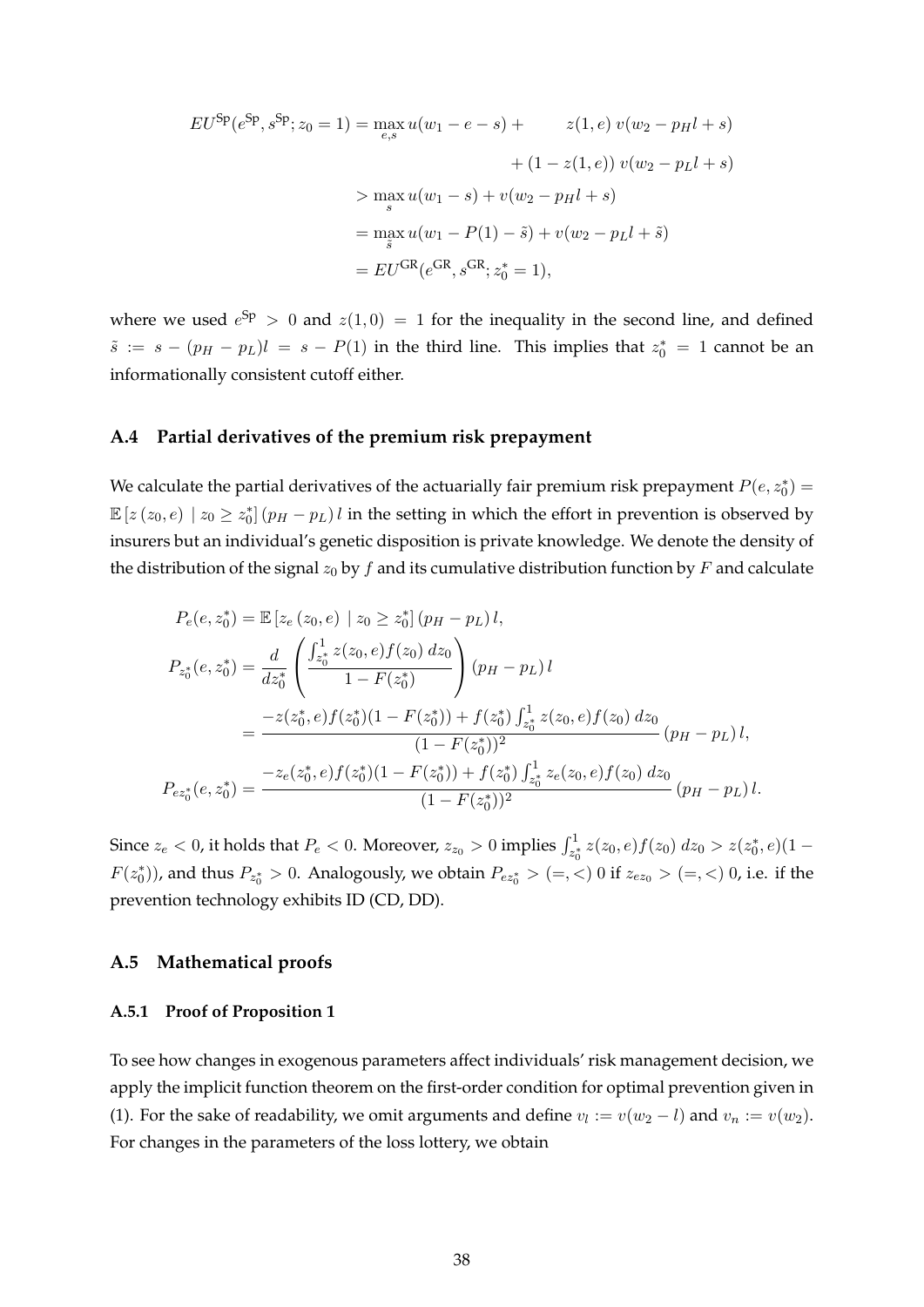$$
\frac{de^{\text{No}}}{dp_H} = -\frac{EU_{ep_H}^{\text{No}}}{EU_{ee}^{\text{No}}} = -\frac{-z_e(v_n - v_l)}{EU_{ee}^{\text{No}}} > 0,
$$
\n
$$
\frac{de^{\text{No}}}{dp_L} = -\frac{EU_{ep_L}^{\text{No}}}{EU_{ee}^{\text{No}}} = -\frac{z_e(v_n - v_l)}{EU_{ee}^{\text{No}}} < 0,
$$
\n
$$
\frac{de^{\text{No}}}{dl} = -\frac{EU_{el}^{\text{No}}}{EU_{ee}^{\text{No}}} = -\frac{-z_e(p_H - p_L)v_l'}{EU_{ee}^{\text{No}}} > 0.
$$

Concerning the effect of a change in the signal  $z_0$  which informs an agent about her odds in the risk type lottery, we compute

$$
\frac{de^{\rm No}}{dz_0} = -\frac{EU_{ez_0}^{\rm No}}{EU_{ee}^{\rm No}} - \frac{-z_{ez_0}(p_H - p_L)(v_n - v_l)}{EU_{ee}^{\rm No}}.
$$

The sign of this expression depends on the sign of the cross-derivative  $z_{ez_0}$ , which determines the relationship between the marginal productivity of the agent's prevention technology,  $z_e$ , and her risk type endowment,  $z_0$ . It holds that  $\frac{de^{\text{No}}}{dz_0} > (=, <) 0$  if  $z_{ez_0} < (=,>) 0$ .

# <span id="page-39-0"></span>**A.5.2 Proof of Proposition [2](#page-11-0)**

In order to examine how the exogenous parameters of the model affect the optimal effort level, we apply the implicit function theorem on the first-order condition [\(3\)](#page-11-1). To increase readability, we omit arguments and set  $v_L := v(w_2 - p_L l)$  and  $v_H := v(w_2 - p_H l)$ . We begin with the effects of changes in the parameters of the loss lottery, which are given by

$$
\frac{de^{\text{Sp}}}{dp_H} = -\frac{EU^{\text{Sp}}_{ep_H}}{EU^{\text{Sp}}_{ee}} = -\frac{-z_elv'_H}{EU^{\text{Sp}}_{ee}} > 0,
$$
\n
$$
\frac{de^{\text{Sp}}}{dp_L} = -\frac{EU^{\text{Sp}}_{ep_L}}{EU^{\text{Sp}}_{ee}} = -\frac{z_elv'_L}{EU^{\text{Sp}}_{ee}} < 0,
$$
\n
$$
\frac{de^{\text{Sp}}}{dl} = -\frac{EU^{\text{Sp}}_{el}}{EU^{\text{Sp}}_{ee}} = -\frac{-z_e(p_Hv'_H - p_Lv'_L)}{EU^{\text{Sp}}_{ee}} > 0.
$$

To investigate how an individual's information about her risk type endowment, which is encoded in the signal  $z_0$ , affects her prevention decision, we compute

$$
\frac{de^{Sp}}{dz_0} = -\frac{EU_{ez_0}^{Sp}}{EU_{ee}^{Sp}} = -\frac{-z_{ez_0}(v_L - v_H)}{EU_{ee}^{Sp}},
$$

which yields  $\frac{de^{Sp}}{dz_0} > (=, <) 0$  if  $z_{ez_0} < (=, >) 0$ .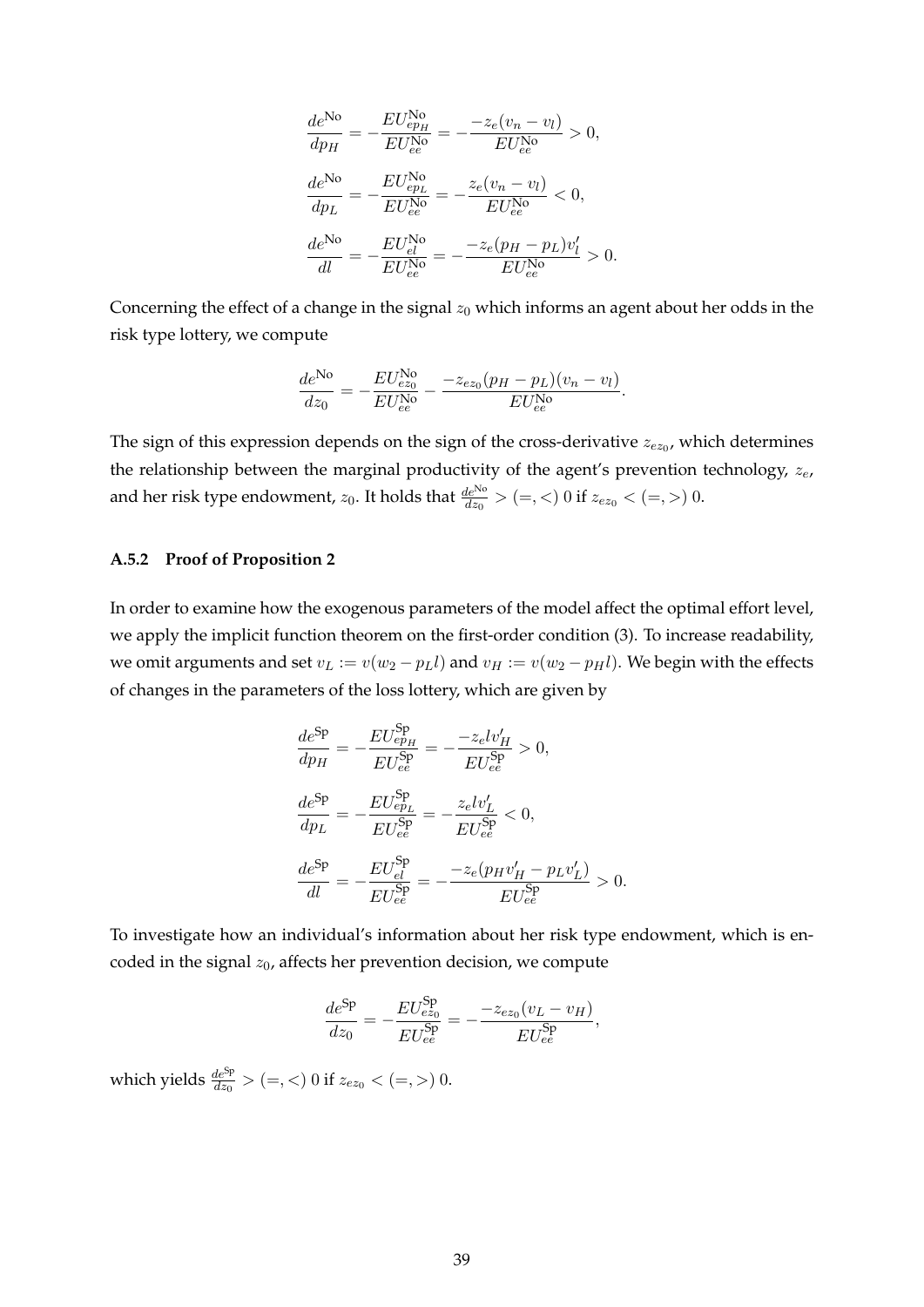## <span id="page-40-0"></span>**A.5.3 Proof of Proposition [3](#page-12-0)**

Since expected utility,  $EU^{\text{Sp}}$ , is a concave function of the effort level, e, it holds that  $e^{\text{Sp}} > (=$ ,  $\langle \rangle$  e<sup>No</sup> if and only if  $EU_e^{Sp}(e^{No}) > (=,\le)$  0. Therefore, we evaluate the first-order expression in the setting with spot insurance at the optimal effort level without insurance. Utilizing the first-order condition [\(1\)](#page-8-0), we obtain

$$
EU_e^{\text{Sp}}(e^{\text{No}}) = -z_e(z_0, e^{\text{No}}) \left[ v(w_2 - p_Ll) - v(w_2 - p_Hl) - (p_H - p_L)(v(w_2) - v(w_2 - l)) \right].
$$

Since the probability of becoming a high-risk type is uniformly decreasing in the effort level, the sign of the first-order expression equals that of the bracketed term, which is positive (equal to zero, negative) if and only if

$$
\frac{v(w_2 - p_Ll) - v(w_2 - p_Hl)}{p_Hl - p_Ll} > (=, <) \frac{v(w_2) - v(w_2 - l)}{l}.
$$

Hence, in order to determine the sign of  $EU^{\rm Sp}_e(e^{\rm No})$ , we have to compare the difference quotients of v over the intervals  $[w_2 - p_Hl, w_2 - p_Ll]$  and  $[w_2 - l, w_2]$ . These can be visualized graphically as the slopes of the respective secant lines (see Figure [3\)](#page-13-0). Since  $v$  is concave, there exists a unique  $p^c \in (0,1)$  such that

$$
\frac{v(w_2) - v(w_2 - l)}{l} = v'(w_2 - p^c l)
$$

by the mean value theorem. That is, the slope of the secant line over  $[w_2 - l, w_2]$  equals that of the tangent line at  $w_2-p^cl$ . Therefore, the concavity of v yields  $\frac{v(w_2-p_Ll)-v(w_2-p_Hl)}{p_Hl-p_Ll} > v'(w_2-p^cl)$ if  $p_L \ge p^c$  whereas  $\frac{v(w_2 - p_Ll) - v(w_2 - p_Hl)}{p_Hl - p_Ll} < v'(w_2 - p^c l)$  if  $p_H ≤ p^c$ .

# <span id="page-40-1"></span>**A.5.4 Proof of Proposition [5](#page-18-1)**

For an individual receiving the signal  $z_0$ , it holds that

$$
EU^{Sp}(e^{Sp}, s^{Sp}; z_0) = u(w_1 - e^{Sp} - s^{Sp}) + z(z_0, e^{Sp}) v(w_2 - p_H l + s^{Sp})
$$
  
+  $(1 - z(z_0, e^{Sp})) v(w_2 - p_L l + s^{Sp})$   
 $\leq u(w_1 - e^{Sp} - s^{Sp}) + v(w_2 - z(z_0, e^{Sp})p_H l - (1 - z(z_0, e^{Sp}))p_L l + s^{Sp})$   
=  $u(w_1 - e^{Sp} - P(e^{Sp}, z_0) - \tilde{s}) + v(w_2 - p_L l + \tilde{s})$   
=  $EU^{GR}(e^{Sp}, \tilde{s}; z_0),$ 

where we used the concavity of v for the inequality in the second line and defined  $\tilde{s}$  :=  $s^{\text{Sp}} - z(z_0, e^{\text{Sp}})(p_H - p_L)l = s^{\text{Sp}} - P(e^{\text{Sp}}, z_0)$  in the third line. Since  $(e^{\text{GR}}, s^{\text{GR}})$  maximizes  $EU^{GR}(e, s; z_0)$ , this yields  $EU^{Sp}(e^{Sp}, s^{Sp}; z_0) \leq EU^{GR}(e^{GR}, s^{GR}; z_0)$  for all  $z_0$  and all individuals (weakly) prefer GR insurance over spot insurance. As we assume an interior solution  $e^{Sp} > 0$ for all  $z_0 \in (0, 1]$ , it holds that  $z(z_0, e^{Sp}) \in (0, 1)$  and the inequality in the second line is strict for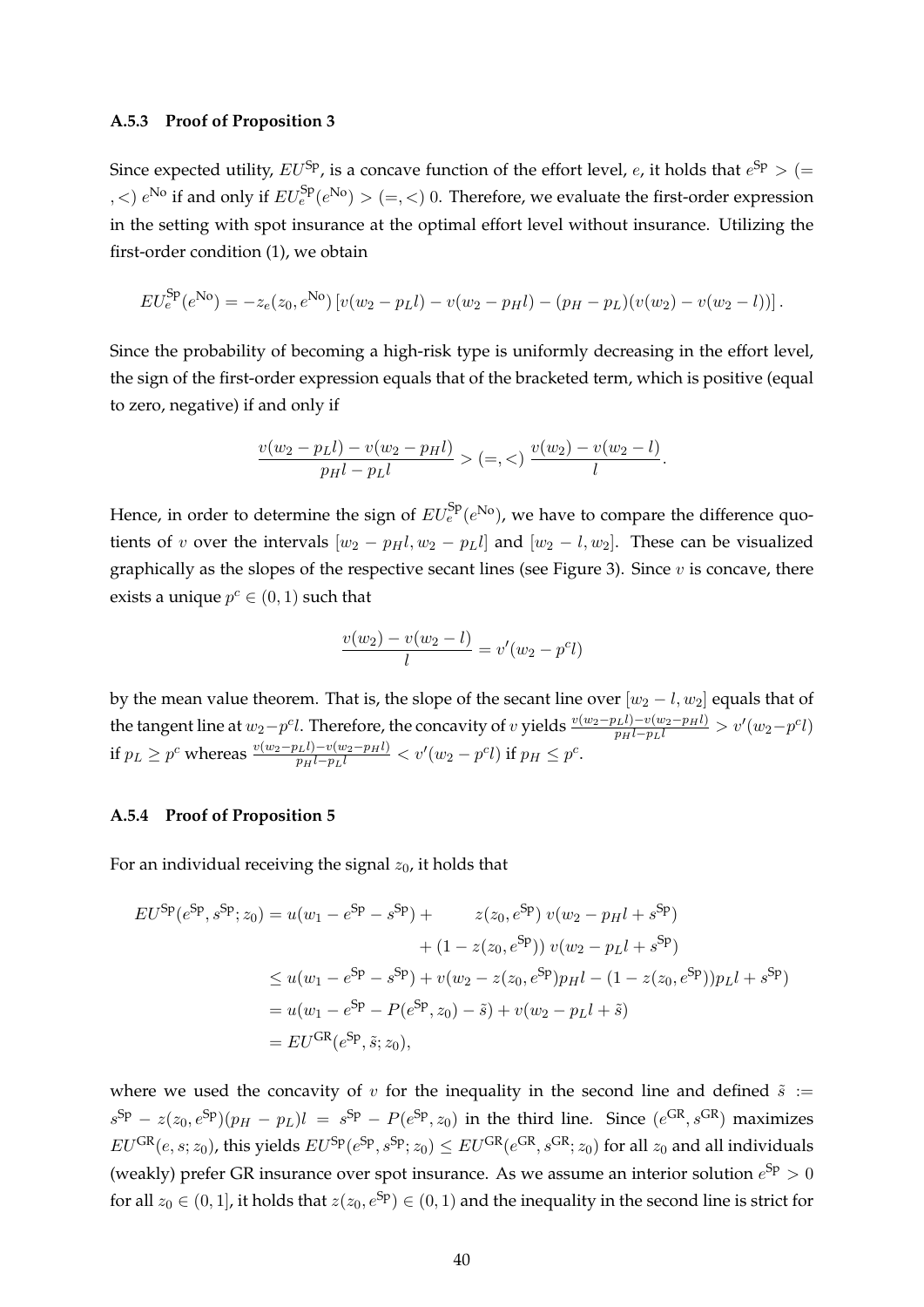all  $z_0 \in (0, 1]$ . That is, only certain low risks receiving the signal  $z_0 = 0$  are indifferent between spot and GR insurance and all others strictly prefer GR insurance over spot insurance.

## <span id="page-41-0"></span>**A.5.5 Proof of Proposition [6](#page-19-0)**

Since the second-order conditions are globally satisfied, i.e.  $EU^{GR}(e, s; z_0)$  is a concave function of e and s, we can apply the following Lemma from [Gollier](#page-44-24) [\(2001,](#page-44-24) p. 151) to compare the optimal effort level in the setting with GR insurance to the optimal effort level when only spot insurance is available.

<span id="page-41-2"></span>**Lemma 1.** Let  $f : \mathbb{R}^2 \to \mathbb{R}$  be a concave function in the variables  $(e, s)$ , that is,  $f_{ee} < 0$  and  $f_{ee}f_{ss}$  $f_{es}^2 > 0$ , which is maximal at  $(e^*, s^*)$ . Let  $\bar{e} \in \mathbb{R}$  be a value we want to compare  $e^*$  with. Then,  $e^* > \bar{e}$ *if and only if*  $f_e(\bar{e}, \hat{s}) > 0$  *where*  $\hat{s}$  *is the value that maximizes*  $f(\bar{e}, s)$ *.* 

Let  $\hat{s}$  be the level of saving that maximizes  $EU^\text{GR}(e^\text{Sp},s;z_0)$ . That is,  $\hat{s}$  solves the first-order condition

$$
EU_s^{\text{GR}}(e^{\text{Sp}}, \hat{s}; z_0) = -u'(w_1 - e^{\text{Sp}} - P(e^{\text{Sp}}, z_0) - \hat{s}) + v'(w_2 - p_L l + \hat{s}) = 0.
$$

According to Lemma [1,](#page-41-2)  $e^{GR} > e^{Sp}$  if and only if  $EU_e^{GR}(e^{Sp}, \hat{s}; z_0) > 0$ , which holds if and only if  $P_e(e^{\text{Sp}}, z_0) + 1 < 0$ . We have

$$
P_e(e^{Sp}, z_0) = z_e(z_0, e^{Sp})(p_H - p_L)l
$$
  
= 
$$
\frac{-u'(w_1 - e^{Sp} - s^{Sp})}{v(w_2 - p_Ll + s^{Sp}) - v(w_2 - p_Hl + s^{Sp})}(p_H - p_L)l
$$
  
= 
$$
-\frac{z(z_0, e^{Sp})v'(w_2 - p_Hl + s^{Sp}) + (1 - z(z_0, e^{Sp}))v'(w_2 - p_Ll + s^{Sp})}{v(w_2 - p_Ll + s^{Sp}) - v(w_2 - p_Hl + s^{Sp})}
$$
 $(p_H - p_L)l$ ,

where we used  $EU_e^{Sp}(e^{Sp}, s^{Sp}; z_0) = 0$  for the equality in the second line and  $EU_s^{Sp}(e^{Sp}, s^{Sp}; z_0) = 0$ 0 in the third line. Hence,  $P_e(e^{Sp}, z_0) + 1 < 0$  if and only if

$$
z(z_0, e^{\text{Sp}})v'(w_2 - p_H l + s^{\text{Sp}}) + (1 - z(z_0, e^{\text{Sp}}))v'(w_2 - p_L l + s^{\text{Sp}})
$$
  

$$
> \frac{v(w_2 - p_L l + s^{\text{Sp}}) - v(w_2 - p_H l + s^{\text{Sp}})}{(p_H - p_L)l}.
$$

The left-hand side is a convex combination of the slope of v at the wealth levels  $w_2 - p_H l + s^{\text{Sp}}$ and  $w_2-p_Ll+s^{\text{Sp}}.$  The right-hand side represents the slope of the secant line between these two wealth levels. Due to the concavity of v, it holds that  $v'(w_2-p_Hl+s^{Sp})>\frac{v(w_2-p_Ll+s^{Sp})-v(w_2-p_Hl+s^{Sp})}{(p_H-p_L)l}>$  $v'(w_2 - p_Ll + s^{Sp})$ . Let  $z^c \in (0, 1)$  such that  $z^cv'(w_2 - p_Hl + s^{Sp}) + (1 - z^c)v'(w_2 - p_Ll + s^{Sp}) =$  $v(w_2-p_Ll+s^{Sp})-v(w_2-p_Hl+s^{Sp})$  $\frac{(s^{sp})-v(w_2-p_Hl+s^{sp})}{(p_H-p_L)l}$ . Then,  $P_e(e^{Sp},z_0)+1<0$  if and only if  $z(z_0,e^{Sp})>z^c$ .

# <span id="page-41-1"></span>**A.5.6 Proof of Proposition [12](#page-27-0)**

We calculate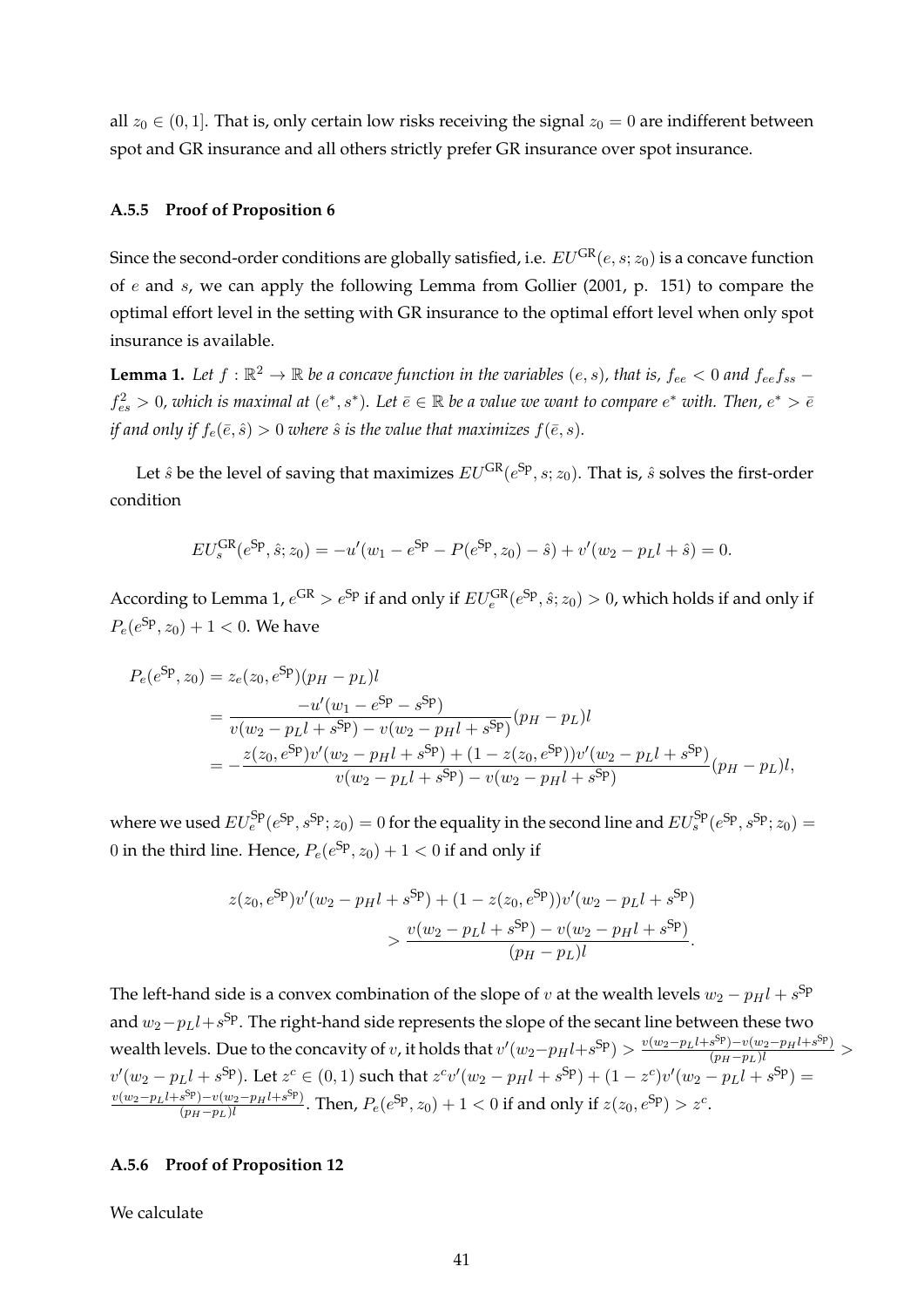$$
\frac{de^{GR}}{dz_0^*} = -\frac{1}{D} \left( EU_{ss}^{GR} EU_{ez_0^*}^{GR} - EU_{es}^{GR} EU_{sz_0^*}^{GR} \right),
$$
  

$$
\frac{ds^{GR}}{dz_0^*} = -\frac{1}{D} \left( EU_{ee}^{GR} EU_{sz_0^*}^{GR} - EU_{es}^{GR} EU_{ez_0^*}^{GR} \right),
$$

with  $D = EU_{ee}^{GR} EU_{ss}^{GR} - (EU_{es}^{GR})^2$ . An increase in the cutoff signal may affect the optimal level of effort and saving both directly, which is represented by the respective first terms in parentheses, and indirectly in consequence of a change in the optimal level of saving and effort, respectively, which is reflected in the respective second terms in parentheses. Using the calculations concerning the second-order conditions in Appendix [A.1.3,](#page-36-2) we obtain

$$
\text{sgn}\left(\frac{de^{\text{GR}}}{dz_0^*}\right) = \text{sgn}\left(EU_{ez_0^*}^{\text{GR}}\right) \text{ and } \text{sgn}\left(\frac{ds^{\text{GR}}}{dz_0^*}\right) = \text{sgn}\left(EU_{sz_0^*}^{\text{GR}}\right),
$$

i.e. indirect effects are absent. Concerning the direct effects, we calculate

$$
EU_{ez_0^*}^{GR} = u''(w_1 - e^{GR} - P(e^{GR}, z_0^*) - s^{GR})(-P_{z_0^*}(e^{GR}, z_0^*))(-P_e(e^{GR}, z_0^*) - 1)
$$
  
+ 
$$
u'(w_1 - e^{GR} - P(e^{GR}, z_0^*) - s^{GR})(-P_{ez_0^*}(e^{GR}, z_0^*)),
$$
  

$$
EU_{zz_0^*}^{GR} = -u''(w_1 - e^{GR} - P(e^{GR}, z_0^*) - s^{GR})(-P_{z_0^*}(e^{GR}, z_0^*)).
$$

The first line is equal to 0 due to the first-order condition [\(9\)](#page-16-0). Hence, the calculations of the partial derivatives of  $P(e^{GR}, z_0^*)$  in Appendix [A.4](#page-38-1) together with  $u' > 0$  and  $u'' < 0$  yield  $\frac{de^{GR}}{dz_0^*} <$  $(=, >)$  0 if the prevention technology exhibits ID (CD, DD) and  $\frac{ds^{GR}}{dz_0^*} < 0$ .

# <span id="page-42-0"></span>**A.6 Overview of the results about the interaction of prevention and guaranteed renewable insurance**

The following table provides an overview of the main results of section [4.](#page-15-0)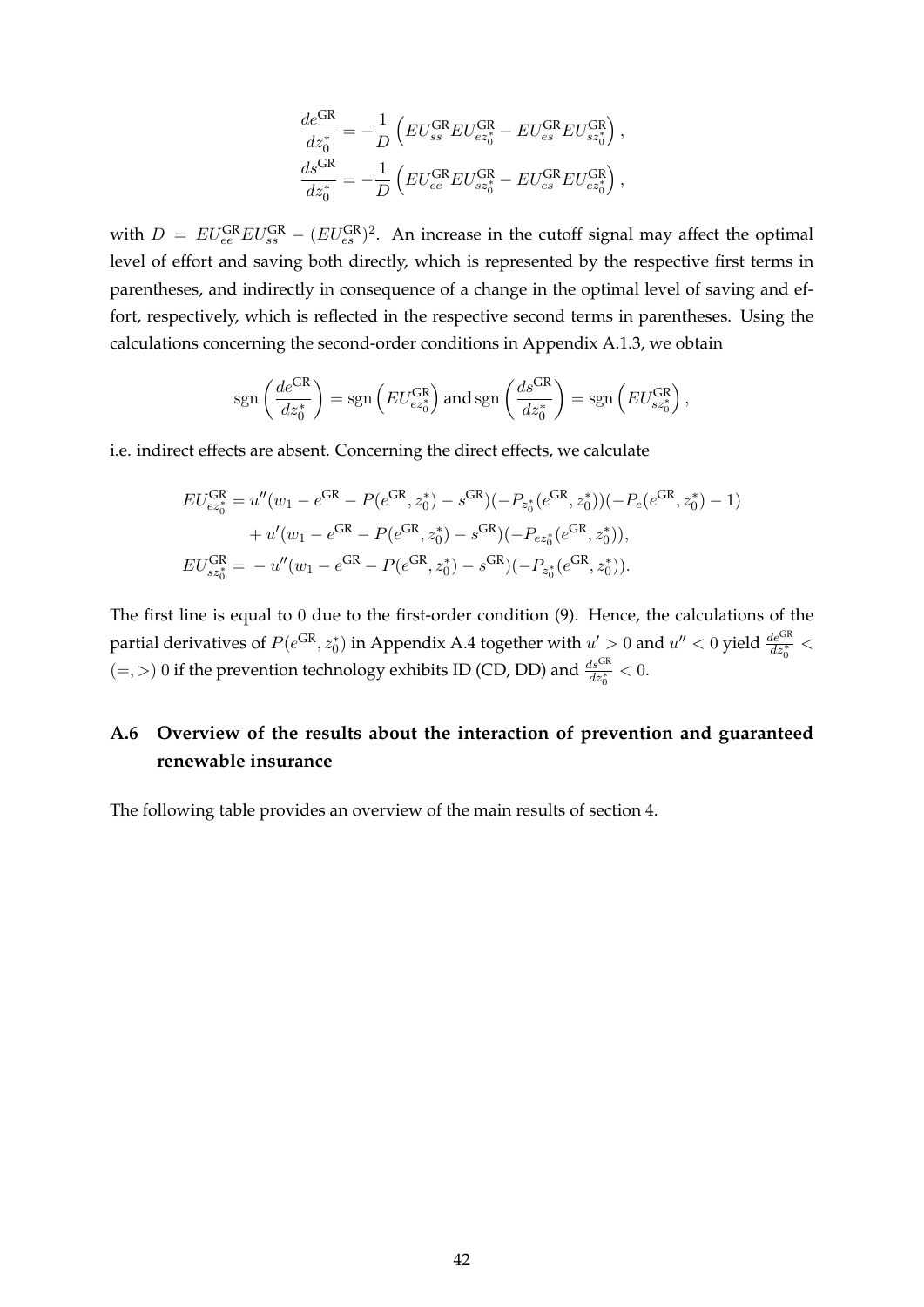| Setting                                                 | Premium risk<br>depends on<br>prepayment | How much do GR purchasers invest<br>in prevention?                                            | Who purchases GR insurance?                                                                                                 | Implications                                                                                                                                                                                     |
|---------------------------------------------------------|------------------------------------------|-----------------------------------------------------------------------------------------------|-----------------------------------------------------------------------------------------------------------------------------|--------------------------------------------------------------------------------------------------------------------------------------------------------------------------------------------------|
| Symmetric infor-<br>mation                              | $e$ and $z_0$                            | Minimize personal expected lifetime<br>expenditures<br>health                                 | Everyone                                                                                                                    | Efficient choice of effort and efficient<br>But: Unfavorable genes result in a<br>price disadvantage<br>risk allocation;                                                                         |
| underwriting of<br>individual<br>GR insurance<br>,<br>2 |                                          | ōо<br>Nothin                                                                                  | Nobody or only individuals who are<br>likely to become a high-risk type                                                     | Complete unraveling of the market<br>High long-term health costs;<br>for GR insurance possible                                                                                                   |
| đ<br>prevention only<br>Monitoring                      | Ò                                        | expected lifetime<br>health expenditures of an "average<br>the<br>Minimize<br>iser"<br>purcha | Individuals who are likely to become<br>More individuals than with no un-<br>a high-risk type;<br>derwriting at all         | health costs if prevention is similarly<br>No price disadvantage due to unfa-<br>Significant reduction in long-term<br>Pareto-dominates no underwriting<br>productive for all;<br>vorable genes; |
| Use of genetic in-<br>formation only                    | $\approx 0$                              | ğρ<br>Nothin                                                                                  | Individuals who are likely to become<br>a high-risk type never purchase GR<br>Nobody or only some individuals;<br>insurance | Complete unraveling of the market<br>Pareto-dominated by symmetric in-<br>High long-term health costs;<br>for GR insurance possible;<br>formation                                                |
|                                                         |                                          | Notes: The table provides an overview of the main results in section 4.                       |                                                                                                                             |                                                                                                                                                                                                  |

Table 1: Overview of the results about the interaction of prevention and GR insurance Table 1: Overview of the results about the interaction of prevention and GR insurance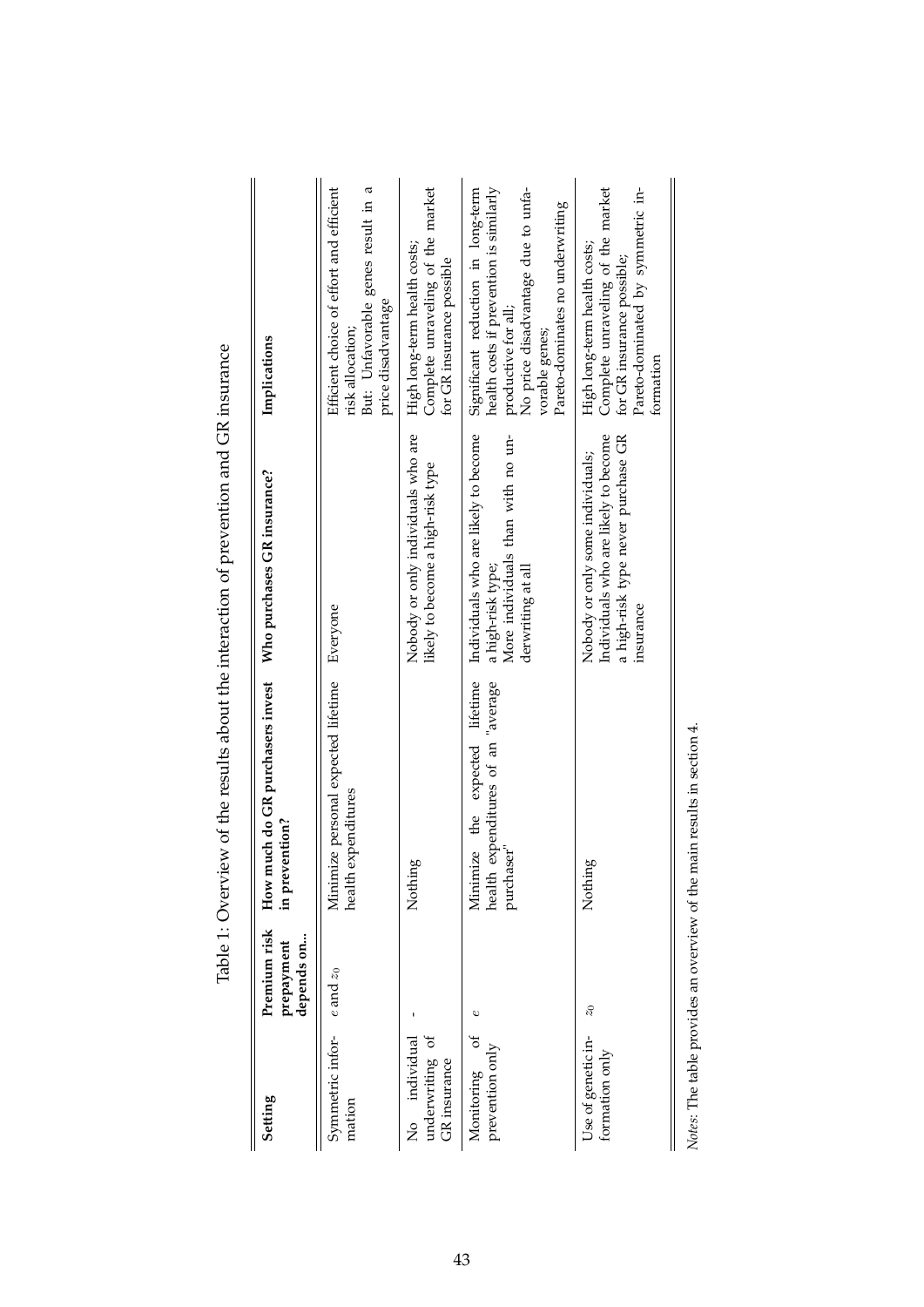# **References**

- <span id="page-44-14"></span>Akerlof, G. A. (1970). The market for "lemons": Quality uncertainty and the market mechanism. The Quarterly Journal of Economics 84(3), 488–500.
- <span id="page-44-9"></span>Barigozzi, F. and D. Henriet (2011). Genetic information: Comparing alternative regulatory approaches when prevention matters. Journal of Public Economic Theory 13(1), 23–46.
- <span id="page-44-23"></span>Biener, C., M. Eling, and M. Lehmann (2020). Balancing the desire for privacy against the desire to hedge risk. Journal of Economic Behavior & Organization 180, 608–620.
- <span id="page-44-0"></span>Bolnick, H. J., A. L. Bui, A. Bulchis, C. Chen, A. Chapin, L. Lomsadze, A. H. Mokdad, F. Millard, and J. L. Dieleman (2020). Health-care spending attributable to modifiable risk factors in the USA: An economic attribution analysis. The Lancet Public Health 5(10), e525–e535.
- <span id="page-44-12"></span>Bond, E. W. and K. J. Crocker (1991). Smoking, skydiving, and knitting: The endogenous categorization of risks in insurance markets with asymmetric information. Journal of Political Economy 99(1), 177– 200.
- <span id="page-44-10"></span>Crainich, D. (2017). Self-insurance with genetic testing tools. Journal of Risk and Insurance 84(1), 73–94.
- <span id="page-44-7"></span>Crocker, K. J. and A. Snow (1986). The efficiency effects of categorical discrimination in the insurance industry. Journal of Political Economy 94(2), 321–344.
- <span id="page-44-17"></span>Dionne, G. and C. Rothschild (2014). Economic effects of risk classification bans. The Geneva Risk and Insurance Review 39(2), 184–221.
- <span id="page-44-1"></span>Ehrlich, I. and G. S. Becker (1972). Market insurance, self-insurance, and self-protection. Journal of Political Economy 80(4), 623–648.
- <span id="page-44-19"></span>Einav, L. and A. Finkelstein (2011). Selection in insurance markets: Theory and empirics in pictures. Journal of Economic Perspectives 25(1), 115–138.
- <span id="page-44-3"></span>Frick, K. (1998). Consumer capital market constraints and guaranteed renewable insurance. Journal of Risk and Uncertainty 16(3), 271–278.
- <span id="page-44-24"></span>Gollier, C. (2001). The economics of risk and time. Cambridge, MA: The MIT Press.
- <span id="page-44-6"></span>Hoy, M. (1982). Categorizing risks in the insurance industry. The Quarterly Journal of Economics 97(2), 321–336.
- <span id="page-44-20"></span>Hoy, M. (1989). The value of screening mechanisms under alternative insurance possibilities. Journal of Public Economics 39(2), 177–206.
- <span id="page-44-5"></span>Hoy, M., A. Mirza, and A. Sadanand (2021). Guaranteed renewable life insurance under demand uncertainty. Journal of Risk and Insurance 88(1), 131–159.
- <span id="page-44-8"></span>Hoy, M. and M. Ruse (2005). Regulating genetic information in insurance markets. Risk Management and Insurance Review 8(2), 211–237.
- <span id="page-44-22"></span>Menegatti, M. and F. Rebessi (2011). On the substitution between saving and prevention. Mathematical Social Sciences 62(3), 176–182.
- <span id="page-44-16"></span>Miyazaki, H. (1977). The rat race and internal labor markets. The Bell Journal of Economics 8(2), 394–418.
- <span id="page-44-18"></span>Mossin, J. (1968). Aspects of rational insurance purchasing. Journal of Political Economy 76(4, Part 1), 553–568.
- <span id="page-44-2"></span>Pauly, M. V., H. Kunreuther, and R. Hirth (1995). Guaranteed renewability in insurance. Journal of Risk and Uncertainty 10(2), 143–156.
- <span id="page-44-4"></span>Peter, R., A. Richter, and P. Steinorth (2016). Yes, no, perhaps? Premium risk and guaranteed renewable insurance contracts with heterogeneous incomplete private information. Journal of Risk and Insurance 83(2), 363–385.
- <span id="page-44-11"></span>Peter, R., A. Richter, and P. Thistle (2017). Endogenous information, adverse selection, and prevention: Implications for genetic testing policy. Journal of Health Economics 55, 95–107.
- <span id="page-44-13"></span>Polborn, M. K. (2008). Endogenous categorization in insurance. Journal of Public Economic Theory 10(6), 1095–1113.
- <span id="page-44-15"></span>Rothschild, M. and J. Stiglitz (1976). Equilibrium in competitive insurance markets: An essay on the economics of imperfect information. The Quarterly Journal of Economics 90(4), 629–649.
- <span id="page-44-21"></span>Said, M. A., N. Verweij, and P. van der Harst (2018). Associations of combined genetic and lifestyle risks with incident cardiovascular disease and diabetes in the UK biobank study. JAMA Cardiology 3(8), 693–702.